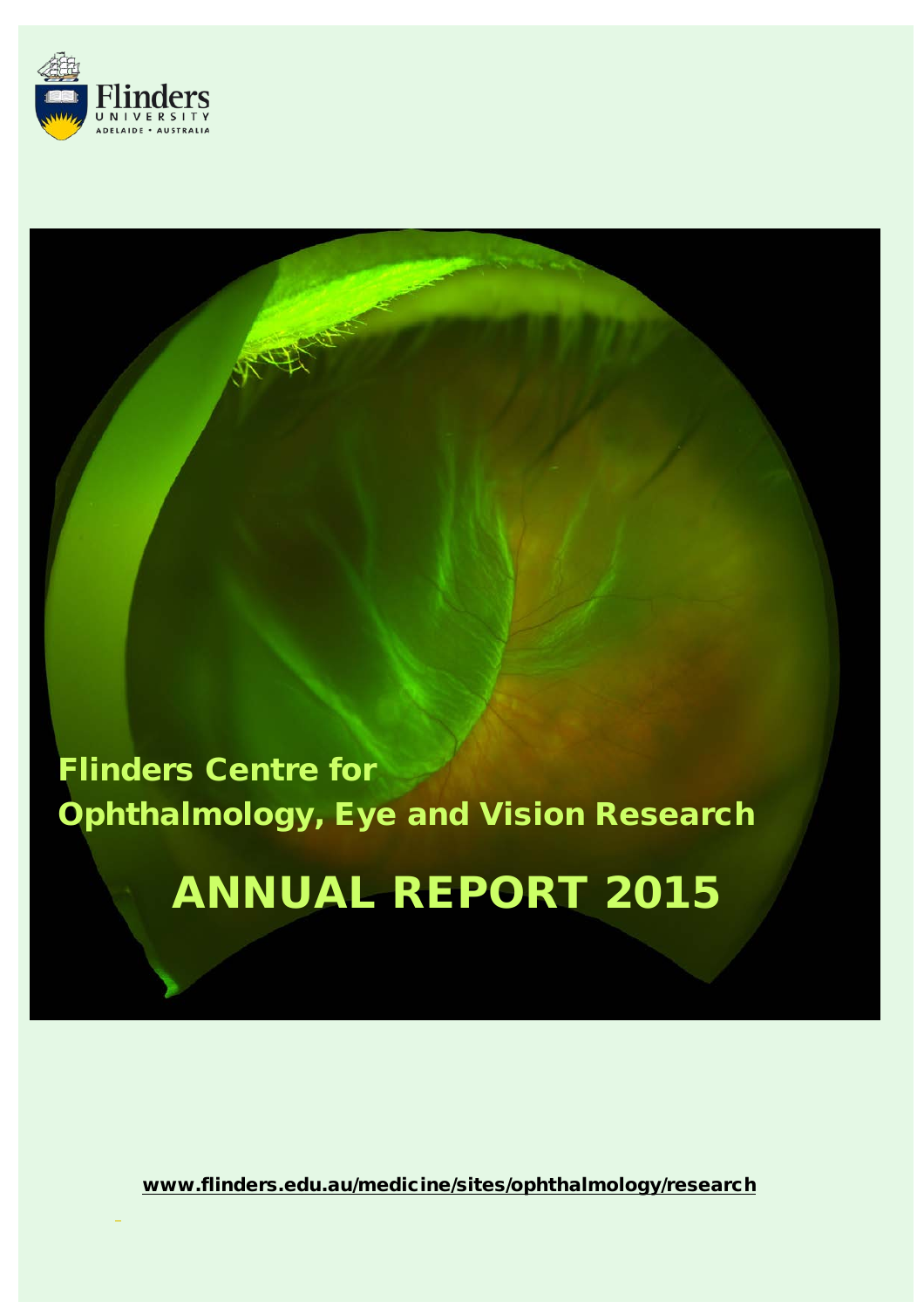## **Table of Contents**

| <b>FCOEVR Director's Report, 2015</b><br>Page                       |         |    |
|---------------------------------------------------------------------|---------|----|
| <b>Centre's Mission Statement</b>                                   | Page    | 5  |
| <b>Summary of 2015 Performance, Key Performance Indicators 2017</b> | Page    | 6  |
| <b>Summary and Details of Grant and Contract Income</b>             | Page    | 8  |
| <b>Summary and Details of Research Publications</b>                 | Page    | 13 |
| <b>Conference Presentations</b>                                     | Page 34 |    |
| <b>Awards, Prizes and Esteem Factors</b>                            | Page 41 |    |
| <b>RHD Enrolments and Completions</b>                               | Page 43 |    |
| <b>Centre Membership 2015</b>                                       | Page 44 |    |
| <b>Management Structure</b>                                         | Page 46 |    |
| <b>Statement of Income and Expenditure 2015</b>                     | Page 47 |    |
| <b>Centre Seminar Program 2015</b>                                  | Page 48 |    |

Cover Photo Credit: Mr Craig Farmer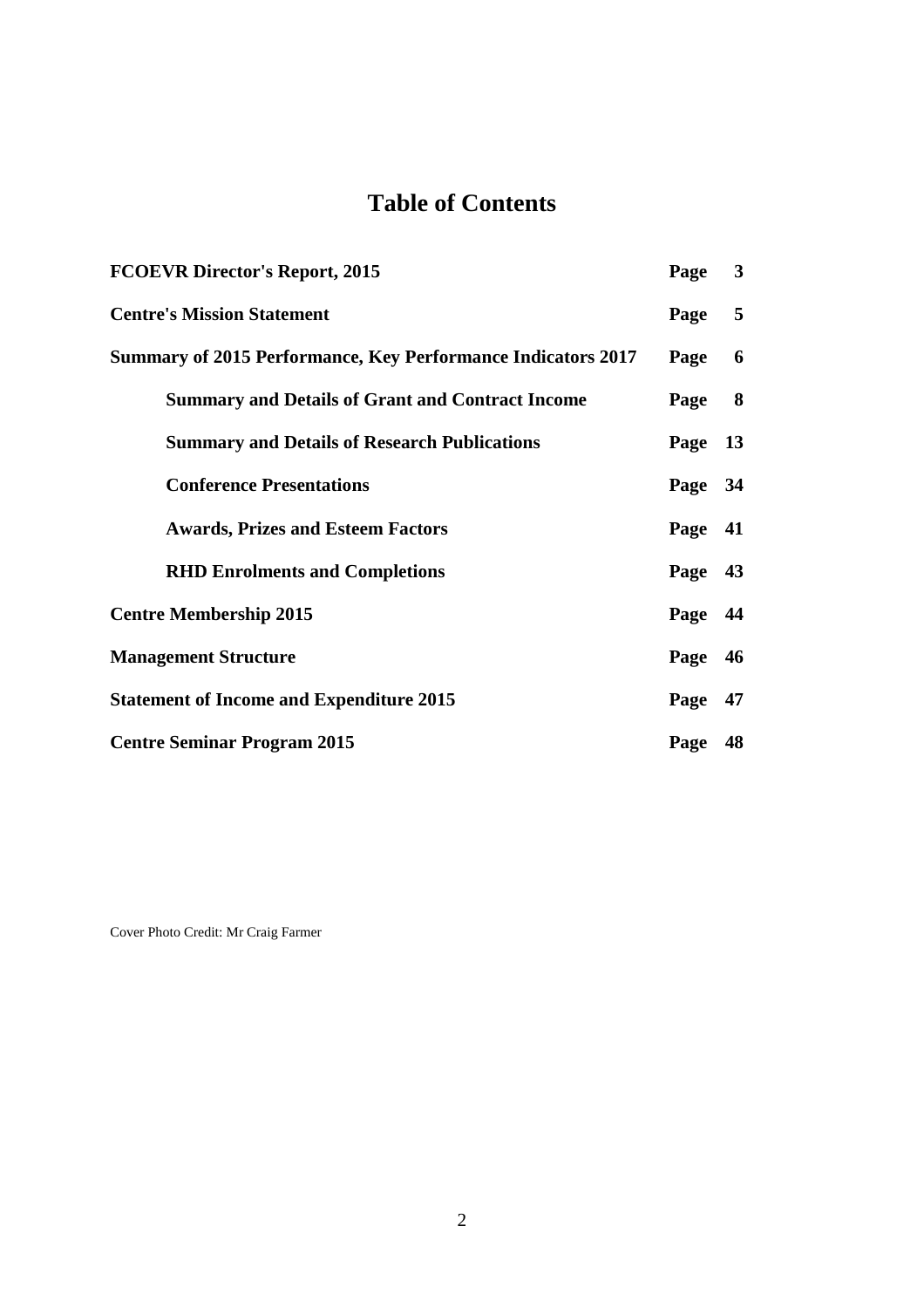## **FCOEVR: Director's Report 2015**

#### **Outcomes in 2015 and alignment with University Strategic Plan**

Our Centre conducts clinical and translational research, strategic and applied research, and basic biomedical science research related to the eye and vision. We are physically based in Ophthalmology (School of Medicine) and Optometry (School of Health Sciences), located currently within the Faculty of Medicine, Nursing and Health Sciences, but we collaborate widely within our institution, nationally and internationally. Our ranking for "Ophthalmology and Optometry" in the three rounds of the ARC ERA held thus far were: 4 (first round), 5 (second round) and 5 (third round, 2015), and our Centre was highlighted as a flagship in the Flinders University 2015 Research Excellence publication. Over 2015, we increased our research higher degree student load compared with 2014, in alignment with the University's Strategic Plan. We are attempting to improve the quality of our research outputs, grow our Centre size, broaden our collaborations further, and increase our service to the discipline and community. Additional information on these outcomes are summarised below.

#### **Research higher degree student load and completions**

Our current PhD student load is 9 students (6 in Ophthalmology and 3 in Optometry). An additional member of the Centre has enrolled in a PhD through the FSE. Three PhD students (Dave, Irani, Kuot) completed their candidatures in 2015. Of note, Alpana Dave was awarded a Vice-Chancellor's Prize for Doctoral Thesis Excellence.

#### **Publications**

In 2015, members of the Centre published 56 research articles and letters in peer-reviewed journals. From January to August 2016, we have already generated 48 publications. In 2015, 20% of our articles were published in journals with impact factors above 5.0. A 2015 article on Ebola virus-related eye disease in the high-impact journal *New Engl J Med*, co-authored by Justine Smith, generated substantial national and international media attention.

#### **Grant funding**

Centre members generated \$1,683,609 in research grant income as Chief Investigators in 2015, according to Flinders University Research Services Office data, and \$2,142,793 according to the Centre's own records.

#### **Presentations at national and international meetings**

From January 2015 to date, Centre members delivered over 75 presentations at international and national meetings. Of these, over 30 were plenary or invited platform presentations.

#### **Highlights of 2015**

Highlights included the formal appointment of Catherine Truman as the FCOEVR Visiting Scholar: Artist-in-Residence for 2015-6. An internationally-recognized jeweller and sculptor, Ms Truman is the 2016 SALA artist of the year. In 2015, Justine Smith was elected as a Fellow of the Australian Academy of Health and Medical Sciences, received a Distinguished Service Award from the Association for Research in Vision & Ophthalmology, and a Senior Achievement Award from the American Academy of Ophthalmology. She is Co-Chair of the University's Athena Swan (SAGE) initiative and presented the 2015 Inaugural Lecture in the Flinders Investigators' Public Lecture Series. Jamie Craig presented the Annual Gerard Crock Lecture in Melbourne in October 2015. Konrad Pesudovs was elected Chairman of the Board, National Vision Research Institute and became a member of The Global Burden of Diseases,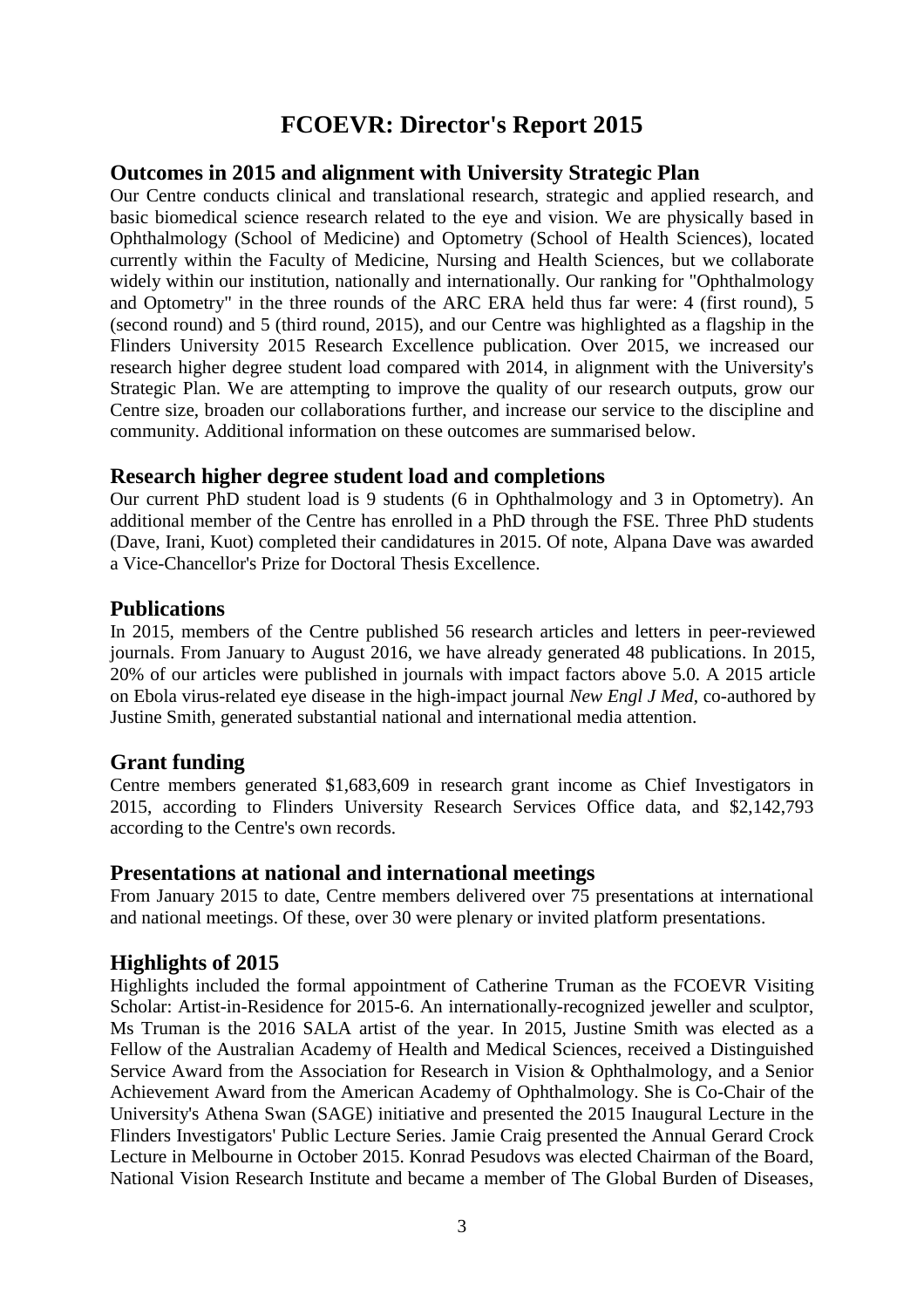Injuries, and Risk Factors Study 2008, Vision and Hearing Loss Expert Group. Keryn Williams shared the award of the DVCR's Scientist of the Year for 2015, delivered the Coster Lecture at the 33rd Annual ANZ Cornea and Eye Bank Meeting, and was appointed as Honorary Senior Principal Research Fellow to SAHMRI.

#### **Research impact and translation**

The Centre operates the Centre for Clinical Eye Research in Evidence-Based Ophthalmology, the Australian and New Zealand Ophthalmic Surveillance Unit, the Australian and New Zealand Registry of Advanced Glaucoma, and the Australian Corneal Graft Registry. An international Ocular B Cell Lymphoma Registry is currently under construction.

Specific disease registries, operating as prospective, longitudinal cohort studies, can provide robust, real-world information in circumstances in which randomised, controlled clinical trials are impossible, impractical or too expensive. In May 2015, the Australian Corneal Graft Registry (a national research database established and operated through Flinders University) celebrated its 30th birthday. Since its inception in 1985, over 32,000 records of corneal transplantation from across the country have been registered on a voluntary basis by over 750 ophthalmic surgeons. The Registry is arguably the largest repository of data on corneal transplantation in the world, and has changed clinical practice.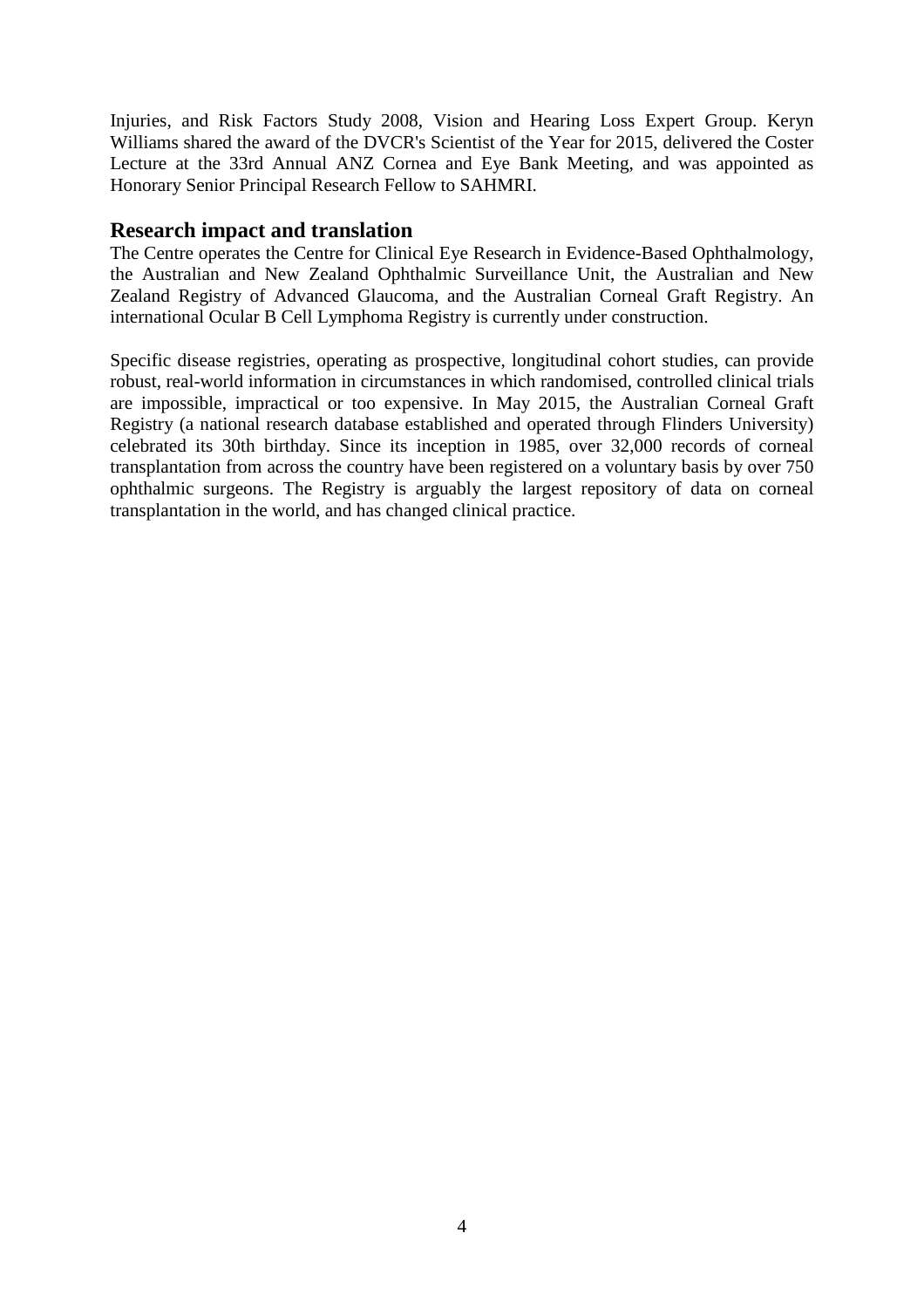## **Centre's Mission Statement**

Blindness has an enormous impact on quality of life, may shorten life-span and, according to the World Health Organization, is the most expensive of all causes of serious disablement. We conduct research related to the eye and vision. Our goal is to improve outcomes for people with blinding eye conditions, wherever they may be: in our local community, elsewhere in Australia, or internationally. We focus on prevention of disease, as well as on amelioration and cure.

Our Centre, encompassing researchers in ophthalmology and more recently also in optometry, was first established in 2005 with support from Flinders University: we have thus been in operation for over 10 years. We focus on the nexus between vision and health of the eye, a major issue in Australia with its ageing population. Our over-arching goal is to improve patient outcomes. Our research encompasses basic biomedical science, applied research, clinical research, translational research, and health services management research.

Our multidisciplinary programs are geared to:

- understanding the pathophysiology and genetics of common eye conditions;
- developing novel therapeutic agents and biomaterials for ophthalmic use;
- establishing and interrogating registers for common eye disorders;
- understanding the relationships between optical quality and visual performance;
- developing patient-reported measures of quality of life;
- improving the evidence-base that underpins effective eye and vision care.

We currently work on:

- corneal disease, including dystrophies and ectasias;
- inflammatory and infective eye conditions;
- glaucoma;
- congenital and adult cataract;
- molecular genetics of eye disease;
- retinopathy of prematurity and diabetic retinopathy;
- central retinal artery and retinal vein occlusion;
- quality of life and patient-recorded outcomes in those with ocular disease;
- estimates of the global burden of blindness;
- some cancers affecting the eye;
- ophthalmic registries.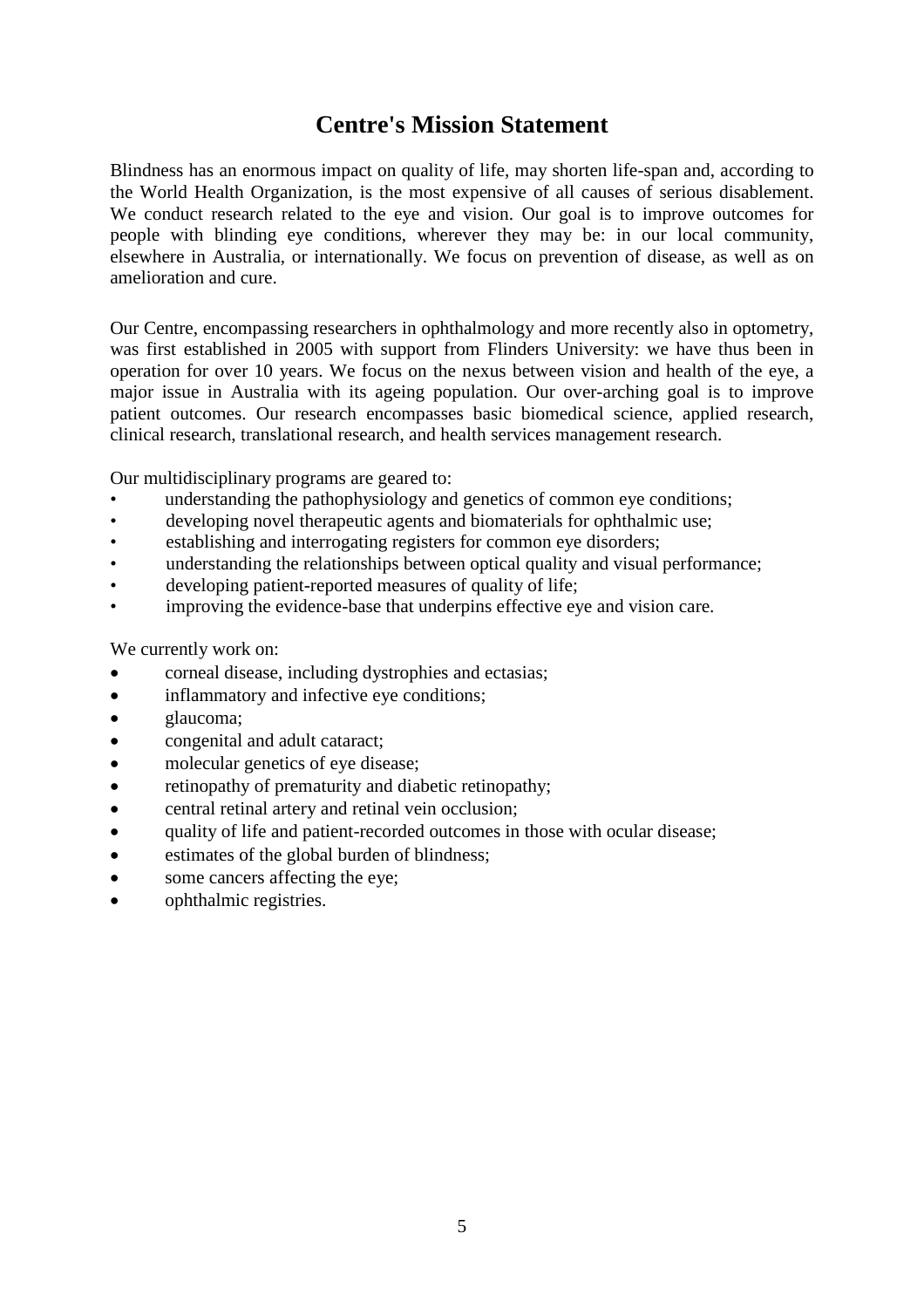### **Summary of Performance in 2015**

#### **Research Income**

The FCOEVR generated \$1,683,609 in research grant income in 2015, according to Flinders University Research Services Office data, and \$2,142,793 according to the Centre's own records. Approximately 65% of our research income is derived from competitive national category one granting bodies, but we are actively seeking to expand our funding base. A detailed list of grants is provided later in this report. Note that we count only grants that are related to our core business of eye and vision: some Centre members have also generated research income in other discipline areas. Our funding for 2015 was less than that reported for 2014. This may in part reflect the impending retirement of one senior Centre member, who has been stepping down her grant applications over the past two-three years, and emphasizes the need for an increase in our critical mass of senior researchers.

#### **Publications**

From January 2015 to December 2015, members of the Centre published 56 research articles and letters in peer-reviewed journals. From January 2016 to date, we have already generated 48 publications. High-impact papers include several in *Lancet* (impact factor = 44) and *Nature Genetics* (impact factor  $= 32$ ), and a paper in *New Engl J Med* (impact factor  $= 60$ ) that generated widespread media attention internationally. Overall in 2015-6, 20% of our articles were published in journals with impact factors above 5.0, better than our historical average of 12%. However, neither our publication rate nor the percentage of articles in journals with impact factors over 5 has increased over the rate reported for 2014, but has remained static. The Centre membership has not increased materially in size over the past 12-18 months and we may have reached a plateau for publications.

With respect to journal impact factors, we stress that of the 57 journals listed under the discipline area of ophthalmology and optometry in the Journal Citation Index, only two (<4%) - *Prog Ret Eye Res* and *Ophthalmology* - have impact factors over 5, at 9.4 and 6.8 respectively. Centre members have published in both these journals over the past 18 months. However, the majority of articles were published in the ophthalmic and optometric literature, because such articles tend to engender maximum translational impact: in particular, they are read by active clinicians working in the field. Selection of the journal in which our work is to be published is thus a balancing act between traditional impact (preferred by most DVCRs), and translational impact (preferred by bodies such as the NHMRC and community groups).

#### **RHD Outcomes**

We increased our PhD continuing student numbers in 2015 compared with 2014 and historical numbers, and have enrolled additional students in 2016. Our current load is 9 students. Three students completed their PhD degrees in 2015: Dave, Irani and Kuot. One student (Javadiyan) has submitted her thesis for examination already in 2016 and another (Kaidonis) is in the final stages of thesis preparation. Our capacity to enrol new students is limited to some extent by the numbers of our senior membership, and by considerations of available space and resources. An additional limitation is the availability of post-graduate scholarships, especially (but not only) for medically-qualified graduates. Members of our Centre are reluctant to take on unfunded PhD students. We note that Ophthalmology, in particular, does not operate on a performance-based funding model, so that no funds accrue from RHD student load or completions.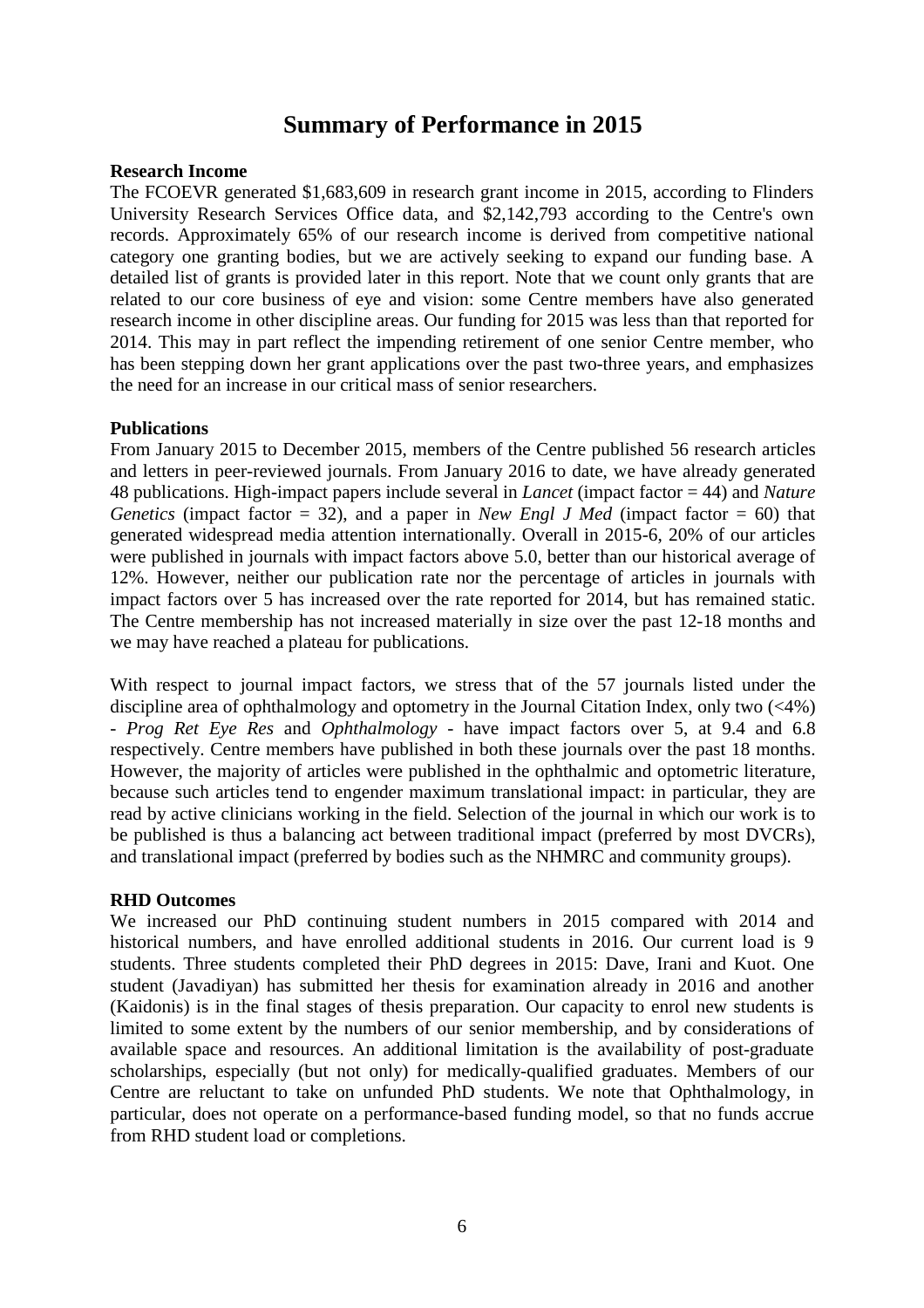#### **Invited Conference Presentations**

Members presented more than 30 invited plenary presentations over 2015-6.

#### **Fellowships**

Justine Smith was elected Fellow of the Australian Academy of Health and Medical Sciences during 2015. Emeritus Professor Doug Coster, AO, is an elected member of the Australian Academy of Science, Technology and Engineering. Centre members include an NHMRC Principal Research Fellow (Williams), an NHMRC Practitioner Fellow (Craig) and an ARC Future Fellow (Smith).

## **Projected Key Performance Indicators for 2017**

- Increase PhD and other research higher degree student load and ensure timely completions;
- Increase the quality of peer-reviewed publications, assessed by impact factor and number of citations;
- Maintain external grant funding;
- Increase number of invited presentations at national and international meetings;
- Further improve research translation into clinical practice;<br>• Extend collaborations:
- Extend collaborations:
- Maintain service to the disciplines of Ophthalmology and Optometry;
- Maintain ERA performance of rank = 5.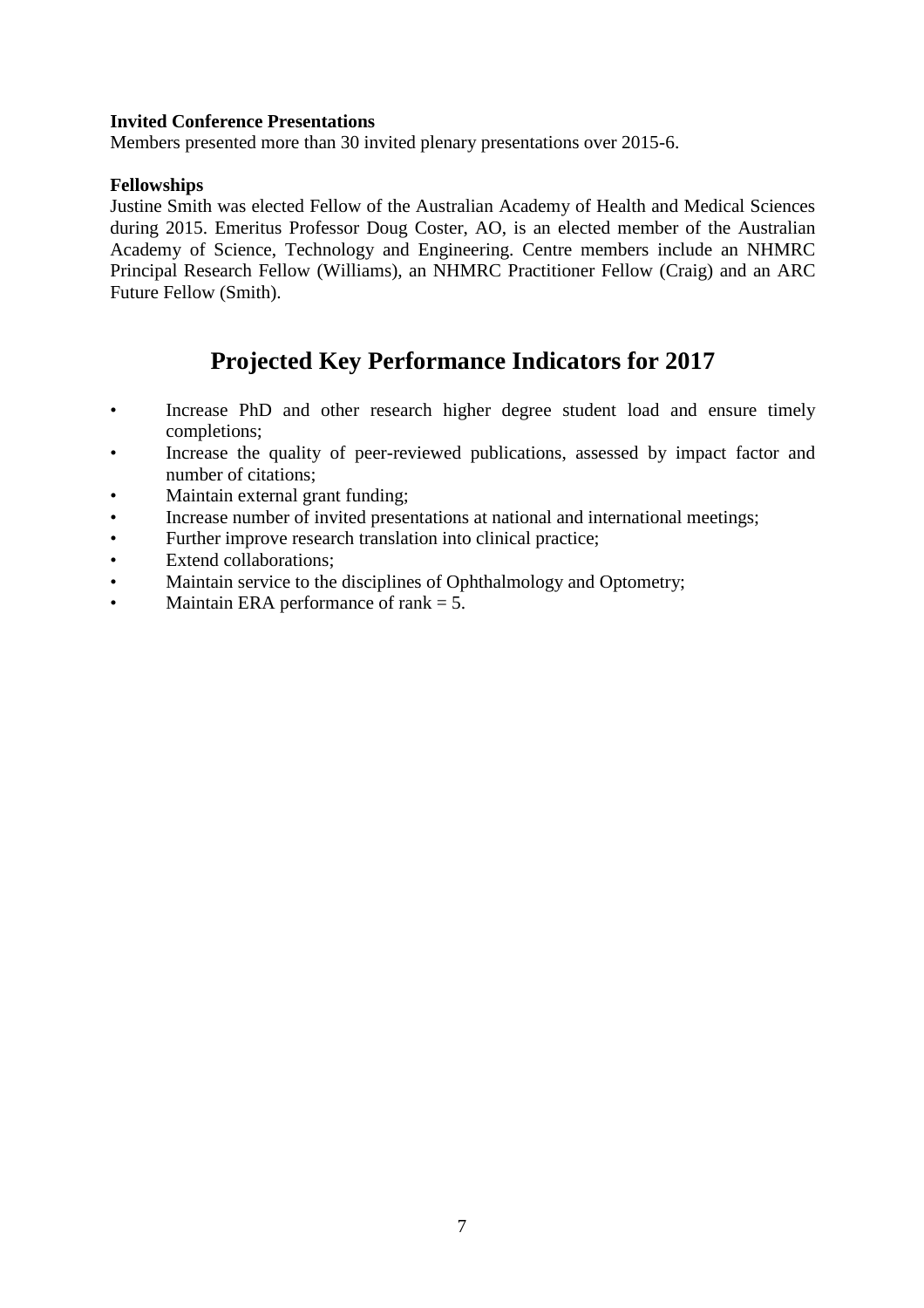## **Grant and Contract Income - 2015**

### **Total Grant Funding: 2015**

|                     | <b>Amount</b> | <b>Total</b> |             |
|---------------------|---------------|--------------|-------------|
|                     | Cat 1         | Cat 2-4      |             |
| RSO Data            | \$1,075,044   | \$608,565    | \$1,683,609 |
| <b>FCOEVR Data*</b> | \$1,388,375   | \$754,418    | \$2,142,793 |

\* Funding according to the records of FCOEVR, and listed in detail below.

| Year    | <b>Granting Body</b>                                                                        | Lead CI*                                             | <b>Amount</b> |                | 2015<br>Allocation | <b>Notes</b>    |
|---------|---------------------------------------------------------------------------------------------|------------------------------------------------------|---------------|----------------|--------------------|-----------------|
|         |                                                                                             |                                                      | Cat 1         | <b>Cat 2-4</b> |                    |                 |
| 2015-18 | <b>NHMRC Project Grant</b>                                                                  | JL Wilkinson-<br><b>Berka</b><br>(JE Smith CI-B)     | \$823,372     |                | \$37,000           |                 |
| 2015-19 | <b>NHMRC</b> Centre for<br>Research Excellence                                              | A Keech<br>(JE Craig CI-G)                           | \$2,479,298*  |                |                    |                 |
| 2015-19 | <b>NHMRC</b> Centre for<br>Research Excellence                                              | A Brown<br>(JE Craig CI-H)                           | \$2,466,326   |                | \$43,750           | 2016 - \$87,500 |
| 2014-17 | <b>ARC Future</b><br>Fellowship                                                             | JR Smith                                             | \$989,144     |                | \$248,8356         |                 |
| 2014-16 | <b>NHMRC Project Grant</b>                                                                  | <b>IR</b> Smith                                      | \$445,505     |                | \$153,745          |                 |
| 2014-18 | <b>NHMRC Practitioner</b><br>Fellowship                                                     | JE Craig                                             | \$387,298     |                | \$80,194           |                 |
| 2013-17 | <b>NHMRC Project Grant</b>                                                                  | JE Craig                                             | \$956,000     |                | \$144,924          |                 |
| 2013-15 | <b>NHMRC Project Grant</b>                                                                  | <b>KA Williams</b>                                   | \$456,727     |                | \$124,846          |                 |
| 2013-15 | National Institute of<br>Health (USA)                                                       | JR Smith                                             | US\$1,309,000 |                | A\$46,691          |                 |
| 2013-15 | National Institute of<br>Health (USA)                                                       | JR Smith                                             | US\$423,500   |                | A\$91,302          |                 |
| 2013-15 | <b>NHMRC Project Grant</b>                                                                  | L Keay<br>(K Pesudovs CI-<br>$\mathcal{C}$           | \$777,262     |                | No income          |                 |
| 2012-16 | NHMRC Centre for<br>Research Excellence                                                     | <b>D</b> Mackey<br>(K Burdon CI-B,<br>JE Craig CI-D) | \$2,500,000   |                | \$201,431          |                 |
| 2012-15 | <b>NHMRC Project Grant</b>                                                                  | <b>K</b> Pesudovs                                    | \$823,522     |                | \$49,998           |                 |
| 2011-15 | <b>NHMRC</b> Senior<br>Fellowship                                                           | <b>KA Williams</b>                                   | \$795,074     |                | \$165,659          |                 |
| 2015-16 | <b>NHMRC</b><br>Clinical<br>Research Scholarship                                            | G Kaidonis                                           |               | \$75,0561      | \$37,530           |                 |
| 2013-15 | European Society of<br>Cataract and<br>Refractive Surgery                                   | M Lundstrom<br>(K Pesudovs)                          |               | \$167,250      | No income          |                 |
| 2013-15 | Flinders<br>University<br>DVC-R                                                             | <b>KA Williams</b>                                   | \$360,000     |                | \$120,000          |                 |
| 2014-16 | Australian<br>Organ<br>$\&$<br>Donation<br>Tissue<br>$\ast$<br>Transplantation<br>Authority | <b>KA Williams</b>                                   |               | \$484,746      | \$177,866          |                 |
| 2015    | Channel 7 Children's<br>Research Fund                                                       | J Craig                                              |               | \$74,800       | \$74,800           |                 |
| 2015    | FUSA DVC-R Near Miss                                                                        | J Craig                                              |               | \$45,000       | \$45,000           |                 |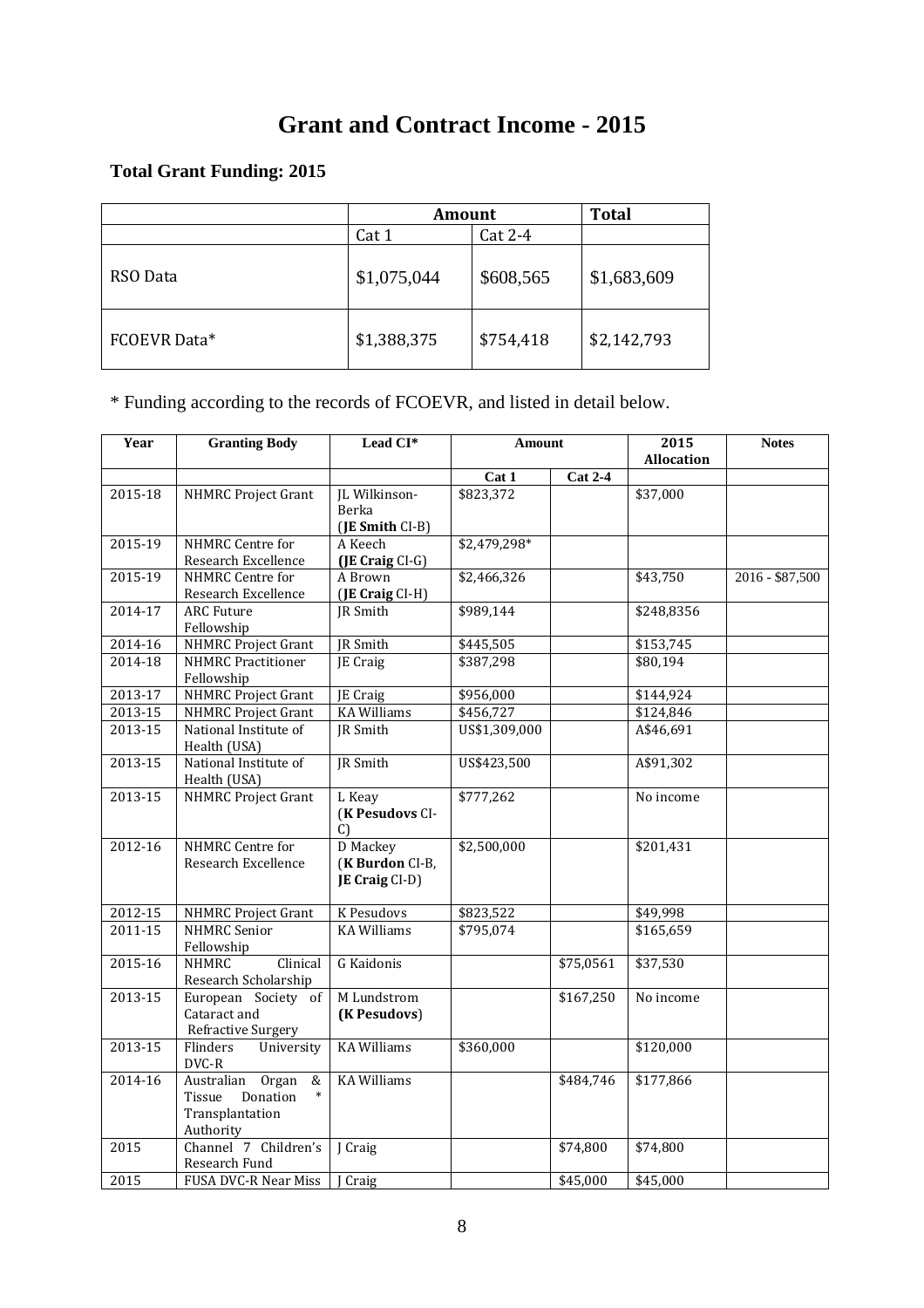| Year    | <b>Granting Body</b>                                   | Lead CI*           | Amount |           | 2015<br><b>Allocation</b> | <b>Notes</b> |
|---------|--------------------------------------------------------|--------------------|--------|-----------|---------------------------|--------------|
|         |                                                        |                    | Cat 1  | $Cat 2-4$ |                           |              |
| 2015    | Ophthalmic Research<br>Institute                       | K Burdon           |        | \$50,000  | \$50,000                  |              |
| 2015    | Ophthalmic Research<br>Institute                       | S Lie              |        | \$49,000  | \$49,000                  |              |
| 2015    | FUSA DVC-R Near Miss                                   | JR Smith           |        | \$44,846  | \$44,846                  |              |
| 2015    | Cooper Medical<br>RL<br><b>Research Foundation</b>     | JR Smith           |        | \$21,676  | \$21,676                  |              |
| 2015    | <b>FMC Foundation</b>                                  | K Williams         |        | \$38,000  | \$38,000                  |              |
| 2015    | <b>FMC Foundation</b>                                  | <b>IR</b> Smith    |        | \$17,000  | \$17,000                  |              |
| 2015    | CSL Eye Antibodies<br>Royalties                        | <b>KA Williams</b> |        | \$17,000  | \$17,000                  |              |
| 2015    | NIH - Texas Christian<br>University                    | <b>KA Williams</b> |        | \$16,700  | \$16,700                  |              |
| 2015    | Perpetual Trustee                                      | <b>KA Williams</b> |        | \$10,000  | \$10,000                  |              |
| 2014-16 | Medical<br>Lions<br>Research Foundation<br>Scholarship | T Zhou             |        | \$105,000 | \$35,000                  |              |

\*Allocation to FUSA still being negotiated and not included in total.

The following list of grants has been maintained within the Centre.

#### **2015 Grant Income by Project**

2011-2015 NHMRC Principal Research Fellowship #1002044. **KA Williams**. Improving Eye Health. \$795,074 (\$165,659 pa)

2012-2015 NHMRC Project Grant #1031838. **K. Pesudovs**. A system for measurement of vision specific quality of life using item banking and computer adaptive testing (ViSBank). \$823,522 (2015: \$49,998)

2012-2016 NHMRC Centre for Research Excellence #1023911. D. Mackey, **K. Burdon**, A. Hewitt and **J. Craig**. Translation of genetic eye research (TOGER). \$2,500,000 (\$201,431pa)

2013-2015 National Institutes of Health (USA) #EY019875. **JR Smith**. Adhesion molecules in uveitis. US\$1,309,000 (A\$235,184 pa)

2013-2015 National Institute of Health (USA) #EY022009. **JR Smith**. B cell trafficking to the eye. US\$423,500 (A\$46,691 pa)

2013-2015 National Institute of Health & Texas Christian University. N Voelcker, **K Williams, D Coster, S Klebe**. Nanostructured porous silicon/biopolymer composites as ophthalmic implants. US\$125,926 (A\$16,700 in 2015)

2013-2015 NHMRC Project grant#1048302. L. Keay, L. Meuleners, **K. Pesudovs**, P. McCluskey, S. Boufous, J. Ng, N. Morlet and F. Stapleton. Understanding the impact of cataract vision impairment on risk of falling. \$775,262 (no income)

2013-2015 NHRMC Project Grant #1046634. **KA. Williams, HM. Brereton, S. Klebe and C. Chen**. Anti-vascular endothelial growth factor-B as a biologic for treating eye diseases. \$456,727 (\$124,846 pa)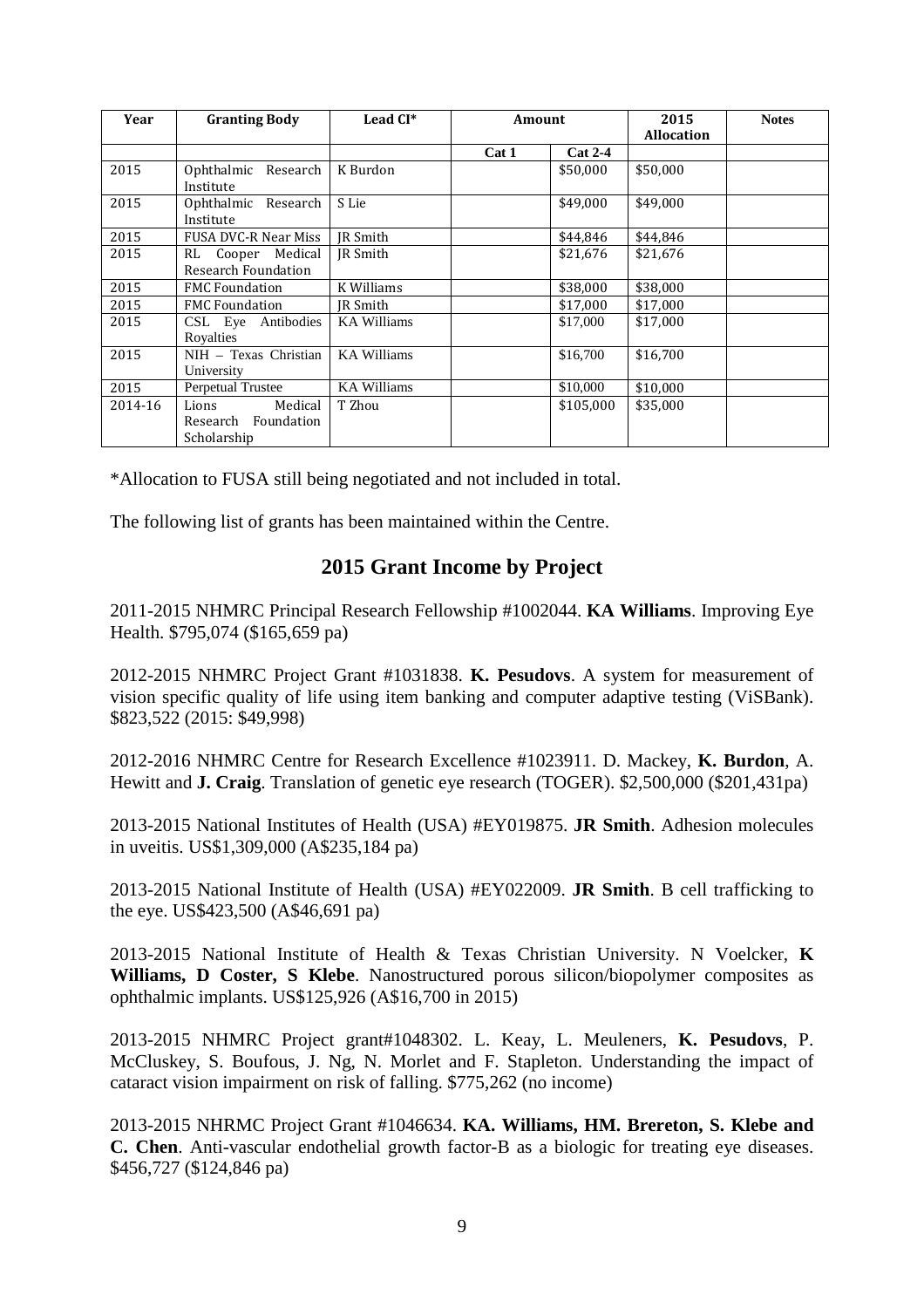2013-2017 NHMRC Project grant 1048037. **J. Craig, K. Burdon**, R. Casson, **J. Landers**, S. Graham, P. Healey and A. Agar. Towards translation of glaucoma blindness genes into clinical practice: predicting Risk Of Glaucoma: Relevant SNPs with Strong Association (PROGRESSA) Study. \$956,020 (\$144,924 pa)

2013-2016, European Society of Cataract and Refractive Surgery. M. Lundstrom and **K. Pesudovs**. Including patient-reported outcome measures in the EUREQUO database. \$167,250 (no income)

2013-2015 CSL Eye Antibodies Royalties. **D Coster, K Williams**, M Thiel, H Zola. \$17,000 (\$5,677 pa)

2013-2015, Flinders University DVCR. **K. Williams**. Flinders Centre for Ophthalmology, Eye & Vision Research. \$360,000 (\$120,000 pa)

2014-2018 NHMRC Practitioner Fellowship #1065433 **JE. Craig**. Disease Registry based approaches to determining molecular risk factors for glaucoma blindness, and applying them in clinical practice. \$387,298 (\$80,194 pa)

2014-2016 NHMRC Project Grant #1066235 **JR. Smith**. Toxoplasma gondii infection of human retinal pigment epithelium. \$445,505 (\$153,745pa)

2014-2017 Australian Research Council (ARC Future Fellowship). **JR Smith**. Molecular activities of retinal endothelial cells, retinal disease processes, biological therapies to address efficacy and safety deficiencies of current treatments. \$989,144 (\$248,835 pa)

2014-2016 Australian Organ and Tissue Donation and Transplantation Authority. **K. Williams.** Australian Corneal Graft Registry. \$484,786 (\$177,866 pa)

2014-2016 Lions Medical Research Foundation Scholarship. **T Zhou**. \$105,000 (\$35,000 pa)

2015-2018 NHMRC Project Grant #1078442. JL Wilkinson-Berka, **JR Smith**, HH Schmidt, **B Appukuttan**. Inhibition of specific NOX isoforms as a new treatment for hypertensive and diabetic retinopathy. \$823,372 (\$37,000 pa)

2015-2019 NHMRC Centre for Research Excellence. A Keech, A Jenkins, T Henderson, A Brown, S-E Bursell, L Brazionis, **JE Craig**, L Maple-Brown, K O'Dea, V Gebski. Diabetic Retinopathy - Closing the Loop for Diabetic Eye Care and Complication Risk Mitigation. \$2,479,298\*

2015-2019 NHMRC Centre for Research Excellence. A Brown, P Zimmet, E Willerslev, M Cooper, L Maple-Brown, J Shaw, N Brown, **JE Craig**, M Daniel. Predicting Renal, Ophthalmic, and Heart Events in the Aboriginal Community – The PROPHECY Study. \$2,466,326 (FUSA – 2015 - \$43,750, 2016 - \$87,500, 2017 - \$87,500, 2018 - \$43,750)

2015-2016 NHMRC Clinical Research Scholarship. **JE Craig, G Kaidonis, KP Burdon**. Epidemiological and molecular risk factors for diabetic retinopathy blindness. \$75,061.40 (\$37,530.70 pa)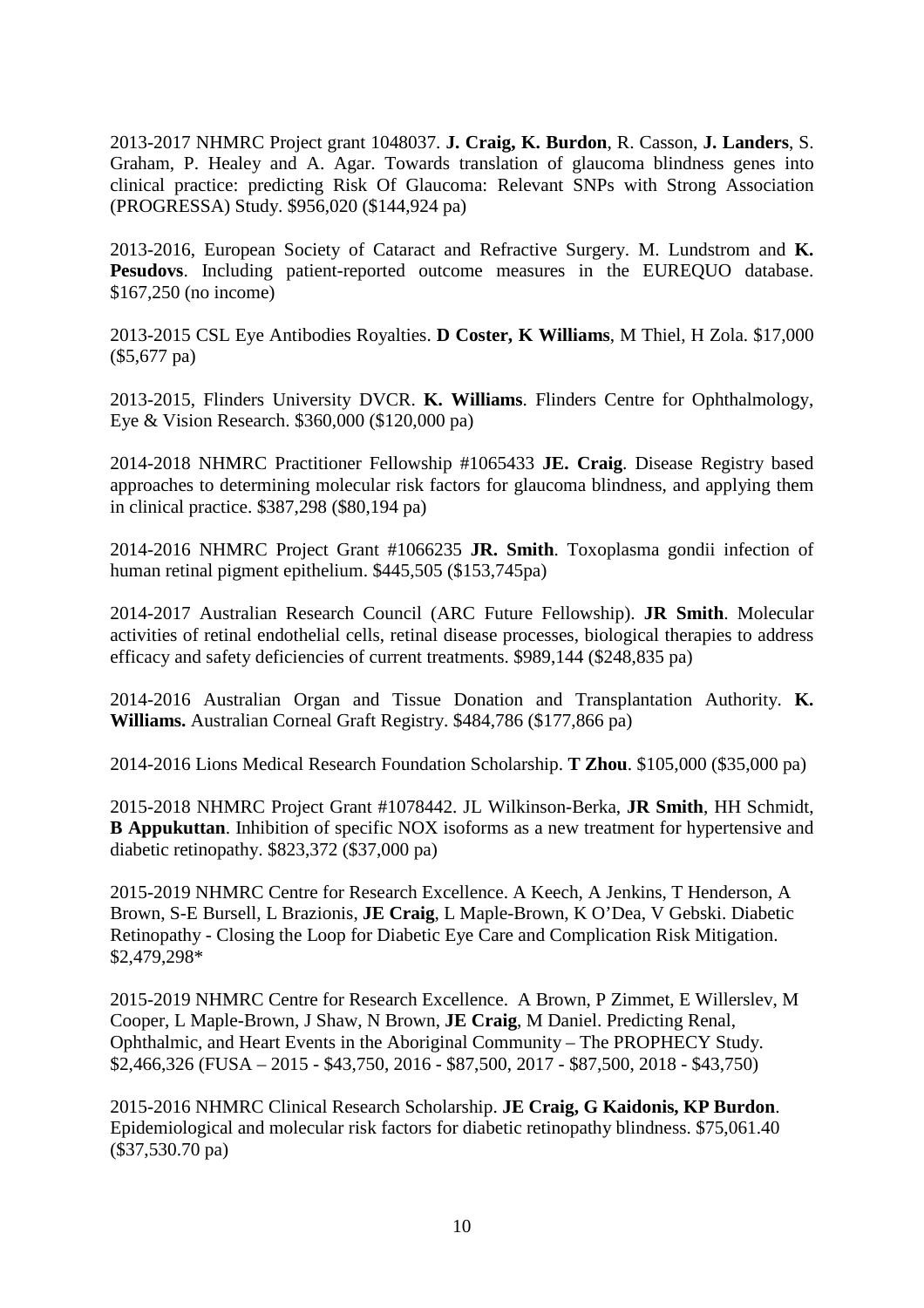2015 Perpetual Trustee Company Ltd. **K Williams, S Klebe**. Improving the quality of human donor corneas for corneal transplantation. \$10,000

2015 Channel 7 CRF. **JE Craig**, A Dubowsky, **KP Burdon, ME Souzeau, M Awadalla, O Siggs**. Improving genetic diagnosis and reproductive options for families with congenital, and developmental glaucoma. \$74,800

2015 Flinders University DVC-R NHMRC near miss grant. **JE Craig**, **KP Burdon,** S Macgregor, S John, A Hewitt. Identifying high penetrance deleterious mutations in blinding glaucoma. \$45,000

2015 Ophthalmic Research Institute of Australia (ORIA). **KP Burdon, S Sharma**. Development of detailed gene expression profiles for ocular tissues: The Eye Expression Atlas Project. \$50,000

2015 Ophthalmic Research Institute of Australia (ORIA). **S Lie**. Defence mechanisms of specialized cells within the eye during parasite infection. \$49,000

2015 Flinders University DVC-R NHMRC Near-Miss Award. **JR Smith.** Interactions between monocytes and endothelial cells in human retina. \$44.846

2015 Rebecca L. Cooper Medical Research Foundation. **JR Smith**. Entry Route of Toxoplasma into Human Retina. \$21,676

2015 Flinders Medical Centre Foundation Grant. **K Williams**. Improving the quality of human donor corneas for corneal transplantation. \$38,000

2015 Flinders Medical Centre Foundation Grant. **JR Smith.** Retinal arterial and venous endothelial involvement in posterior uveitis. \$17,000

\* Allocation to FUSA still being negotiated and not included in total.

#### **2016 Grant Income by Project (grants commencing 2016)**

2016-2018 NHMRC Project Grant #1107098. **JE Craig, KP Burdon,** S Macgregor, A Hewitt, S John, **O Siggs**. High penetrance deleterious mutations in blinding glaucoma. \$1,345,055 (\$448,352 pa)

2016-NHMRC Project Grant # APP1104700 . **KP Burdon,** J Charlesworth, P Baird, **R Mills, S Sharma**. Gene identification for keratoconus – a blinding eye disease. \$912,88.30 (FUSA 2016: \$36,000.00, 2017: \$58,000.00, 2018: \$32,000.00)

2016-2018 Australian Organ and Tissue Donation and Transplantation Authority. **K. Williams.** Australian Corneal Graft Registry. \$503,156 (\$251,578 pa)

2016, Flinders University DVCR. **K. Williams**. Flinders Centre for Ophthalmology, Eye & Vision Research. \$100,000

2016 Flinders University FMNHS Equipment Grant. T Chataway, D Matusica, B Forbes, R Haberberger, D Keating, J Petersen, E Sokoya, **J Smith**, B Lewis. LICOR Odyssey ® CLx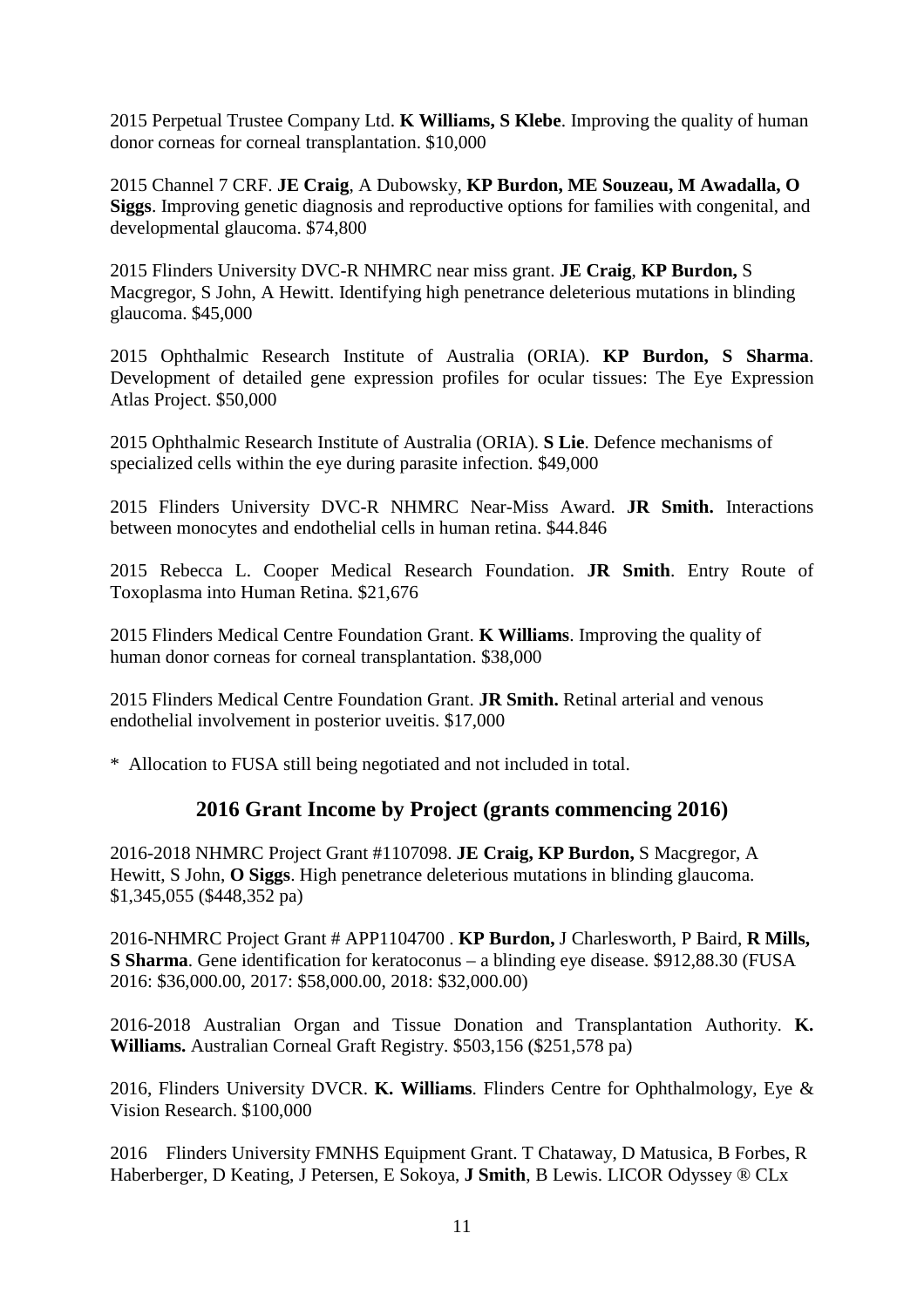Infrared Imaging System for a range of proteomics applications. \$20,000.

2016 Flinders University FMNHS Infrastructure Grant. R Haberberger, D Dixon, D Hussey, **J Smith**, V Zagorodnyuk. Salary for an experienced technical assistant to provide histologyrelated services within Flinders Microscopy core facility. \$25,000

2016 Flinders University FMNHS Seeding Grant. **J Craig, O Siggs, E Souzeau**. Identifying genetic causes of primary congenital glaucoma. \$18,000

2016 Flinders University FMNHS Seeding Grant. **J Khadka, K Pesudovs**, M Goggin, J Ratcliffe. The prioritisation of people on cataract surgery waiting lists. \$18,000

2016 Flinders University FMNHS Top Up Grant. **J Smith**. Toxoplasma gondii infection of human retinal pigment. \$20,000

2016 FMC Foundation Seeding Grant. **B Appukuttan**, B Wilmot, M Jager. Vasculogenic mimicry and treatment resistant aggressive ocular melanoma: can we stop tumour growth using unique cell proliferation inhibitors. \$18,000

2016 FMC Foundation Seeding Grant: Early Career Researcher. **M Awadalla**. Investigating the genetic basis for Angle Closure Glaucoma. \$17,000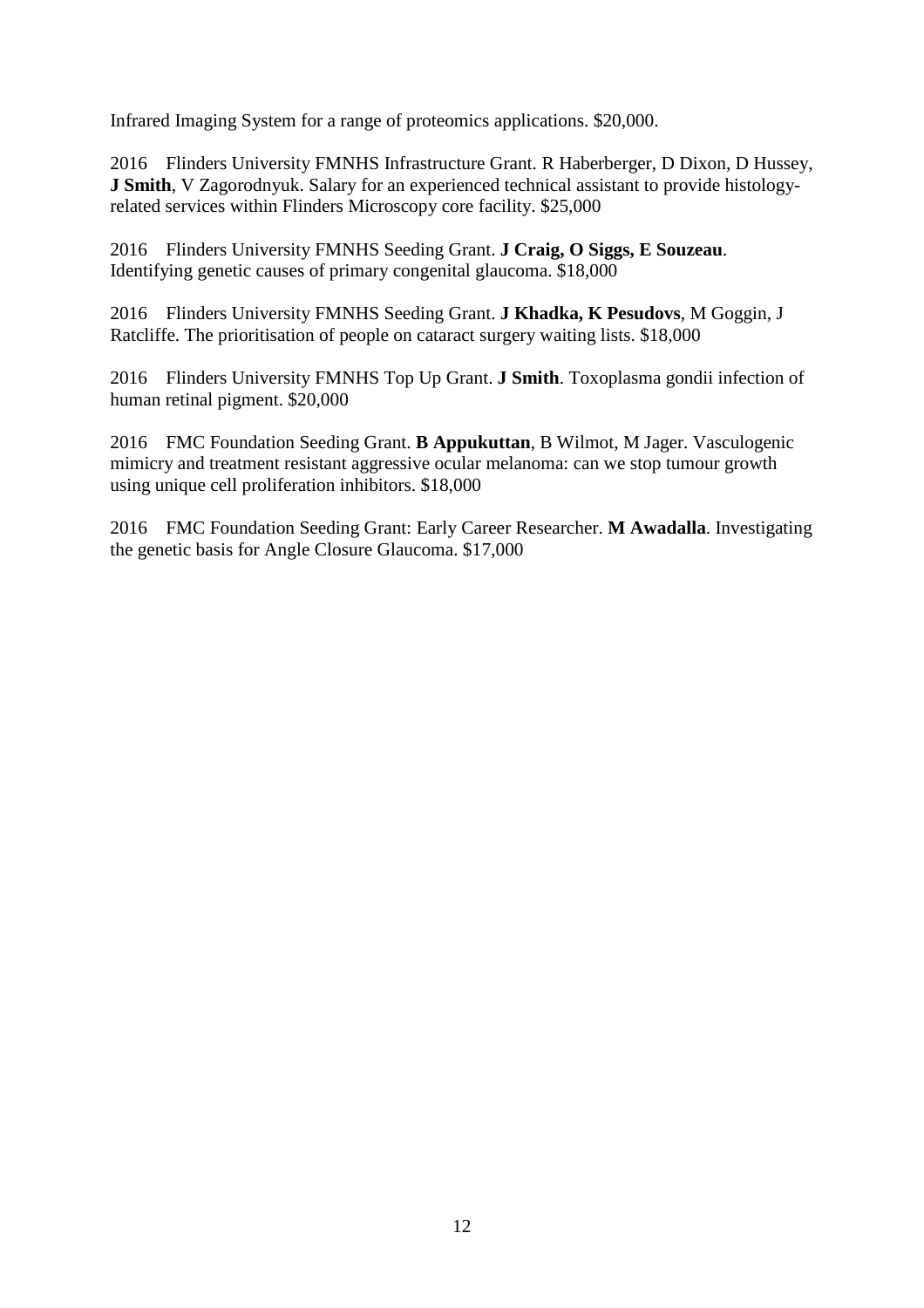### **Research Publications**

| Year  | <b>Peer-reviewed articles</b> | <b>Books/chapters</b> | Letters/editorials/other | Total      |
|-------|-------------------------------|-----------------------|--------------------------|------------|
| 2014  | 54                            |                       |                          | 63         |
| 2015  | 50                            |                       |                          | 56         |
| 2016* | 44 to August                  |                       |                          | 48 to date |

\* to date, including those in press

#### **Publications 2015-16**

#### *Refereed journal article/letters, 2015 calendar year*

- 1 Causes of Severe Visual Impairment and Blindness: Comparative Data From Bhutanese and Laotian Schools for the Blind. Farmer LD, Ng SK, Rudkin A, **Craig J**, Wangmo D, Tsang H, Southisombath K, Griffiths A, Muecke J. Asia Pac J Ophthalmol (Phila). 2015 Nov-Dec;4(6):350-6. doi: 10.1097/APO.0000000000000152. PMID: 26716431
- 2 Multiple cranial nerve involvement with idiopathic intracranial hypertension. González-Andrades M, García-Serrano JL, González Gallardo Mdel C, **McAlinden C**. QJM. 2016 Apr;109(4):265-6. doi: 10.1093/qjmed/hcv217. Epub 2015 Dec 28. PMID: 26715766
- 3 Global, regional, and national disability-adjusted life years (DALYs) for 306 diseases and injuries and healthy life expectancy (HALE) for 188 countries, 1990-2013: quantifying the epidemiological transition. GBD 2013 DALYs and HALE Collaborators, Murray CJ, Barber RM, Foreman KJ, Abbasoglu Ozgoren A, Abd-Allah F, Abera SF, Aboyans V, Abraham JP, Abubakar I, Abu-Raddad LJ, Abu-Rmeileh NM, Achoki T, Ackerman IN, Ademi Z, Adou AK, Adsuar JC, Afshin A, Agardh EE, Alam SS, Alasfoor D, Albittar MI, Alegretti MA, Alemu ZA, Alfonso-Cristancho R, Alhabib S, Ali R, Alla F, Allebeck P, Almazroa MA, Alsharif U, Alvarez E, Alvis-Guzman N, Amare AT, Ameh EA, Amini H, Ammar W, Anderson HR, Anderson BO, Antonio CA, Anwari P, Arnlöv J, Arsic Arsenijevic VS, Artaman A, Asghar RJ, Assadi R, Atkins LS, Avila MA, Awuah B, Bachman VF, Badawi A, Bahit MC, Balakrishnan K, Banerjee A, Barker-Collo SL, Barquera S, Barregard L, Barrero LH, Basu A, Basu S, Basulaiman MO, Beardsley J, Bedi N, Beghi E, Bekele T, Bell ML, Benjet C, Bennett DA, Bensenor IM, Benzian H, Bernabé E, Bertozzi-Villa A, Beyene TJ, Bhala N, Bhalla A, Bhutta ZA, Bienhoff K, Bikbov B, Biryukov S, Blore JD, Blosser CD, Blyth FM, Bohensky MA, Bolliger IW, Bora Başara B, Bornstein NM, Bose D, Boufous S, Bourne RR, Boyers LN, Brainin M, Brayne CE, Brazinova A, Breitborde NJ, Brenner H, Briggs AD, Brooks PM, Brown JC, Brugha TS, Buchbinder R, Buckle GC, Budke CM, Bulchis A, Bulloch AG, Campos-Nonato IR, Carabin H, Carapetis JR, Cárdenas R, Carpenter DO, Caso V, Castañeda-Orjuela CA, Castro RE, Catalá-López F, Cavalleri F, Çavlin A, Chadha VK, Chang JC, Charlson FJ, Chen H, Chen W, Chiang PP, Chimed-Ochir O, Chowdhury R, Christensen H, Christophi CA, Cirillo M, Coates MM, Coffeng LE, Coggeshall MS, Colistro V,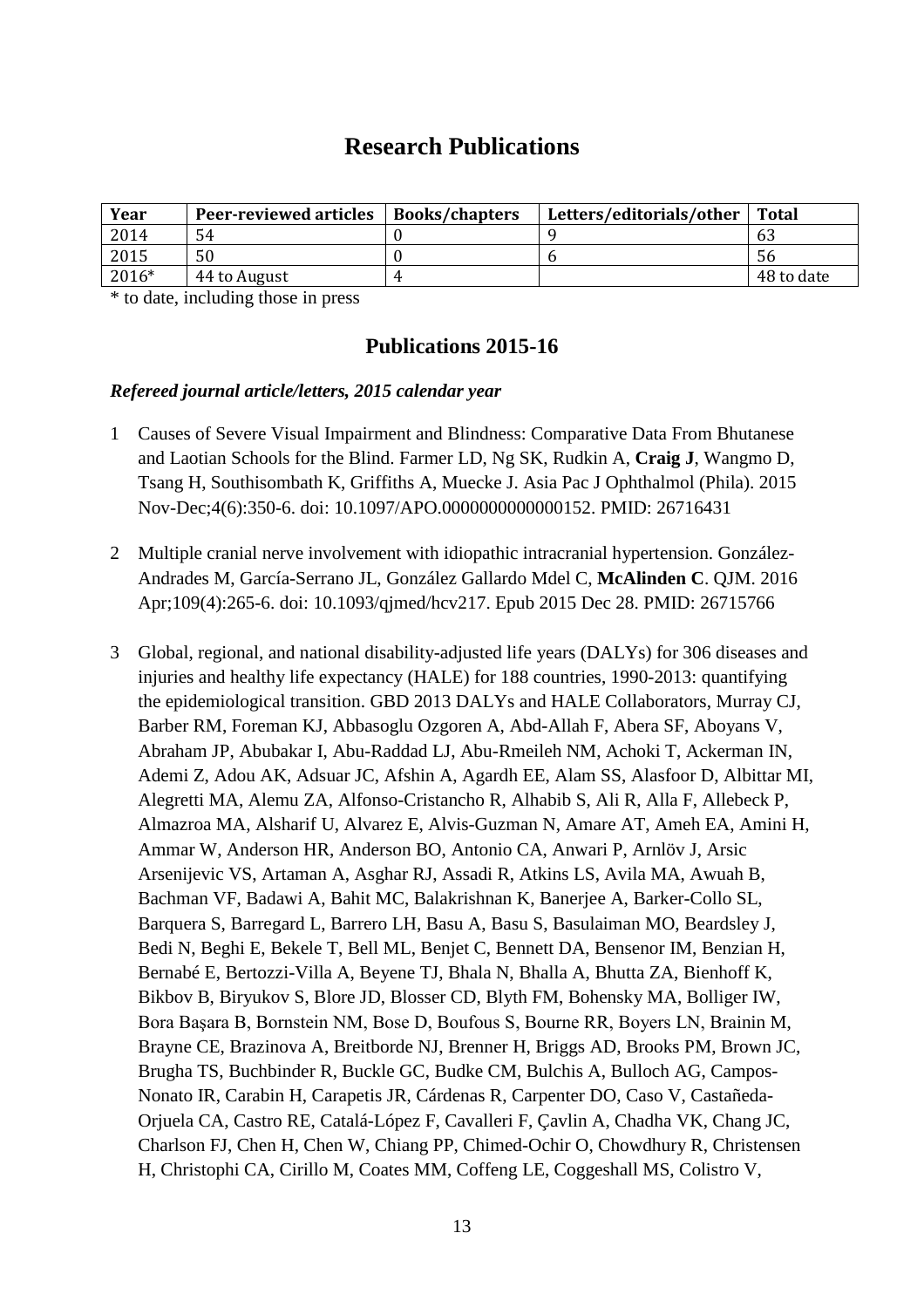Colquhoun SM, Cooke GS, Cooper C, Cooper LT, Coppola LM, Cortinovis M, Criqui MH, Crump JA, Cuevas-Nasu L, Danawi H, Dandona L, Dandona R, Dansereau E, Dargan PI, Davey G, Davis A, Davitoiu DV, Dayama A, De Leo D, Degenhardt L, Del Pozo-Cruz B, Dellavalle RP, Deribe K, Derrett S, Des Jarlais DC, Dessalegn M, Dharmaratne SD, Dherani MK, Diaz-Torné C, Dicker D, Ding EL, Dokova K, Dorsey ER, Driscoll TR, Duan L, Duber HC, Ebel BE, Edmond KM, Elshrek YM, Endres M, Ermakov SP, Erskine HE, Eshrati B, Esteghamati A, Estep K, Faraon EJ, Farzadfar F, Fay DF, Feigin VL, Felson DT, Fereshtehnejad SM, Fernandes JG, Ferrari AJ, Fitzmaurice C, Flaxman AD, Fleming TD, Foigt N, Forouzanfar MH, Fowkes FG, Paleo UF, Franklin RC, Fürst T, Gabbe B, Gaffikin L, Gankpé FG, Geleijnse JM, Gessner BD, Gething P, Gibney KB, Giroud M, Giussani G, Gomez Dantes H, Gona P, González-Medina D, Gosselin RA, Gotay CC, Goto A, Gouda HN, Graetz N, Gugnani HC, Gupta R, Gupta R, Gutiérrez RA, Haagsma J, Hafezi-Nejad N, Hagan H, Halasa YA, Hamadeh RR, Hamavid H, Hammami M, Hancock J, Hankey GJ, Hansen GM, Hao Y, Harb HL, Haro JM, Havmoeller R, Hay SI, Hay RJ, Heredia-Pi IB, Heuton KR, Heydarpour P, Higashi H, Hijar M, Hoek HW, Hoffman HJ, Hosgood HD, Hossain M, Hotez PJ, Hoy DG, Hsairi M, Hu G, Huang C, Huang JJ, Husseini A, Huynh C, Iannarone ML, Iburg KM, Innos K, Inoue M, Islami F, Jacobsen KH, Jarvis DL, Jassal SK, Jee SH, Jeemon P, Jensen PN, Jha V, Jiang G, Jiang Y, Jonas JB, Juel K, Kan H, Karch A, Karema CK, Karimkhani C, Karthikeyan G, Kassebaum NJ, Kaul A, Kawakami N, Kazanjan K, Kemp AH, Kengne AP, Keren A, Khader YS, Khalifa SE, Khan EA, Khan G, Khang YH, Kieling C, Kim D, Kim S, Kim Y, Kinfu Y, Kinge JM, Kivipelto M, Knibbs LD, Knudsen AK, Kokubo Y, Kosen S, Krishnaswami S, Kuate Defo B, Kucuk Bicer B, Kuipers EJ, Kulkarni C, Kulkarni VS, Kumar GA, Kyu HH, Lai T, Lalloo R, Lallukka T, Lam H, Lan Q, Lansingh VC, Larsson A, Lawrynowicz AE, Leasher JL, Leigh J, Leung R, Levitz CE, Li B, Li Y, Li Y, Lim SS, Lind M, Lipshultz SE, Liu S, Liu Y, Lloyd BK, Lofgren KT, Logroscino G, Looker KJ, Lortet-Tieulent J, Lotufo PA, Lozano R, Lucas RM, Lunevicius R, Lyons RA, Ma S, Macintyre MF, Mackay MT, Majdan M, Malekzadeh R, Marcenes W, Margolis DJ, Margono C, Marzan MB, Masci JR, Mashal MT, Matzopoulos R, Mayosi BM, Mazorodze TT, Mcgill NW, Mcgrath JJ, Mckee M, Mclain A, Meaney PA, Medina C, Mehndiratta MM, Mekonnen W, Melaku YA, Meltzer M, Memish ZA, Mensah GA, Meretoja A, Mhimbira FA, Micha R, Miller TR, Mills EJ, Mitchell PB, Mock CN, Mohamed Ibrahim N, Mohammad KA, Mokdad AH, Mola GL, Monasta L, Montañez Hernandez JC, Montico M, Montine TJ, Mooney MD, Moore AR, Moradi-Lakeh M, Moran AE, Mori R, Moschandreas J, Moturi WN, Moyer ML, Mozaffarian D, Msemburi WT, Mueller UO, Mukaigawara M, Mullany EC, Murdoch ME, Murray J, Murthy KS, Naghavi M, Naheed A, Naidoo KS, Naldi L, Nand D, Nangia V, Narayan KM, Nejjari C, Neupane SP, Newton CR, Ng M, Ngalesoni FN, Nguyen G, Nisar MI, Nolte S, Norheim OF, Norman RE, Norrving B, Nyakarahuka L, Oh IH, Ohkubo T, Ohno SL, Olusanya BO, Opio JN, Ortblad K, Ortiz A, Pain AW, Pandian JD, Panelo CI, Papachristou C, Park EK, Park JH, Patten SB, Patton GC, Paul VK, Pavlin BI, Pearce N, Pereira DM, Perez-Padilla R, Perez-Ruiz F, Perico N, Pervaiz A, **Pesudovs K**, Peterson CB, Petzold M, Phillips MR, Phillips BK, Phillips DE, Piel FB, Plass D, Poenaru D, Polinder S, Pope D, Popova S, Poulton RG, Pourmalek F, Prabhakaran D, Prasad NM, Pullan RL, Qato DM,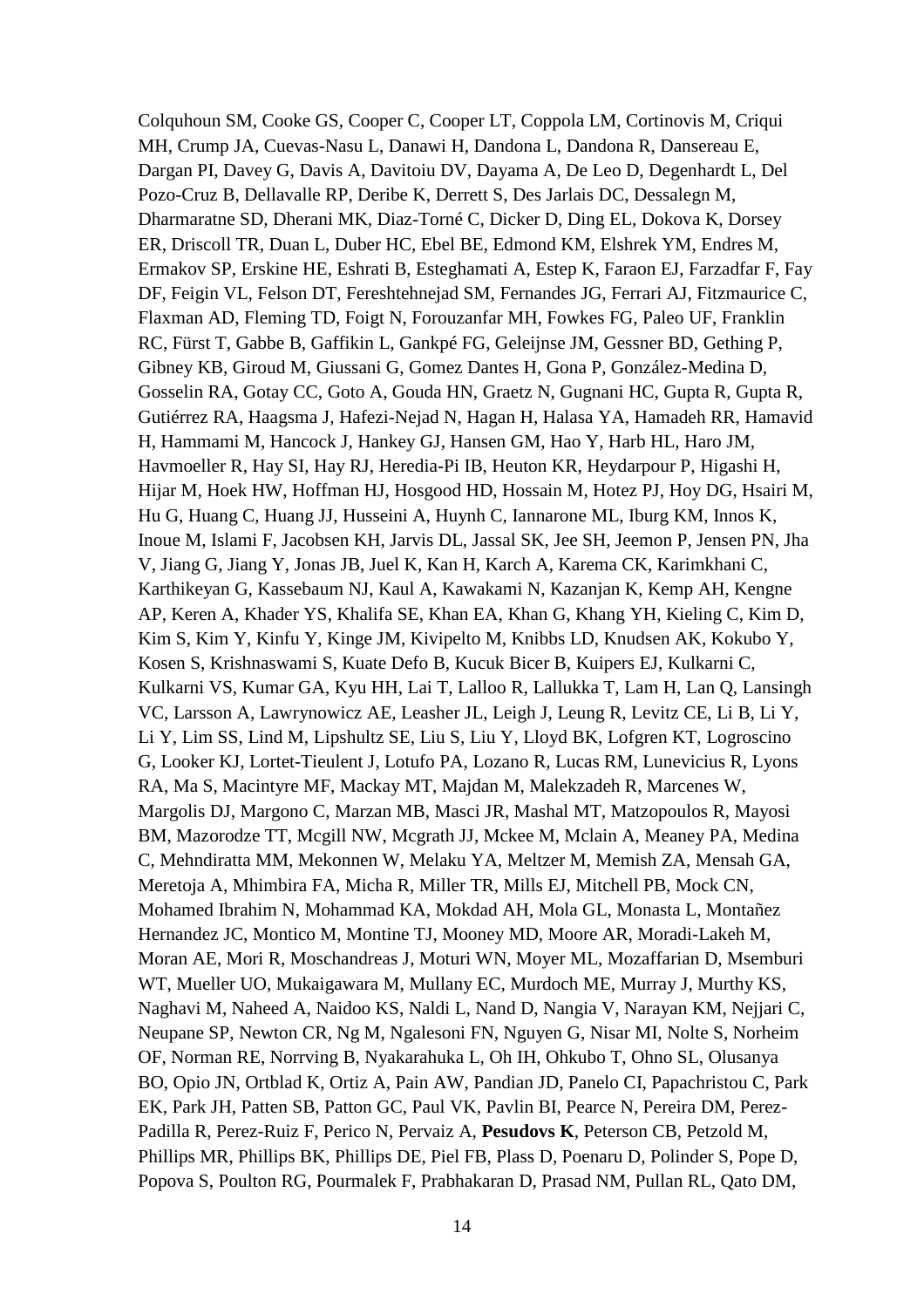Quistberg DA, Rafay A, Rahimi K, Rahman SU, Raju M, Rana SM, Razavi H, Reddy KS, Refaat A, Remuzzi G, Resnikoff S, Ribeiro AL, Richardson L, Richardus JH, Roberts DA, Rojas-Rueda D, Ronfani L, Roth GA, Rothenbacher D, Rothstein DH, Rowley JT, Roy N, Ruhago GM, Saeedi MY, Saha S, Sahraian MA, Sampson UK, Sanabria JR, Sandar L, Santos IS, Satpathy M, Sawhney M, Scarborough P, Schneider IJ, Schöttker B, Schumacher AE, Schwebel DC, Scott JG, Seedat S, Sepanlou SG, Serina PT, Servan-Mori EE, Shackelford KA, Shaheen A, Shahraz S, Shamah Levy T, Shangguan S, She J, Sheikhbahaei S, Shi P, Shibuya K, Shinohara Y, Shiri R, Shishani K, Shiue I, Shrime MG, Sigfusdottir ID, Silberberg DH, Simard EP, Sindi S, Singh A, Singh JA, Singh L, Skirbekk V, Slepak EL, Sliwa K, Soneji S, Søreide K, Soshnikov S, Sposato LA, Sreeramareddy CT, Stanaway JD, Stathopoulou V, Stein DJ, Stein MB, Steiner C, Steiner TJ, Stevens A, Stewart A, Stovner LJ, Stroumpoulis K, Sunguya BF, Swaminathan S, Swaroop M, Sykes BL, Tabb KM, Takahashi K, Tandon N, Tanne D, Tanner M, Tavakkoli M, Taylor HR, Te Ao BJ, Tediosi F, Temesgen AM, Templin T, Ten Have M, Tenkorang EY, Terkawi AS, Thomson B, Thorne-Lyman AL, Thrift AG, Thurston GD, Tillmann T, Tonelli M, Topouzis F, Toyoshima H, Traebert J, Tran BX, Trillini M, Truelsen T, Tsilimbaris M, Tuzcu EM, Uchendu US, Ukwaja KN, Undurraga EA, Uzun SB, Van Brakel WH, Van De Vijver S, van Gool CH, Van Os J, Vasankari TJ, Venketasubramanian N, Violante FS, Vlassov VV, Vollset SE, Wagner GR, Wagner J, Waller SG, Wan X, Wang H, Wang J, Wang L, Warouw TS, Weichenthal S, Weiderpass E, Weintraub RG, Wenzhi W, Werdecker A, Westerman R, Whiteford HA, Wilkinson JD, Williams TN, Wolfe CD, Wolock TM, Woolf AD, Wulf S, Wurtz B, Xu G, Yan LL, Yano Y, Ye P, Yentür GK, Yip P, Yonemoto N, Yoon SJ, Younis MZ, Yu C, Zaki ME, Zhao Y, Zheng Y, Zonies D, Zou X, Salomon JA, Lopez AD, Vos T. Lancet. 2015 Nov 28;386(10009):2145-91. doi: 10.1016/S0140-6736(15)61340-X. Epub 2015 Aug 28. PMID: 26321261

4 A large genome-wide association study of age-related macular degeneration highlights contributions of rare and common variants. Fritsche LG, Igl W, Bailey JN, Grassmann F, Sengupta S, Bragg-Gresham JL, **Burdon KP**, Hebbring SJ, Wen C, Gorski M, Kim IK, Cho D, Zack D, Souied E, Scholl HP, Bala E, Lee KE, Hunter DJ, Sardell RJ, Mitchell P, Merriam JE, Cipriani V, Hoffman JD, Schick T, Lechanteur YT, Guymer RH, Johnson MP, Jiang Y, Stanton CM, Buitendijk GH, Zhan X, Kwong AM, Boleda A, Brooks M, Gieser L, Ratnapriya R, Branham KE, Foerster JR, Heckenlively JR, Othman MI, Vote BJ, Liang HH, **Souzeau E**, McAllister IL, Isaacs T, Hall J, **Lake S**, Mackey DA, Constable IJ, **Craig JE**, Kitchner TE, Yang Z, Su Z, Luo H, Chen D, Ouyang H, Flagg K, Lin D, Mao G, Ferreyra H, Stark K, von Strachwitz CN, Wolf A, Brandl C, Rudolph G, Olden M, Morrison MA, Morgan DJ, Schu M, Ahn J, Silvestri G, Tsironi EE, Park KH, Farrer LA, Orlin A, Brucker A, Li M, Curcio CA, Mohand-Saïd S, Sahel JA, Audo I, Benchaboune M, Cree AJ, Rennie CA, Goverdhan SV, Grunin M, Hagbi-Levi S, Campochiaro P, Katsanis N, Holz FG, Blond F, Blanché H, Deleuze JF, Igo RP Jr, Truitt B, Peachey NS, Meuer SM, Myers CE, Moore EL, Klein R, Hauser MA, Postel EA, Courtenay MD, Schwartz SG, Kovach JL, Scott WK, Liew G, Tan AG, Gopinath B, Merriam JC, Smith RT, Khan JC, Shahid H, Moore AT, McGrath JA, Laux R, Brantley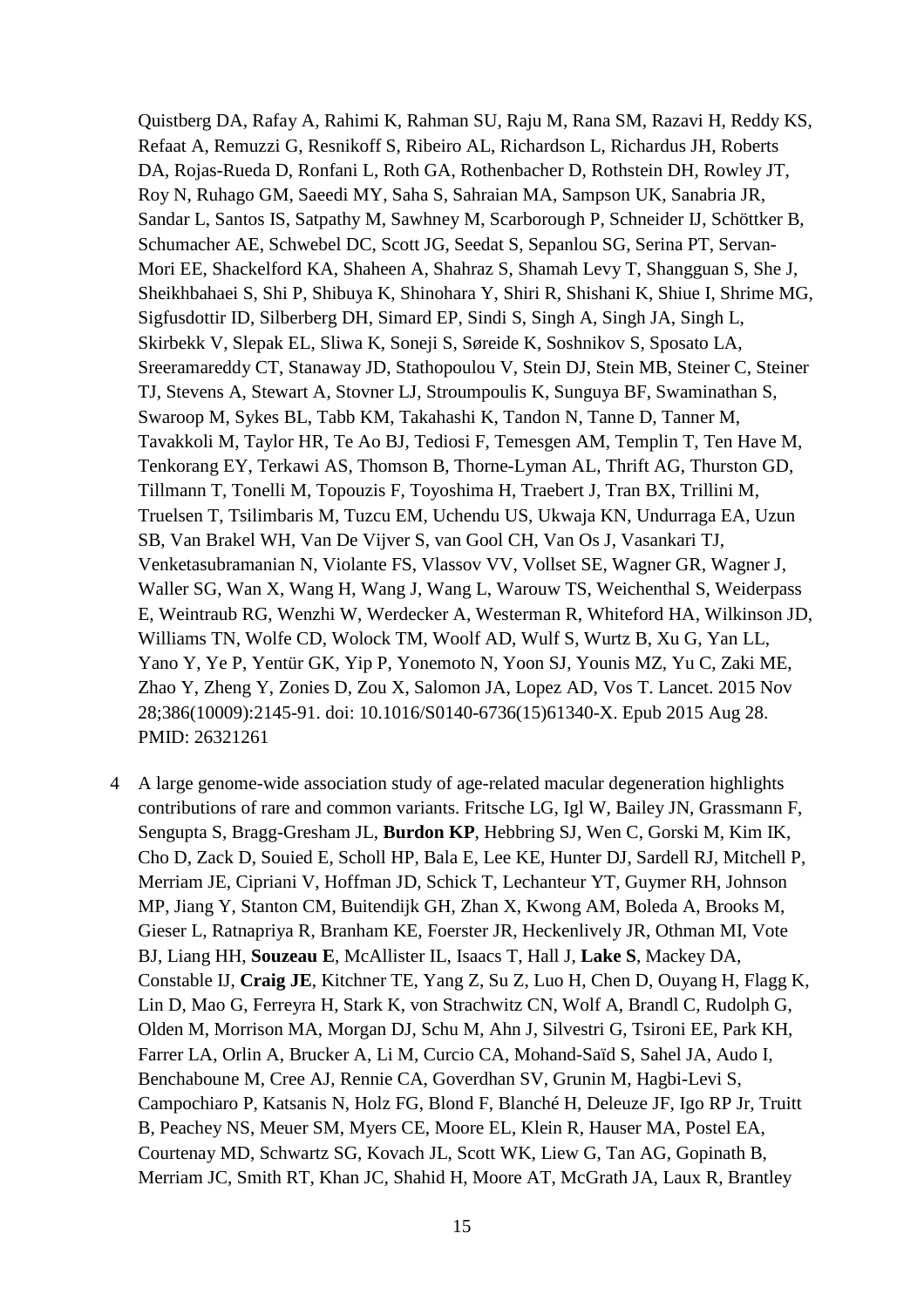MA Jr, Agarwal A, Ersoy L, Caramoy A, Langmann T, Saksens NT, de Jong EK, Hoyng CB, Cain MS, Richardson AJ, Martin TM, Blangero J, Weeks DE, Dhillon B, van Duijn CM, Doheny KF, Romm J, Klaver CC, Hayward C, Gorin MB, Klein ML, Baird PN, den Hollander AI, Fauser S, Yates JR, Allikmets R, Wang JJ, Schaumberg DA, Klein BE, Hagstrom SA, Chowers I, Lotery AJ, Léveillard T, Zhang K, Brilliant MH, Hewitt AW, Swaroop A, Chew EY, Pericak-Vance MA, DeAngelis M, Stambolian D, Haines JL, Iyengar SK, Weber BH, Abecasis GR, Heid IM. Nat Genet. 2016 Feb; 48(2): 134-43. doi: 10.1038/ng.3448. Epub 2015 Dec 21. PMID: 26691988

5 Global, regional, and national comparative risk assessment of 79 behavioural, environmental and occupational, and metabolic risks or clusters of risks in 188 countries, 1990-2013: a systematic analysis for the Global Burden of Disease Study 2013. GBD 2013 Risk Factors Collaborators, Forouzanfar MH, Alexander L, Anderson HR, Bachman VF, Biryukov S, Brauer M, Burnett R, Casey D, Coates MM, Cohen A, Delwiche K, Estep K, Frostad JJ, Astha KC, Kyu HH, Moradi-Lakeh M, Ng M, Slepak EL, Thomas BA, Wagner J, Aasvang GM, Abbafati C, Abbasoglu Ozgoren A, Abd-Allah F, Abera SF, Aboyans V, Abraham B, Abraham JP, Abubakar I, Abu-Rmeileh NM, Aburto TC, Achoki T, Adelekan A, Adofo K, Adou AK, Adsuar JC, Afshin A, Agardh EE, Al Khabouri MJ, Al Lami FH, Alam SS, Alasfoor D, Albittar MI, Alegretti MA, Aleman AV, Alemu ZA, Alfonso-Cristancho R, Alhabib S, Ali R, Ali MK, Alla F, Allebeck P, Allen PJ, Alsharif U, Alvarez E, Alvis-Guzman N, Amankwaa AA, Amare AT, Ameh EA, Ameli O, Amini H, Ammar W, Anderson BO, Antonio CA, Anwari P, Argeseanu Cunningham S, Arnlöv J, Arsenijevic VS, Artaman A, Asghar RJ, Assadi R, Atkins LS, Atkinson C, Avila MA, Awuah B, Badawi A, Bahit MC, Bakfalouni T, Balakrishnan K, Balalla S, Balu RK, Banerjee A, Barber RM, Barker-Collo SL, Barquera S, Barregard L, Barrero LH, Barrientos-Gutierrez T, Basto-Abreu AC, Basu A, Basu S, Basulaiman MO, Batis Ruvalcaba C, Beardsley J, Bedi N, Bekele T, Bell ML, Benjet C, Bennett DA, Benzian H, Bernabé E, Beyene TJ, Bhala N, Bhalla A, Bhutta ZA, Bikbov B, Bin Abdulhak AA, Blore JD, Blyth FM, Bohensky MA, Bora Başara B, Borges G, Bornstein NM, Bose D, Boufous S, Bourne RR, Brainin M, Brazinova A, Breitborde NJ, Brenner H, Briggs AD, Broday DM, Brooks PM, Bruce NG, Brugha TS, Brunekreef B, Buchbinder R, Bui LN, Bukhman G, Bulloch AG, Burch M, Burney PG, Campos-Nonato IR, Campuzano JC, Cantoral AJ, Caravanos J, Cárdenas R, Cardis E, Carpenter DO, Caso V, Castañeda-Orjuela CA, Castro RE, Catalá-López F, Cavalleri F, Çavlin A, Chadha VK, Chang JC, Charlson FJ, Chen H, Chen W, Chen Z, Chiang PP, Chimed-Ochir O, Chowdhury R, Christophi CA, Chuang TW, Chugh SS, Cirillo M, Claßen TK, Colistro V, Colomar M, Colquhoun SM, Contreras AG, Cooper C, Cooperrider K, Cooper LT, Coresh J, Courville KJ, Criqui MH, Cuevas-Nasu L, Damsere-Derry J, Danawi H, Dandona L, Dandona R, Dargan PI, Davis A, Davitoiu DV, Dayama A, de Castro EF, De la Cruz-Góngora V, De Leo D, de Lima G, Degenhardt L, del Pozo-Cruz B, Dellavalle RP, Deribe K, Derrett S, Des Jarlais DC, Dessalegn M, deVeber GA, Devries KM, Dharmaratne SD, Dherani MK, Dicker D, Ding EL, Dokova K, Dorsey ER, Driscoll TR, Duan L, Durrani AM, Ebel BE, Ellenbogen RG, Elshrek YM, Endres M, Ermakov SP, Erskine HE, Eshrati B, Esteghamati A, Fahimi S, Faraon EJ, Farzadfar F, Fay DF, Feigin VL, Feigl AB,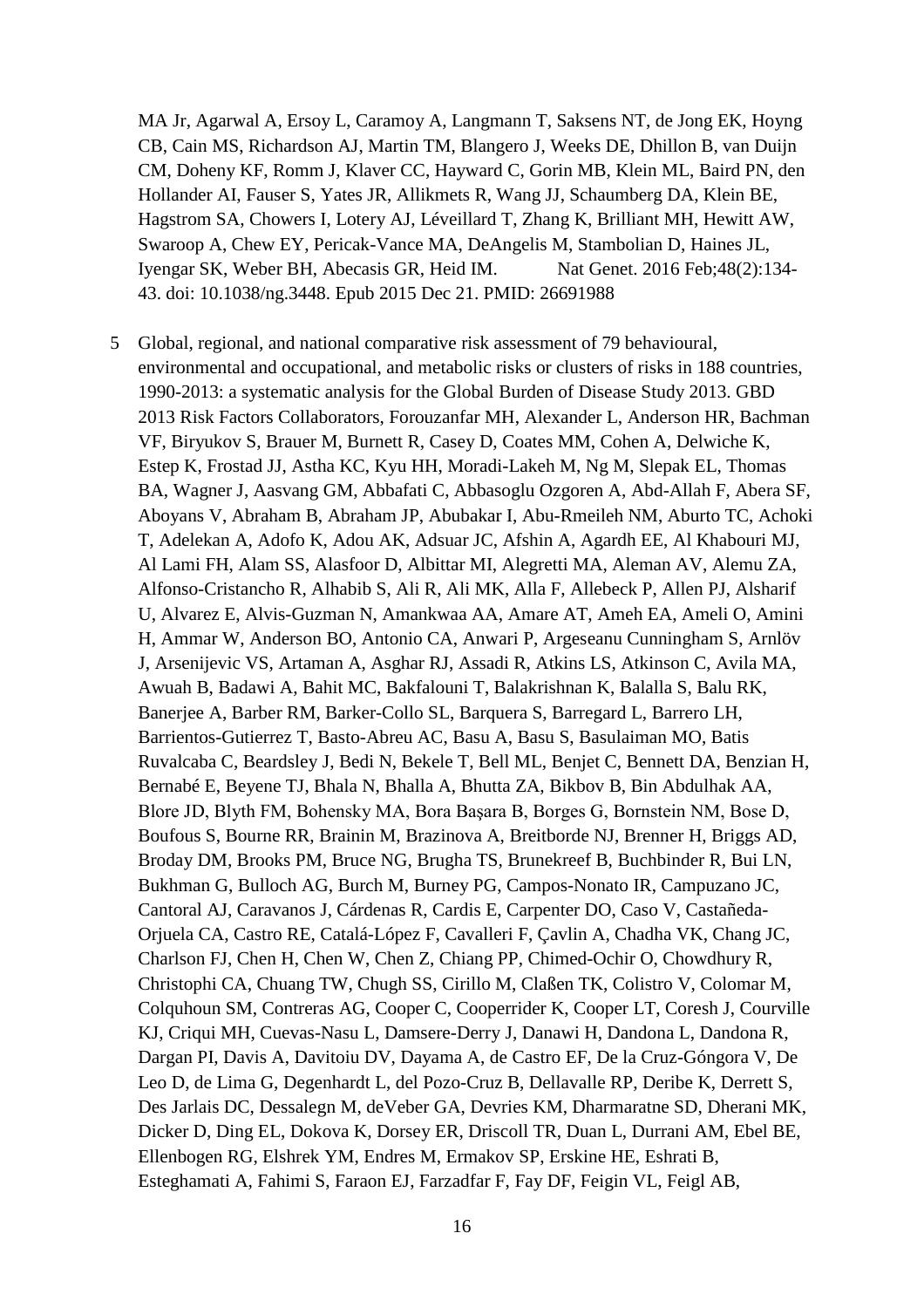Fereshtehnejad SM, Ferrari AJ, Ferri CP, Flaxman AD, Fleming TD, Foigt N, Foreman KJ, Paleo UF, Franklin RC, Gabbe B, Gaffikin L, Gakidou E, Gamkrelidze A, Gankpé FG, Gansevoort RT, García-Guerra FA, Gasana E, Geleijnse JM, Gessner BD, Gething P, Gibney KB, Gillum RF, Ginawi IA, Giroud M, Giussani G, Goenka S, Goginashvili K, Gomez Dantes H, Gona P, Gonzalez de Cosio T, González-Castell D, Gotay CC, Goto A, Gouda HN, Guerrant RL, Gugnani HC, Guillemin F, Gunnell D, Gupta R, Gupta R, Gutiérrez RA, Hafezi-Nejad N, Hagan H, Hagstromer M, Halasa YA, Hamadeh RR, Hammami M, Hankey GJ, Hao Y, Harb HL, Haregu TN, Haro JM, Havmoeller R, Hay SI, Hedayati MT, Heredia-Pi IB, Hernandez L, Heuton KR, Heydarpour P, Hijar M, Hoek HW, Hoffman HJ, Hornberger JC, Hosgood HD, Hoy DG, Hsairi M, Hu G, Hu H, Huang C, Huang JJ, Hubbell BJ, Huiart L, Husseini A, Iannarone ML, Iburg KM, Idrisov BT, Ikeda N, Innos K, Inoue M, Islami F, Ismayilova S, Jacobsen KH, Jansen HA, Jarvis DL, Jassal SK, Jauregui A, Jayaraman S, Jeemon P, Jensen PN, Jha V, Jiang F, Jiang G, Jiang Y, Jonas JB, Juel K, Kan H, Kany Roseline SS, Karam NE, Karch A, Karema CK, Karthikeyan G, Kaul A, Kawakami N, Kazi DS, Kemp AH, Kengne AP, Keren A, Khader YS, Khalifa SE, Khan EA, Khang YH, Khatibzadeh S, Khonelidze I, Kieling C, Kim D, Kim S, Kim Y, Kimokoti RW, Kinfu Y, Kinge JM, Kissela BM, Kivipelto M, Knibbs LD, Knudsen AK, Kokubo Y, Kose MR, Kosen S, Kraemer A, Kravchenko M, Krishnaswami S, Kromhout H, Ku T, Kuate Defo B, Kucuk Bicer B, Kuipers EJ, Kulkarni C, Kulkarni VS, Kumar GA, Kwan GF, Lai T, Lakshmana Balaji A, Lalloo R, Lallukka T, Lam H, Lan Q, Lansingh VC, Larson HJ, Larsson A, Laryea DO, Lavados PM, Lawrynowicz AE, Leasher JL, Lee JT, Leigh J, Leung R, Levi M, Li Y, Li Y, Liang J, Liang X, Lim SS, Lindsay MP, Lipshultz SE, Liu S, Liu Y, Lloyd BK, Logroscino G, London SJ, Lopez N, Lortet-Tieulent J, Lotufo PA, Lozano R, Lunevicius R, Ma J, Ma S, Machado VM, MacIntyre MF, Magis-Rodriguez C, Mahdi AA, Majdan M, Malekzadeh R, Mangalam S, Mapoma CC, Marape M, Marcenes W, Margolis DJ, Margono C, Marks GB, Martin RV, Marzan MB, Mashal MT, Masiye F, Mason-Jones AJ, Matsushita K, Matzopoulos R, Mayosi BM, Mazorodze TT, McKay AC, McKee M, McLain A, Meaney PA, Medina C, Mehndiratta MM, Mejia-Rodriguez F, Mekonnen W, Melaku YA, Meltzer M, Memish ZA, Mendoza W, Mensah GA, Meretoja A, Mhimbira FA, Micha R, Miller TR, Mills EJ, Misganaw A, Mishra S, Mohamed Ibrahim N, Mohammad KA, Mokdad AH, Mola GL, Monasta L, Montañez Hernandez JC, Montico M, Moore AR, Morawska L, Mori R, Moschandreas J, Moturi WN, Mozaffarian D, Mueller UO, Mukaigawara M, Mullany EC, Murthy KS, Naghavi M, Nahas Z, Naheed A, Naidoo KS, Naldi L, Nand D, Nangia V, Narayan KM, Nash D, Neal B, Nejjari C, Neupane SP, Newton CR, Ngalesoni FN, Ngirabega Jde D, Nguyen G, Nguyen NT, Nieuwenhuijsen MJ, Nisar MI, Nogueira JR, Nolla JM, Nolte S, Norheim OF, Norman RE, Norrving B, Nyakarahuka L, Oh IH, Ohkubo T, Olusanya BO, Omer SB, Opio JN, Orozco R, Pagcatipunan RS Jr, Pain AW, Pandian JD, Panelo CI, Papachristou C, Park EK, Parry CD, Paternina Caicedo AJ, Patten SB, Paul VK, Pavlin BI, Pearce N, Pedraza LS, Pedroza A, Pejin Stokic L, Pekericli A, Pereira DM, Perez-Padilla R, Perez-Ruiz F, Perico N, Perry SA, Pervaiz A, **Pesudovs K**, Peterson CB, Petzold M, Phillips MR, Phua HP, Plass D, Poenaru D, Polanczyk GV, Polinder S, Pond CD, Pope CA, Pope D, Popova S, Pourmalek F, Powles J, Prabhakaran D, Prasad NM, Qato DM, Quezada AD, Quistberg DA, Racapé L, Rafay A, Rahimi K,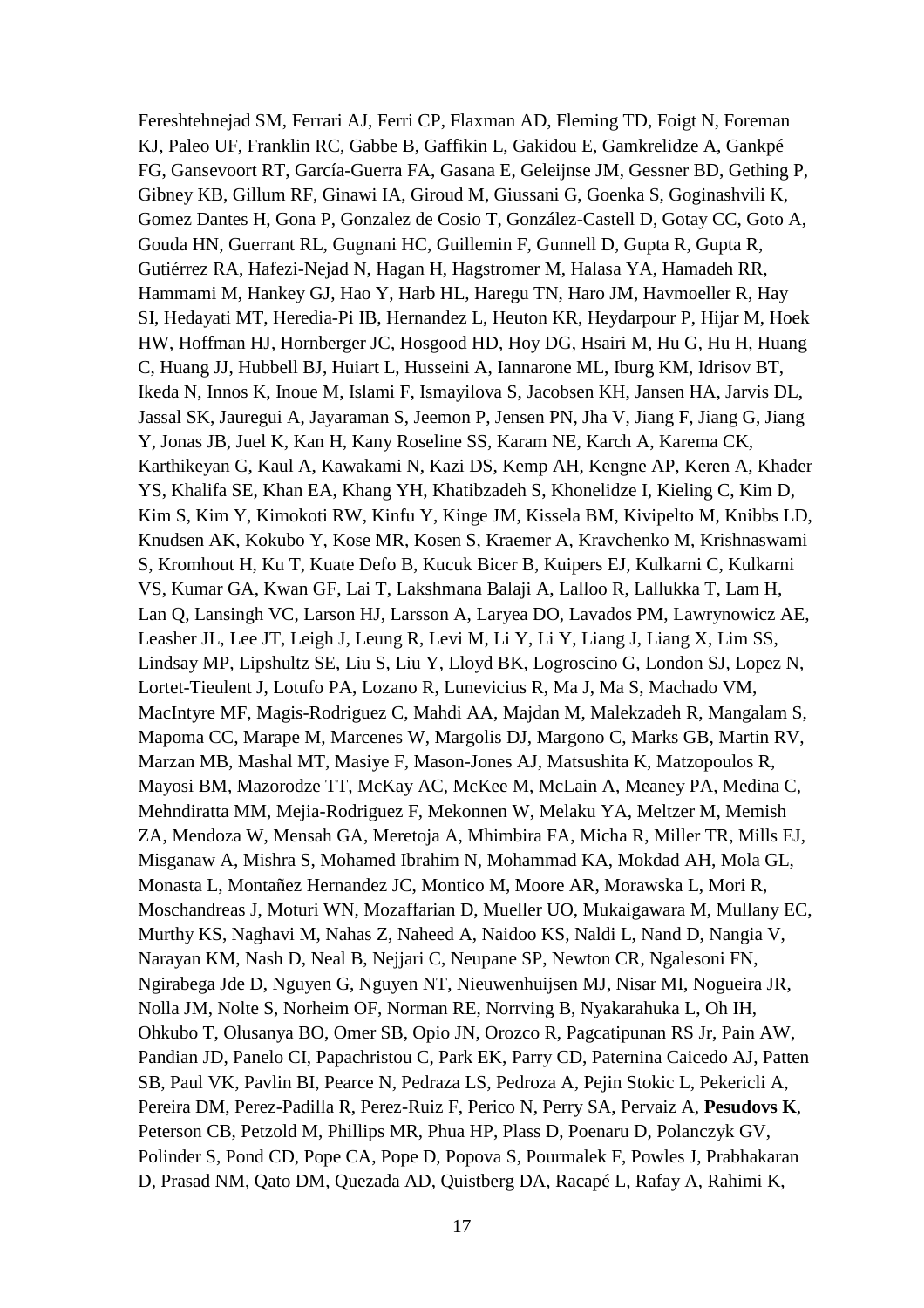Rahimi-Movaghar V, Rahman SU, Raju M, Rakovac I, Rana SM, Rao M, Razavi H, Reddy KS, Refaat AH, Rehm J, Remuzzi G, Ribeiro AL, Riccio PM, Richardson L, Riederer A, Robinson M, Roca A, Rodriguez A, Rojas-Rueda D, Romieu I, Ronfani L, Room R, Roy N, Ruhago GM, Rushton L, Sabin N, Sacco RL, Saha S, Sahathevan R, Sahraian MA, Salomon JA, Salvo D, Sampson UK, Sanabria JR, Sanchez LM, Sánchez-Pimienta TG, Sanchez-Riera L, Sandar L, Santos IS, Sapkota A, Satpathy M, Saunders JE, Sawhney M, Saylan MI, Scarborough P, Schmidt JC, Schneider IJ, Schöttker B, Schwebel DC, Scott JG, Seedat S, Sepanlou SG, Serdar B, Servan-Mori EE, Shaddick G, Shahraz S, Levy TS, Shangguan S, She J, Sheikhbahaei S, Shibuya K, Shin HH, Shinohara Y, Shiri R, Shishani K, Shiue I, Sigfusdottir ID, Silberberg DH, Simard EP, Sindi S, Singh A, Singh GM, Singh JA, Skirbekk V, Sliwa K, Soljak M, Soneji S, Søreide K, Soshnikov S, Sposato LA, Sreeramareddy CT, Stapelberg NJ, Stathopoulou V, Steckling N, Stein DJ, Stein MB, Stephens N, Stöckl H, Straif K, Stroumpoulis K, Sturua L, Sunguya BF, Swaminathan S, Swaroop M, Sykes BL, Tabb KM, Takahashi K, Talongwa RT, Tandon N, Tanne D, Tanner M, Tavakkoli M, Te Ao BJ, Teixeira CM, Téllez Rojo MM, Terkawi AS, Texcalac-Sangrador JL, Thackway SV, Thomson B, Thorne-Lyman AL, Thrift AG, Thurston GD, Tillmann T, Tobollik M, Tonelli M, Topouzis F, Towbin JA, Toyoshima H, Traebert J, Tran BX, Trasande L, Trillini M, Trujillo U, Dimbuene ZT, Tsilimbaris M, Tuzcu EM, Uchendu US, Ukwaja KN, Uzun SB, van de Vijver S, Van Dingenen R, van Gool CH, van Os J, Varakin YY, Vasankari TJ, Vasconcelos AM, Vavilala MS, Veerman LJ, Velasquez-Melendez G, Venketasubramanian N, Vijayakumar L, Villalpando S, Violante FS, Vlassov VV, Vollset SE, Wagner GR, Waller SG, Wallin MT, Wan X, Wang H, Wang J, Wang L, Wang W, Wang Y, Warouw TS, Watts CH, Weichenthal S, Weiderpass E, Weintraub RG, Werdecker A, Wessells KR, Westerman R, Whiteford HA, Wilkinson JD, Williams HC, Williams TN, Woldeyohannes SM, Wolfe CD, Wong JQ, Woolf AD, Wright JL, Wurtz B, Xu G, Yan LL, Yang G, Yano Y, Ye P, Yenesew M, Yentür GK, Yip P, Yonemoto N, Yoon SJ, Younis MZ, Younoussi Z, Yu C, Zaki ME, Zhao Y, Zheng Y, Zhou M, Zhu J, Zhu S, Zou X, Zunt JR, Lopez AD, Vos T, Murray CJ. Lancet. 2015 Dec 5;386(10010):2287-323. doi: 10.1016/S0140-6736(15)00128-2. Epub 2015 Sep 11. PMID: 26364544

- 6 The evolution of corneal and refractive surgery with the femtosecond laser. Aristeidou A, Taniguchi EV, Tsatsos M, Muller R, **McAlinden C**, Pineda R, Paschalis EI. Eye Vis (Lond). 2015 Jul 14;2:12. doi: 10.1186/s40662-015-0022-6. eCollection 2015. Review. PMID: 26605365
- 7 Femtosecond laser cataract surgery. Nagy ZZ, **McAlinden C**. Eye Vis (Lond). 2015 Jun 30;2:11. doi: 10.1186/s40662-015-0021-7. eCollection 2015. Review. PMID: 26605364
- 8 Centration axis in refractive surgery. Arba Mosquera S, Verma S, **McAlinden C**. Eye Vis (Lond). 2015 Feb 24;2:4. doi: 10.1186/s40662-015-0014-6. eCollection 2015. PMID: 26605360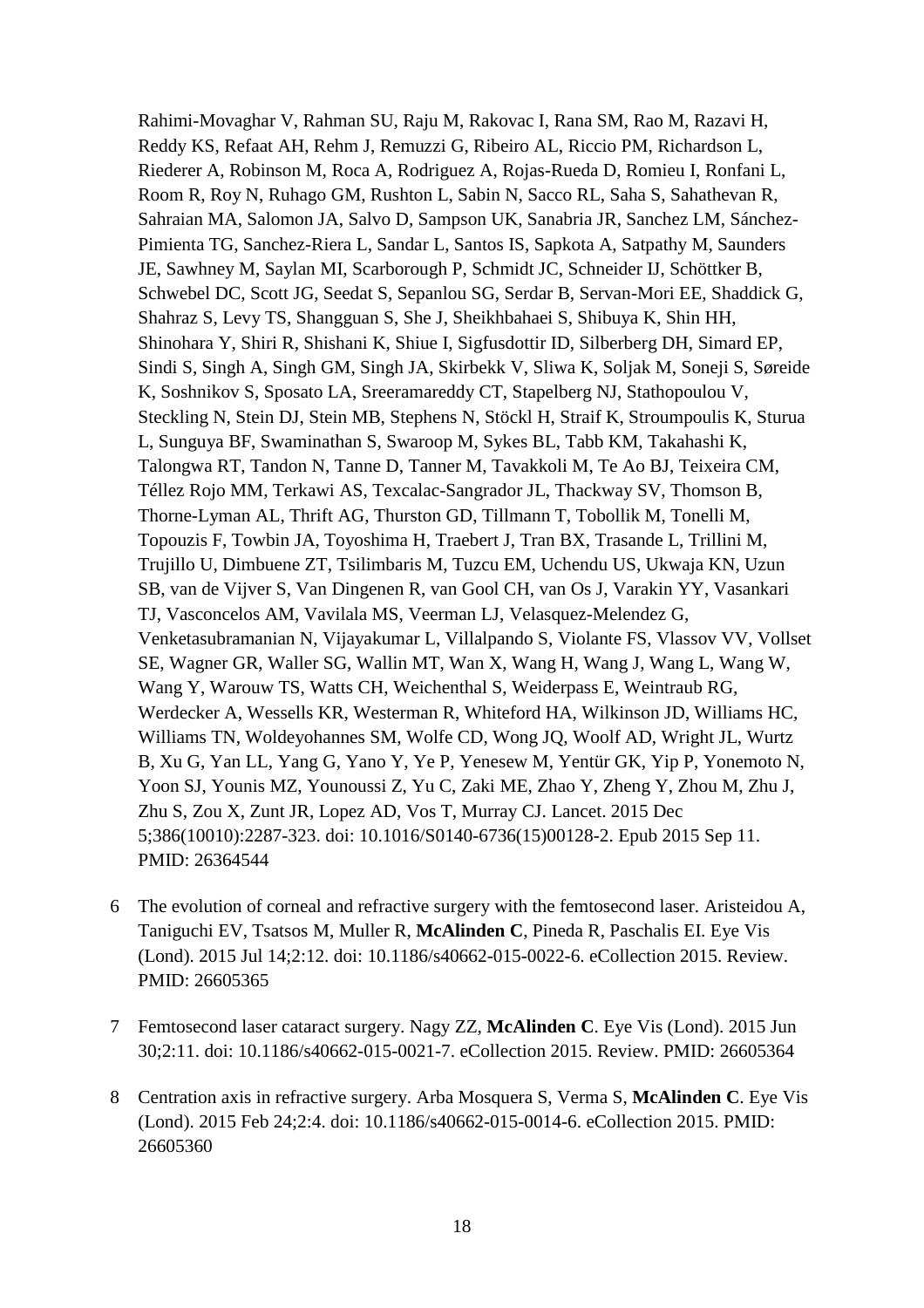- 9 Ibopamine challenge testing becomes negative following successful trabeculectomy surgery. **Landers J**, Ullrich K, **Craig JE**. Clin Experiment Ophthalmol. 2016 Apr;44(3):166-9. doi: 10.1111/ceo.12684. Epub 2016 Feb 12. PMID: 26575026
- 10 Number of People Blind or Visually Impaired by Cataract Worldwide and in World Regions, 1990 to 2010. Khairallah M, Kahloun R, Bourne R, Limburg H, Flaxman SR, Jonas JB, Keeffe J, Leasher J, Naidoo K, **Pesudovs K**, Price H, White RA, Wong TY, Resnikoff S, Taylor HR; Vision Loss Expert Group of the Global Burden of Disease Study. Invest Ophthalmol Vis Sci. 2015 Oct;56(11):6762-9. doi: 10.1167/iovs.15-17201. PMID: 26567788
- 11 Pathogenesis of thyroid eye disease: review and update on molecular mechanisms. Khong JJ, McNab AA, Ebeling PR, **Craig JE**, Selva D. Br J Ophthalmol. 2016 Jan;100(1):142- 50. doi: 10.1136/bjophthalmol-2015-307399. Epub 2015 Nov 13. Review. PMID: 26567024
- 12 Precision (repeatability and reproducibility) studies and sample-size calculation. **McAlinden C**, Khadka J, **Pesudovs** K. J Cataract Refract Surg. 2015 Dec;41(12):2598- 604. doi: 10.1016/ j.jcrs.2015.06.029. No abstract available. PMID: 26796439
- 13 Measurement of Systemic Mitochondrial Function in Advanced Primary Open-Angle Glaucoma and Leber Hereditary Optic Neuropathy. Van Bergen NJ, Crowston JG, **Craig JE**, **Burdon KP**, Kearns LS, **Sharma S**, Hewitt AW, Mackey DA, Trounce IA. PLoS One. 2015 Oct 23;10(10):e0140919. doi: 10.1371/journal.pone.0140919. eCollection 2015. PMID: 26496696
- 14 Differential Gene Expression Profiling of Orbital Adipose Tissue in Thyroid Orbitopathy. Khong JJ, Wang LY, Smyth GK, McNab AA, Hardy TG, Selva D, Llamas B, Jung CH, **Sharma S**, **Burdon KP**, Ebeling PR, **Craig JE**. Invest Ophthalmol Vis Sci. 2015 Oct;56(11):6438-47. doi: 10.1167/iovs.15-17185. PMID: 26444724
- 15 Comparing the effectiveness of selective laser trabeculoplasty with topical medication as initial treatment (the Glaucoma Initial Treatment Study): study protocol for a randomised controlled trial. Lamoureux EL, Mcintosh R, Constantinou M, Fenwick EK, Xie J, Casson R, Finkelstein E, Goldberg I, Healey P, Thomas R, Ang GS, **Pesudovs K**, Crowston J. Trials. 2015 Sep 11;16:406. doi: 10.1186/s13063-015-0924-6. PMID: 26362541
- 16 Author reply: To PMID 25533873.Lee A, Gaekwad A, Bronca M, Cheruvu L, Davies O, Whitehead C, Agzarian M, **Chen C**. Intern Med J. 2015 Sep;45(9):988. doi: 10.1111/imj.12851. No abstract available. PMID: 26332629
- 17 A Proposed Minimum Standard Set of Outcome Measures for Cataract Surgery. Mahmud I, Kelley T, Stowell C, Haripriya A, Boman A, Kossler I, Morlet N, Pershing S, **Pesudovs K**, Goh PP, Sparrow JM, Lundström M. JAMA Ophthalmol. 2015 Nov;133(11):1247-52. doi: 10.1001/ jamaophthalmol.2015.2810. PMID: 26291752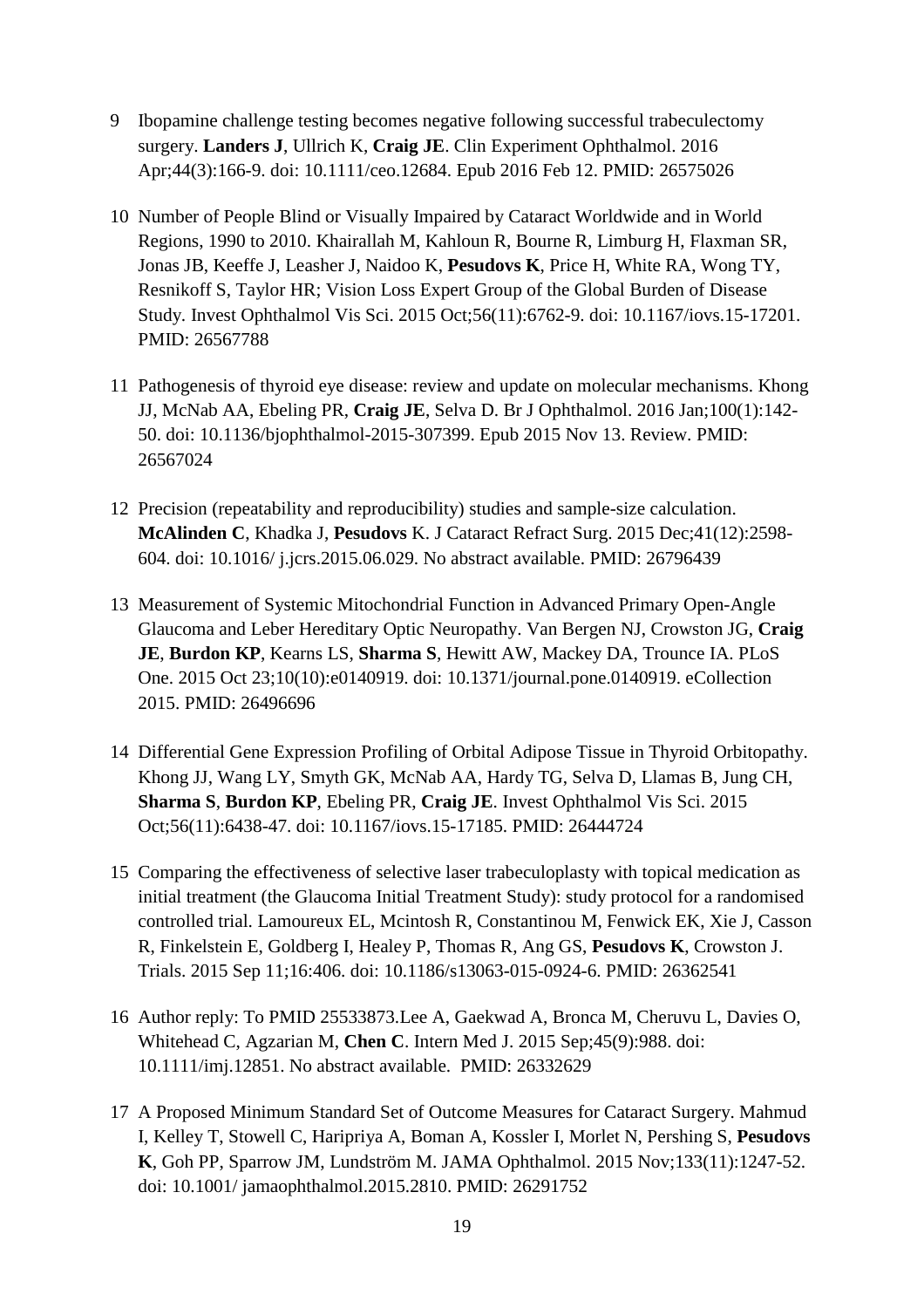- 18 A novel pressed porous silicon-polycaprolactone composite as a dual-purpose implant for the delivery of cells and drugs to the eye. **Irani YD**, Tian Y, Wang M, **Klebe S**, McInnes SJ, Voelcker NH, Coffer JL, **Williams KA**. Exp Eye Res. 2015 Oct;139:123-31. doi: 10.1016/j.exer.2015.08.007. Epub 2015 Aug 12. PMID: 26277579
- 19 Genome-wide meta-analysis identifies five new susceptibility loci for cutaneous malignant melanoma. Law MH, Bishop DT, Lee JE, Brossard M, Martin NG, Moses EK, Song F, Barrett JH, Kumar R, Easton DF, Pharoah PD, Swerdlow AJ, Kypreou KP, Taylor JC, Harland M, Randerson-Moor J, Akslen LA, Andresen PA, Avril MF, Azizi E, Scarrà GB, Brown KM, Dębniak T, Duffy DL, Elder DE, Fang S, Friedman E, Galan P, Ghiorzo P, Gillanders EM, Goldstein AM, Gruis NA, Hansson J, Helsing P, Hočevar M, Höiom V, Ingvar C, Kanetsky PA, Chen WV; GenoMEL Consortium; Essen-Heidelberg Investigators; SDH Study Group; Q-MEGA and QTWIN Investigators; AMFS Investigators; ATHENS Melanoma Study Group, Landi MT, Lang J, Lathrop GM, Lubiński J, Mackie RM, Mann GJ, Molven A, Montgomery GW, Novaković S, Olsson H, Puig S, Puig-Butille JA, Qureshi AA, Radford-Smith GL, van der Stoep N, van Doorn R, Whiteman DC, **Craig JE**, Schadendorf D, Simms LA, **Burdon KP**, Nyholt DR, Pooley KA, Orr N, Stratigos AJ, Cust AE, Ward SV, Hayward NK, Han J, Schulze HJ, Dunning AM, Bishop JA, Demenais F, Amos CI, MacGregor S, Iles MM. Nat Genet. 2015 Sep;47(9):987-95. doi: 10.1038/ng.3373. Epub 2015 Aug 3. PMID: 26237428
- 20 Accurate Imputation-Based Screening of Gln368Ter Myocilin Variant in Primary Open-Angle Glaucoma. Gharahkhani P, **Burdon KP**, Hewitt AW, Law MH, **Souzeau E**, Montgomery GW, Radford-Smith G, Mackey DA, **Craig JE**, MacGregor S. Invest Ophthalmol Vis Sci. 2015 Aug;56(9):5087-93. doi: 10.1167/iovs.15-17305. PMID: 26237198
- 21 Uveitis in juvenile idiopathic arthritis: recent therapeutic advances. **Wells JM**, **Smith JR**. Ophthalmic Res. 2015;54(3):124-7. doi: 10.1159/000438758. Epub 2015 Aug 29. Review. PMID: 26315291
- 22 Sterile Corneal Infiltrates Secondary to Psoriasis Exacerbations: Topical Tacrolimus as an Alternative Treatment Option. Gonzalez-Andrades M, Arias-Santiago S, García-Serrano JL, González Gallardo MD, **McAlinden C**. Eye Contact Lens. 2015 Jul 28. [Epub ahead of print] PMID: 26222098
- 23 Genome-wide association study for sight-threatening diabetic retinopathy reveals association with genetic variation near the GRB2 gene. **Burdon KP,** Fogarty RD, Shen W, Abhary S, **Kaidonis G**, **Appukuttan B**, Hewitt AW, **Sharma S**, Daniell M, Essex RW, Chang JH, **Klebe S**, **Lake SR**, Pal B, Jenkins A, Govindarjan G, Sundaresan P, Lamoureux EL, Ramasamy K, Pefkianaki M, Hykin PG, Petrovsky N, Brown MA, Gillies MC, **Craig JE**. Diabetologia. 2015 Oct;58(10):2288-97. doi: 10.1007/s00125-015-3697-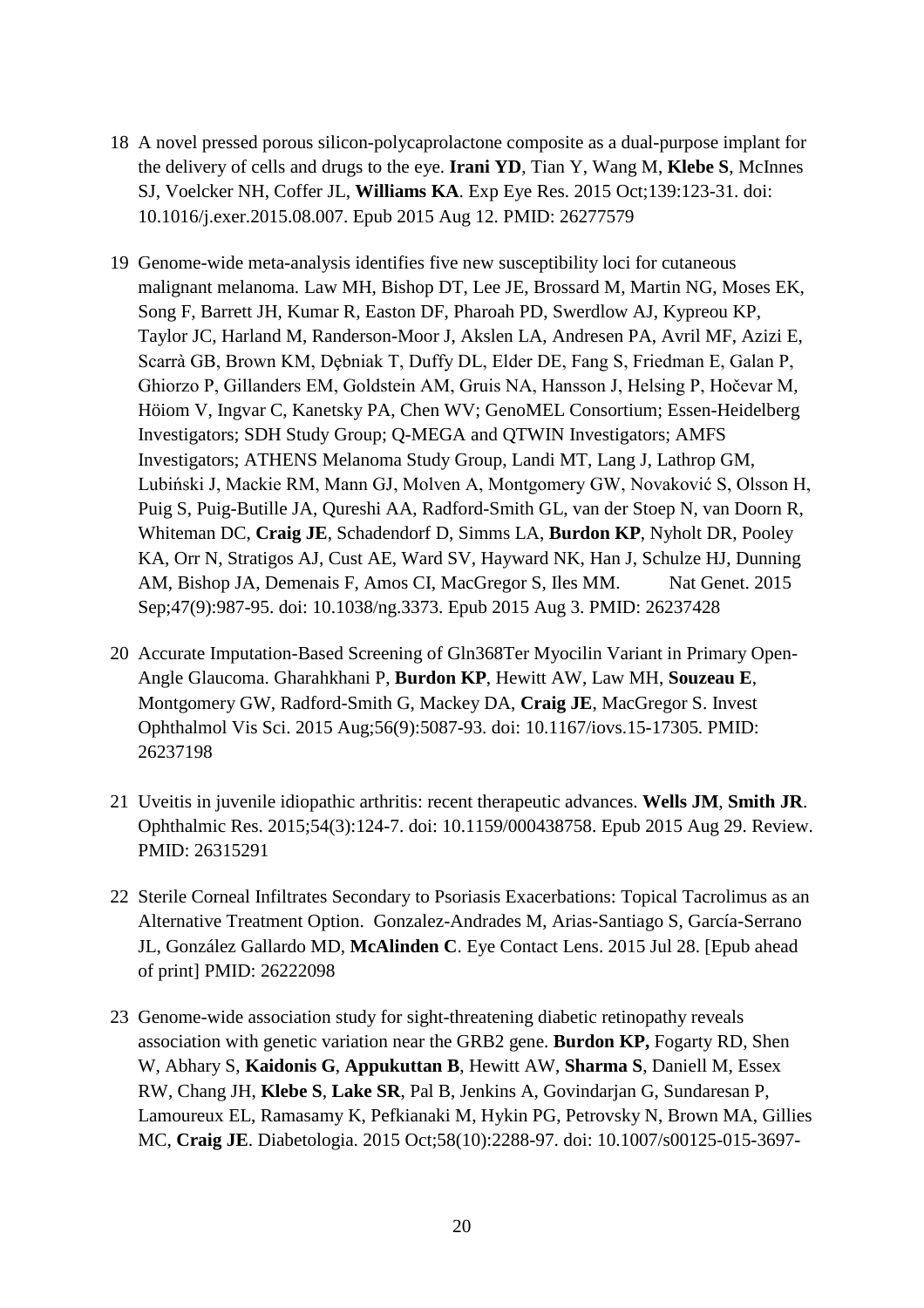2. Epub 2015 Jul 19. PMID: 26188370

- 24 Human resources for refraction services in Central Nepal. **Kandel H**, Murthy GV, Bascaran C. Clin Exp Optom. 2015 Jul;98(4):335-41. doi: 10.1111/cxo.12286. Epub 2015 May 5. PMID: 25944247
- 25 Ibopamine challenge testing differentiates glaucoma suspect, stable glaucoma and progressive glaucoma cases. **Landers J**, Ullrich K, **Craig JE**. Clin Experiment Ophthalmol. 2015 Dec;43(9):808-14. doi: 10.1111/ceo.12569. Epub 2015 Jul 27. PMID: 26140527
- 26 An estimation of the prevelance of diabetes mellitus and diabetic retinopathy in adults in Timor-Leste. Dawkins RC, **Oliver GF**, Sharma M, Pinto BM, Jeronimo B, Pereira B, Magno J, Motta LA, Verma N, Shephard M. BMC Res Notes. 2015 Jun 18;8:249. Doi: 10.1186/s13104-015-1171-3. PMID: 26084340
- 27 Common Sequence Variation in the VEGFC Gene Is Associated with Diabetic Retinopathy and Diabetic Macular Edema. **Kaidonis G**, **Burdon KP**, Gillies MC, Abhary S, Essex RW, Chang JH, Pal B, Pefkianaki M, Daniell M, **Lake S**, Petrovsky N, Hewitt AW, Jenkins A, Lamoureux EL, Gleadle JM, **Craig JE**. Ophthalmology. 2015 Sep;122(9):1828-36. doi: 10.1016/j.ophtha.2015.05.004. Epub 2015 Jun 11. PMID: 26072347
- 28 Global, regional, and national incidence, prevalence, and years lived with disability for 301 acute and chronic diseases and injuries in 188 countries, 1990-2013: a systematic analysis for the Global Burden of Disease Study 2013. Global Burden of Disease Study 2013 Collaborators (**Pesudovs, K**). Lancet. 2015 Aug 22;386(9995):743-800. doi: 10.1016/S0140-6736(15)60692-4. Epub 2015 Jun 7. Review. PMID: 26063472
- 29 Axial Length Measurement Failure Rates with the IOLMaster and Lenstar LS 900 in Eyes with Cataract. **McAlinden C**, Wang Q, **Pesudovs K**, Yang X, Bao F, Yu A, Lin S, Feng Y, Huang J. PLoS One. 2015 Jun 10;10(6):e0128929. doi: 10.1371/journal.pone.0128929. eCollection 2015. PMID: 26061554
- 30 WNT10A exonic variant increases the risk of keratoconus by decreasing corneal thickness. Cuellar-Partida G, Springelkamp H, Lucas SE, Yazar S, Hewitt AW, Iglesias AI, Montgomery GW, Martin NG, Pennell CE, van Leeuwen EM, Verhoeven VJ, Hofman A, Uitterlinden AG, Ramdas WD, Wolfs RC, Vingerling JR, Brown MA, **Mills RA**, **Craig JE**, Klaver CC, van Duijn CM, **Burdon KP**, MacGregor S, Mackey DA. Hum Mol Genet. 2015 Sep 1;24(17):5060-8. doi: 10.1093/hmg/ddv211. Epub 2015 Jun 5. PMID: 26049155
- 31 Occurrence of CYP1B1 Mutations in Juvenile Open-Angle Glaucoma With Advanced Visual Field Loss. **Souzeau E**, Hayes M, **Zhou T**, **Siggs OM**, **Ridge B**, **Awadalla MS**,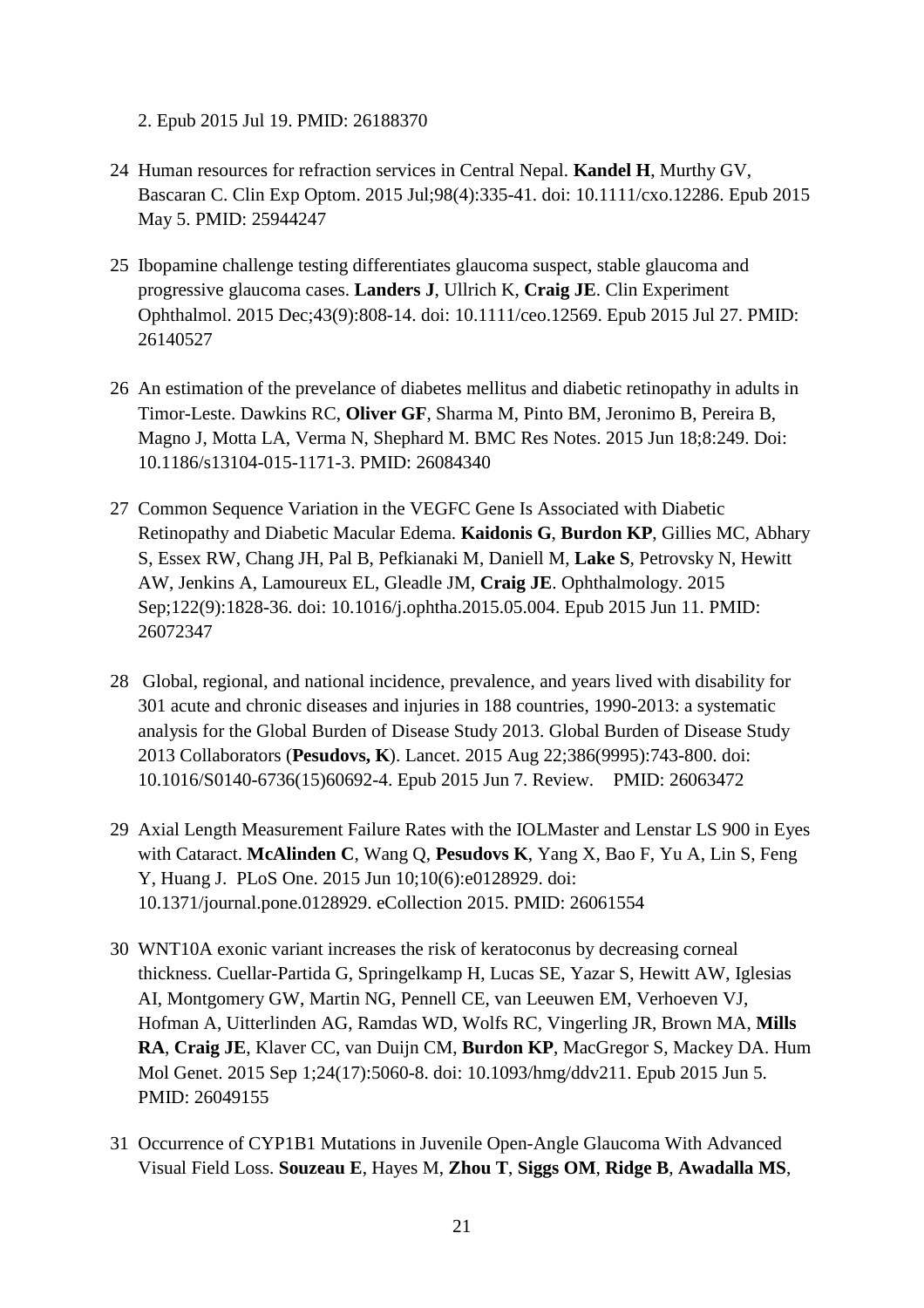Smith JE, Ruddle JB, Elder JE, Mackey DA, Hewitt AW, Healey PR, Goldberg I, Morgan WH, **Landers J**, Dubowsky A, **Burdon KP**, **Craig JE**. JAMA Ophthalmol. 2015 Jul;133(7):826-33. doi: 10.1001/jamaophthalmol.2015.0980. PMID: 25950505

- 32 Persistence of Ebola Virus in Ocular Fluid during Convalescence. Varkey JB, Shantha JG, Crozier I, Kraft CS, Lyon GM, Mehta AK, Kumar G, **Smith JR**, Kainulainen MH, Whitmer S, Ströher U, Uyeki TM, Ribner BS, Yeh S. N Engl J Med. 2015 Jun 18;372(25):2423-7. doi: 10.1056/NEJMoa1500306. Epub 2015 May 7. Erratum in: N Engl J Med. 2015 Jun 18;372(25):2469. PMID: 25950269
- 33 Challenging glaucoma with a water-drinking test. **Landers J**. Clin Experiment Ophthalmol. 2015 Apr;43(3):200-1. doi: 10.1111/ceo.12503. No abstract available. PMID: 25923381
- 34 Attitudes and barriers to evidence-based practice in optometry educators. Suttle CM, Challinor KL, Thompson RE, **Pesudovs K**, Togher L, Chiavaroli N, Lee A, Junghans B, Stapleton F, Watt K, Jalbert I. Optom Vis Sci. 2015 Apr;92(4):514-23. doi: 10.1097/OPX.0000000000000550. PMID: 25785532
- 35 A study on the natural history of scanning behaviour in patients with visual field defects after stroke. Loetscher T, **Chen C**, Wignall S, Bulling A, Hoppe S, Churches O, Thomas NA, Nicholls ME, Lee A. BMC Neurol. 2015 Apr 24;15:64. doi: 10.1186/s12883-015- 0321-5. PMID: 25907452
- 36 A common variant near TGFBR3 is associated with primary open angle glaucoma. Li Z, Allingham RR, Nakano M, Jia L, Chen Y, Ikeda Y, Mani B, Chen LJ, Kee C, Garway-Heath DF, Sripriya S, Fuse N, Abu-Amero KK, Huang C, Namburi P, Burdon K, Perera SA, Gharahkhani P, Lin Y, Ueno M, Ozaki M, Mizoguchi T, Krishnadas SR, Osman EA, Lee MC, Chan AS, Tajudin LS, Do T, Goncalves A, Reynier P, Zhang H, Bourne R, Goh D, Broadway D, Husain R, Negi AK, Su DH, Ho CL, Blanco AA, Leung CK, Wong TT, Yakub A, Liu Y, Nongpiur ME, Han JC, Hon do N, Shantha B, Zhao B, Sang J, Zhang N, Sato R, Yoshii K, Panda-Jonas S, Ashley Koch AE, Herndon LW, Moroi SE, Challa P, Foo JN, Bei JX, Zeng YX, Simmons CP, Bich Chau TN, Sharmila PF, Chew M, Lim B, Tam PO, Chua E, Ng XY, Yong VH, Chong YF, Meah WY, Vijayan S, Seongsoo S, Xu W, Teo YY, Cooke Bailey JN, Kang JH, Haines JL, Cheng CY, Saw SM, Tai ES; ICAARE-Glaucoma Consortium; NEIGHBORHOOD Consortium, Richards JE, Ritch R, Gaasterland DE, Pasquale LR, Liu J, Jonas JB, Milea D, George R, Al-Obeidan SA, Mori K, Macgregor S, Hewitt AW, Girkin CA, Zhang M, Sundaresan P, Vijaya L, Mackey DA, Wong TY, **Craig JE**, Sun X, Kinoshita S, Wiggs JL, Khor CC, Yang Z, Pang CP, Wang N, Hauser MA, Tashiro K, Aung T, Vithana EN. Hum Mol Genet. 2015 Jul 1;24(13):3880-92. doi: 10.1093/hmg/ddv128. Epub 2015 Apr 10. PMID: 25861811
- 37 CYP1B1 copy number variation is not a major contributor to primary congenital glaucoma. **Souzeau E**, Hayes M, Ruddle JB, Elder JE, Staffieri SE, Kearns LS, Mackey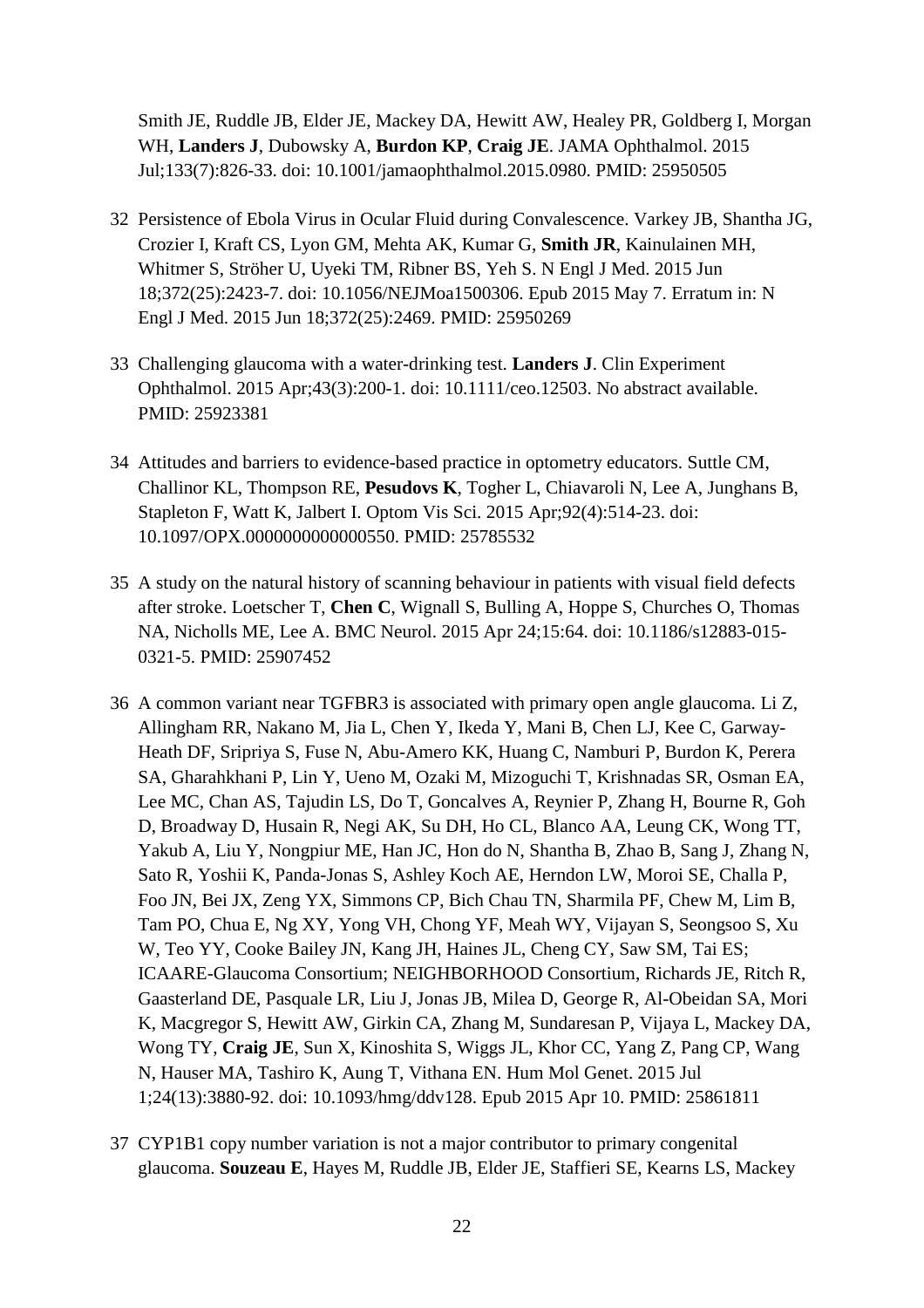DA, **Zhou T**, **Ridge B**, **Burdon KP**, Dubowsky A, **Craig JE**. Mol Vis. 2015 Feb 11;21:160-4. eCollection 2015. PMID: 25750510

- 38 A common variant mapping to CACNA1A is associated with susceptibility to exfoliation syndrome. Aung T, Ozaki M, Mizoguchi T, Allingham RR, Li Z, Haripriya A, Nakano S, Uebe S, Harder JM, Chan AS, Lee MC, **Burdon KP**, Astakhov YS, Abu-Amero KK, Zenteno JC, Nilgün Y, Zarnowski T, Pakravan M, Safieh LA, Jia L, Wang YX, Williams S, Paoli D, Schlottmann PG, Huang L, Sim KS, Foo JN, Nakano M, Ikeda Y, Kumar RS, Ueno M, Manabe S, Hayashi K, Kazama S, Ideta R, Mori Y, Miyata K, Sugiyama K, Higashide T, Chihara E, Inoue K, Ishiko S, Yoshida A, Yanagi M, Kiuchi Y, Aihara M, Ohashi T, Sakurai T, Sugimoto T, Chuman H, Matsuda F, Yamashiro K, Gotoh N, Miyake M, Astakhov SY, Osman EA, Al-Obeidan SA, Owaidhah O, Al-Jasim L, Al Shahwan S, Fogarty RA, Leo P, Yetkin Y, Oğuz Ç, Kanavi MR, Beni AN, Yazdani S, Akopov EL, Toh KY, Howell GR, Orr AC, Goh Y, Meah WY, Peh SQ, Kosior-Jarecka E, Lukasik U, Krumbiegel M, Vithana EN, Wong TY, Liu Y, Koch AE, Challa P, Rautenbach RM, Mackey DA, Hewitt AW, Mitchell P, Wang JJ, Ziskind A, Carmichael T, Ramakrishnan R, Narendran K, Venkatesh R, Vijayan S, Zhao P, Chen X, Guadarrama-Vallejo D, Cheng CY, Perera SA, Husain R, Ho SL, Welge-Luessen UC, Mardin C, Schloetzer-Schrehardt U, Hillmer AM, Herms S, Moebus S, Nöthen MM, Weisschuh N, Shetty R, Ghosh A, Teo YY, Brown MA, Lischinsky I; Blue Mountains Eye Study GWAS Team; Wellcome Trust Case Control Consortium 2, Crowston JG, Coote M, Zhao B, Sang J, Zhang N, You Q, Vysochinskaya V, Founti P, Chatzikyriakidou A, Lambropoulos A, Anastasopoulos E, Coleman AL, Wilson MR, Rhee DJ, Kang JH, May-Bolchakova I, Heegaard S, Mori K, Alward WL, Jonas JB, Xu L, Liebmann JM, Chowbay B, Schaeffeler E, Schwab M, Lerner F, Wang N, Yang Z, Frezzotti P, Kinoshita S, Fingert JH, Inatani M, Tashiro K, Reis A, Edward DP, Pasquale LR, Kubota T, Wiggs JL, Pasutto F, Topouzis F, Dubina M, **Craig JE**, Yoshimura N, Sundaresan P, John SW, Ritch R, Hauser MA, Khor CC. Nat Genet. 2015 Apr;47(4):387- 92. doi: 10.1038/ng.3226. Epub 2015 Feb 23. Erratum in: Nat Genet. 2015 Jun;47(6):689. PMID: 25706626
- 39 ARHGEF12 influences the risk of glaucoma by increasing intraocular pressure. Springelkamp H, Iglesias AI, Cuellar-Partida G, Amin N, **Burdon KP**, van Leeuwen EM, Gharahkhani P, Mishra A, van der Lee SJ, Hewitt AW, Rivadeneira F, Viswanathan AC, Wolfs RC, Martin NG, Ramdas WD, van Koolwijk LM, Pennell CE, Vingerling JR, Mountain JE, Uitterlinden AG, Hofman A, Mitchell P, Lemij HG, Wang JJ, Klaver CC, Mackey DA, **Craig JE**, van Duijn CM, MacGregor S. Hum Mol Genet. 2015 May 1;24(9):2689-99. doi: 10.1093/hmg/ddv027. Epub 2015 Jan 30. PMID: 25637523
- 40 Matching for Human Leukocyte Antigens (HLA) in corneal transplantation to do or not to do.van Essen TH, Roelen DL, **Williams KA**, Jager MJ. Prog Retin Eye Res. 2015 May;46:84-110. doi: 10.1016/j.preteyeres.2015.01.001. Epub 2015 Jan 17. Review. PMID: 25601193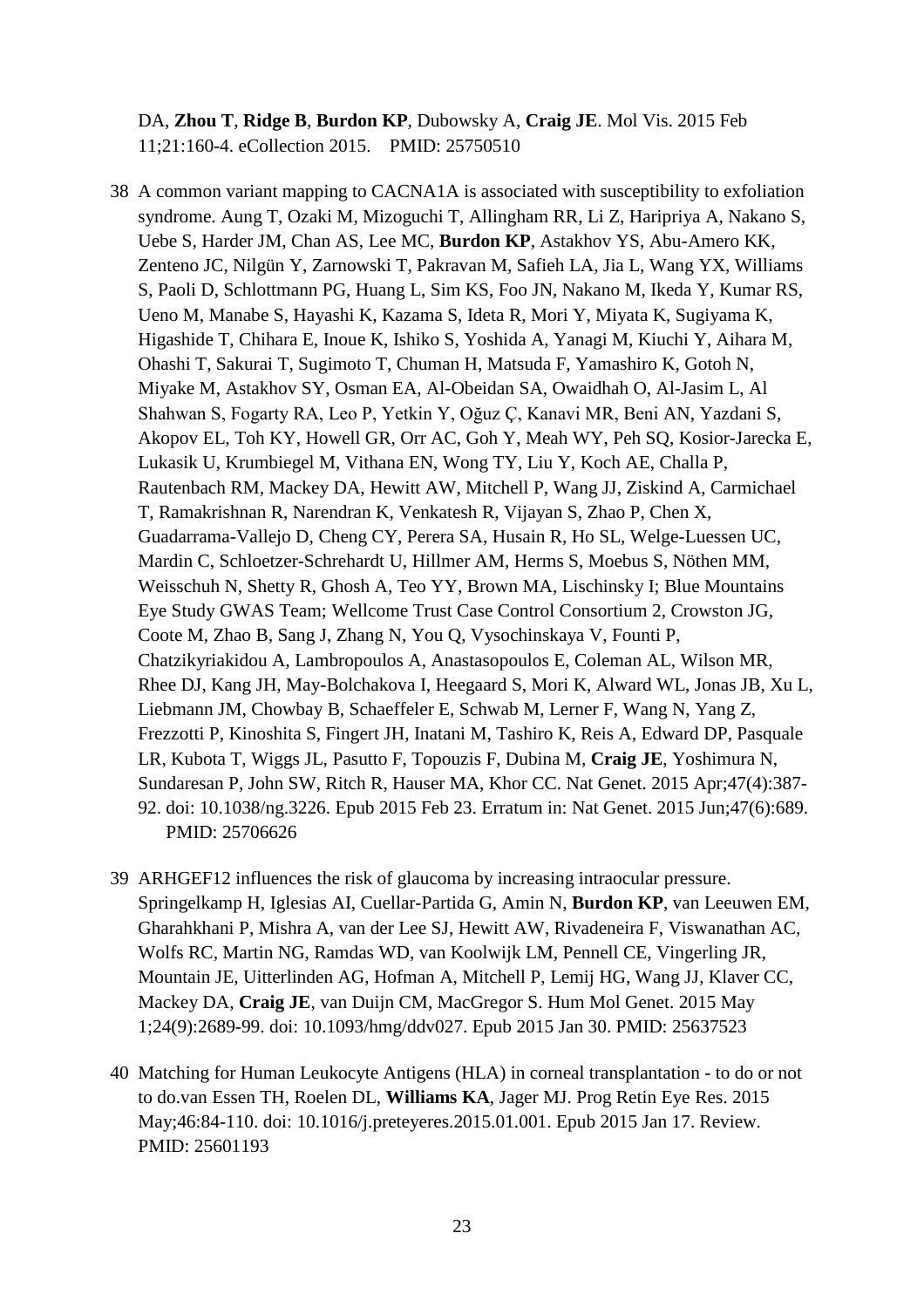- 41 Predictive genetic testing in minors for Myocilin juvenile onset open angle glaucoma. **Souzeau E**, Glading J, **Ridge B**, Wechsler D, Chehade M, Dubowsky A, **Burdon KP**, **Craig JE**. Clin Genet. 2015 Dec;88(6):584-8. doi: 10.1111/cge.12558. Epub 2015 Jan 28. PMID: 25582056
- 42 Author reply: To PMID 24491643. **Coster DJ**, **Keane MC**, **Williams KA**. Ophthalmology. 2015 Jan;122(1):e8-9. doi: 10.1016/j.ophtha.2014.07.004. No abstract available. PMID: 25542546
- 43 Author reply: To PMID 24491643**. Coster DJ**, **Keane MC**, **Williams KA**. Ophthalmology. 2015 Jan;122(1):e10-1. doi: 10.1016/j.ophtha.2014.06.039. No abstract available. PMID: 25542539
- 44 Acanthamoeba encephalitis: isolation of genotype T1 in mycobacterial liquid culture medium. Azzam R, **Badenoch PR**, Francis MJ, Fernandez C, Adamson PJ, Dendle C, Woolley I, Robson J, Korman TM, Graham M. J Clin Microbiol. 2015 Feb;53(2):735-9. doi: 10.1128/JCM.02887-14. Epub 2014 Dec 10. PMID: 25502534
- 45 Does the association between TMEM98 and nanophthalmos require further confirmation?-Reply. **Awadalla MS**, **Burdon KP**, **Craig JE**. JAMA Ophthalmol. 2015 Mar;133(3):359-60. doi: 10.1001/ jamaophthalmol.2014.4919. No abstract available. PMID: 25429596
- 46 Copy number variations of TBK1 in Australian patients with primary open-angle glaucoma. **Awadalla MS**, Fingert JH, Roos BE, Chen S, Holmes R, Graham SL, Chehade M, Galanopolous A, **Ridge B**, **Souzeau E**, **Zhou T**, **Siggs OM**, Hewitt AW, Mackey DA, **Burdon KP**, **Craig JE**. Am J Ophthalmol. 2015 Jan;159(1):124-30.e1. doi: 10.1016/j.ajo.2014.09.044. Epub 2014 Oct 2. PMID: 25284765
- 47 Association of open-angle glaucoma loci with incident glaucoma in the Blue Mountains Eye Study. **Burdon KP**, Mitchell P, Lee A, Healey PR, White AJ, Rochtchina E, Thomas PB, Wang JJ, **Craig JE**. Am J Ophthalmol. 2015 Jan;159(1):31-6.e1. doi: 10.1016/j.ajo.2014.09.020. Epub 2014 Sep 19. PMID: 25242315
- 48 Severe intraocular pressure response to periocular or intravitreal steroid treatment in Australia and New Zealand: data from the Australian and New Zealand Ophthalmic Surveillance Unit. **Fitzgerald JT**, Saunders L, **Ridge B**, White AJ, Goldberg I, Clark B, **Mills RA, Craig JE**. Clin Experiment Ophthalmol. 2015 Apr;43(3):234-8. doi: 10.1111/ceo.12433. Epub 2014 Oct 8. PMID: 25214011
- 49 Retinal detachment associated with ocular toxoplasmosis. Faridi A, Yeh S, Suhler EB, **Smith JR**, Flaxel CJ. Retina. 2015 Feb;35(2):358-63. doi: 10.1097/IAE.0000000000000279. PMID: 25127047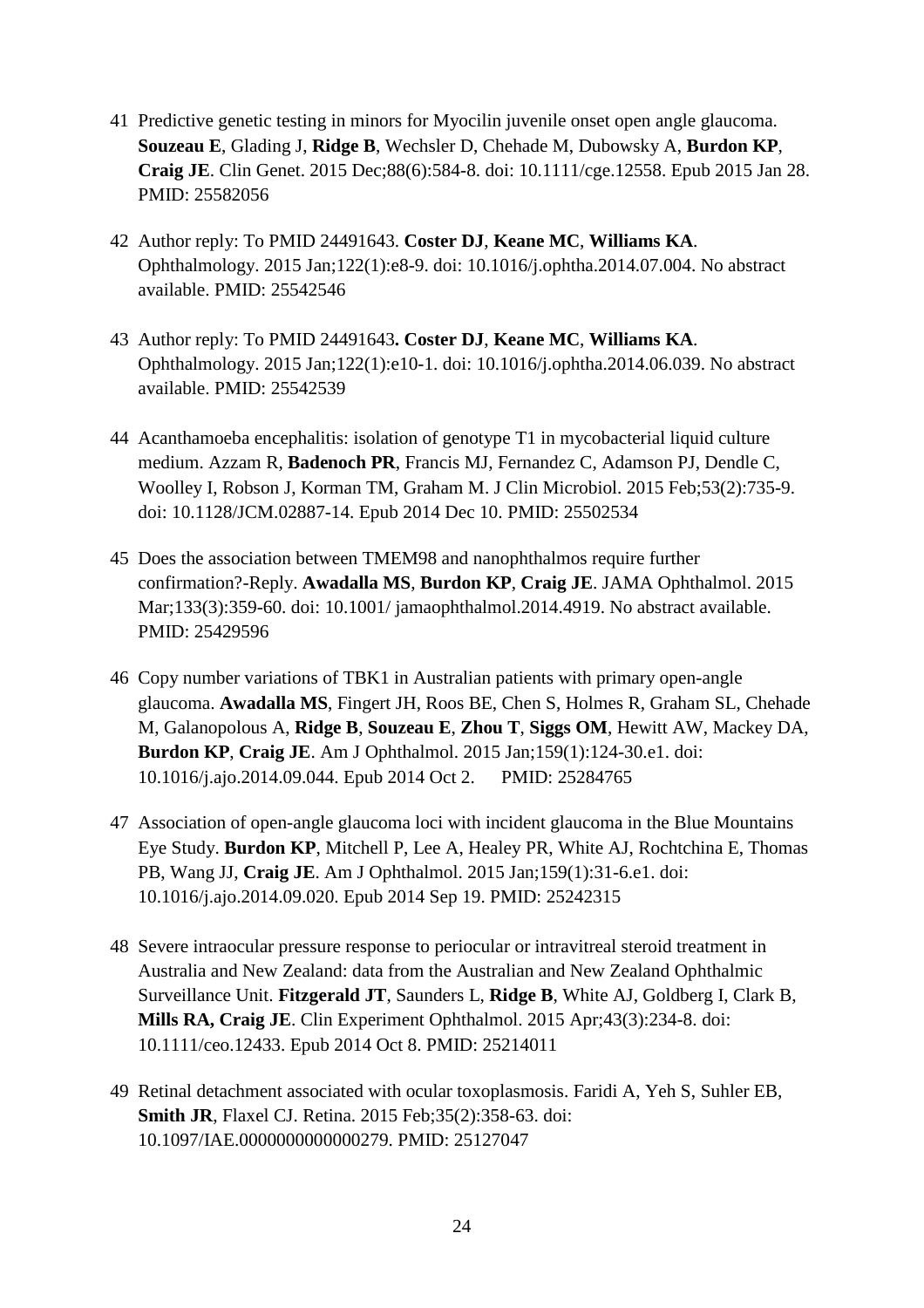- 50 History of corneal transplantation in Australia**. Coster DJ**. Clin Experiment Ophthalmol. 2015 Apr;43(3):268-76. doi: 10.1111/ceo.12408. PMID: 25112897
- 51 Screening phenotypically normal Caucasian Australians for the lysyl oxidase-like 1 gene. **Landers J**, Hewitt AW, Straga T, **Burdon KP**, **Craig JE**. Clin Experiment Ophthalmol. 2015 Mar;43(2):189-90. doi: 10.1111/ceo.12388. Epub 2014 Aug 15. No abstract available. PMID: 25041436
- 52 Successful treatment of fingolimod-associated macular edema with intravitreal triamcinolone with continued fingolimod use. Thoo S, Cugati S, Lee A, **Chen C**. Mult Scler. 2015 Feb;21(2):249-51. doi: 10.1177/1352458514528759. PMID: 24696055
- 53 Intraocular lens power calculation following laser refractive surgery. Hodge C, **McAlinden C**, Lawless M, Chan C, Sutton G, Martin A. Eye Vis (Lond). 2015 Apr 2;2:7. doi: 10.1186/s40662-015-0017-3. eCollection 2015. Review. PMID: 26605363
- 54 Ubiquitin carboxyl-terminal esterase L1 promotes proliferation of human choroidal and retinal endothelial cells. Pan Y, **Appukuttan B**, Mohs K, **Ashander LM**, **Smith JR.** Asia Pac J Ophthalmol (Phila). 2015 Jan-Feb;4(1):51-5. doi: 10.1097/APO.0000000000000109. PMID: 25937996
- 55 Identifying content for the glaucoma-specific item bank to measure quality-of-life parameters. **Khadka J**, **McAlinden C**, **Craig JE**, Fenwick EK, Lamoureux EL, **Pesudovs** K. J Glaucoma. 2015 Jan;24(1):12-9. doi: 10.1097/IJG.0b013e318287ac11. PMID: 23552836
- 56 Uveitis in human immunodeficiency virus-infected individuals. **Wells JM**, **Smith JR**. Int Ophthalmol Clin. 2015 Spring;55(2):11-8. doi: 10.1097/IIO.0000000000000061.PMID: 25730616

#### *Other creative works, 2015 calendar year*

**Williams KA, Keane MC, Galettis RA, Jones VJ, Mills RAD, Coster DJ**. The Australain Corneal Graft Registry 2015 Report. Snap Printing 2015, pp 1-247. <http://hdl.handle.net/2328/35402>

#### *Refereed journal articles, 2016 calendar year*

1 Long-term management of panuveitis and iris heterochromia in an Ebola survivor. Shantha JG, Crozier I, Varkey JB, Draft CS, Lyon GM, Mehta A, Carlson RD, Hill CE, Kumar G, Debiec MR, Patel PS, Olsen TW, Nussenblatt RB, Martin DF, Stroher U, Uyeki TM, Ribner BS, **Smith JR**, Yeh S. Ophthalmology. (in press, 14/7/16).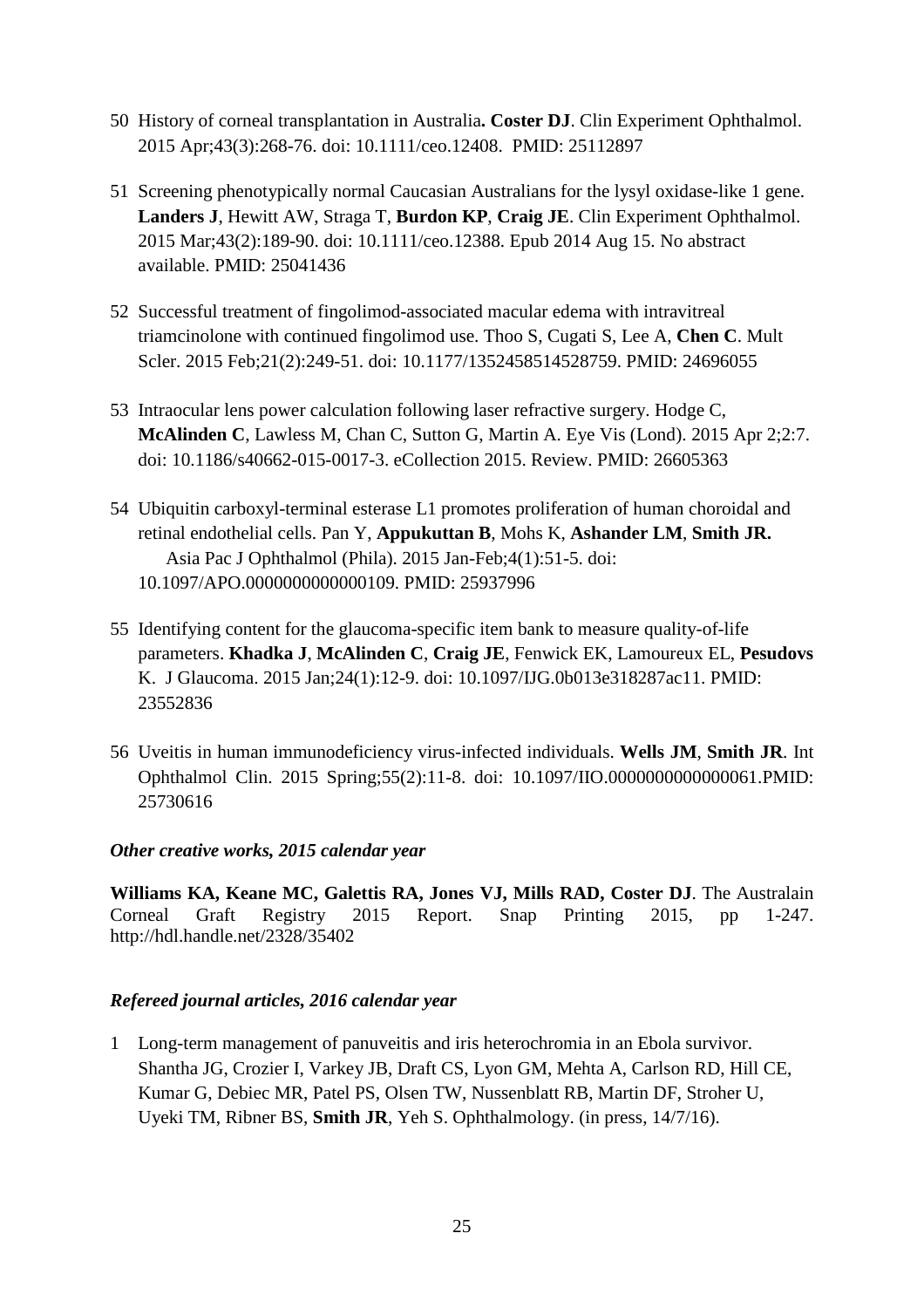- 2 Global Estimates on the Number of People Blind or Visually Impaired by Diabetic Retinopathy: A Meta-analysis From 1990 to 2010. Leasher JL, Bourne RR, Flaxman SR, Jonas JB, Keeffe J, Naidoo K, **Pesudovs K**, Price H, White RA, Wong TY, Resnikoff S, Taylor HR; Vision Loss Expert Group of the Global Burden of Disease Study. Diabetes Care. 2016 Sep;39(9):1643-9. doi: 10.2337/dc15-2171. Review. PMID: 27555623
- 3 Item Banking Enables Stand-Alone Measurement of Driving Ability. **Khadka J**, Fenwick EK, Lamoureux EL, **Pesudovs** K. Optom Vis Sci. 2016 Aug 17. [Epub ahead of print] PMID: 27536978
- 4 Effects of multifocal soft contact lenses used to slow myopia progression on quality of vision in young adults. Kang P, **McAlinden C**, Wildsoet CF. Acta Ophthalmol. 2016 Aug 6. doi: 10.1111/aos.13173. [Epub ahead of print] PMID: 27495880
- 5 Nature and incidence of severe limbal stem cell deficiency in Australia and New Zealand. Bobba S, Di Girolamo N, **Mills R**, Daniell M, Chan E, Harkin DG, Cronin BG, Crawford G, McGhee C, Watson S. Clin Experiment Ophthalmol. 2016 Aug 9. doi: 10.1111/ceo.12813. [Epub ahead of print] PMID: 27505295
- 6 Gene Therapy and Gene Editing for the Corneal Dystrophies. **Williams KA**, **Irani YD**. Asia Pac J Ophthalmol (Phila). 2016 Jul-Aug;5(4):312-6. doi: 10.1097/APO.0000000000000215. PMID: 27488074
- 7 Uveitis in Children and Adolescents. Cunningham ET Jr, **Smith JR**, Tugal-Tutkun I, Rothova A, Zierhut M. Ocul Immunol Inflamm. 2016 Aug;24(4):365-71. doi: 10.1080/09273948.2016.1204777. PMID: 27471956
- 8 Validation of an instrument to assess visual ability in children with visual impairment in China. Huang J, **Khadka J**, Gao R, Zhang S, Dong W, Bao F, Chen H, Wang Q, Chen H, **Pesudovs K**. Br J Ophthalmol. 2016 Jul 28. pii: bjophthalmol-2016-308866. doi: 10.1136/bjophthalmol-2016-308866. [Epub ahead of print] PMID: 27471040
- 9 Vision and driving status of older Australians with cataract: an investigation of public hospital waiting lists. Keay L, Palagyi A, Do V, White A, Lamoureux E, Ivers RQ, **Pesudovs K**, Stapleton F, Boufous S, McCluskey P. Clin Exp Optom. 2016 Jul 24. doi: 10.1111/cxo.12414. [Epub ahead of print] PMID: 27452648
- 10 Molecular Signals Involved in Human B Cell Migration into the Retina: In Vitro Investigation of ICAM-1, VCAM-1, and CXCL13. Bharadwaj AS, **Stempel AJ**, Olivas A, Franzese SE, **Ashander LM**, **Ma Y**, **Lie S**, **Appukuttan B, Smith JR**. Ocul Immunol Inflamm. 2016 Jul 5:1-9. [Epub ahead of print] PMID: 27380422
- 11 Surveillance of adverse events associated with local anaesthesia for cataract surgery in Australia and New Zealand. Clarke J, **Mills RA**. Clin Experiment Ophthalmol. 2016 Jul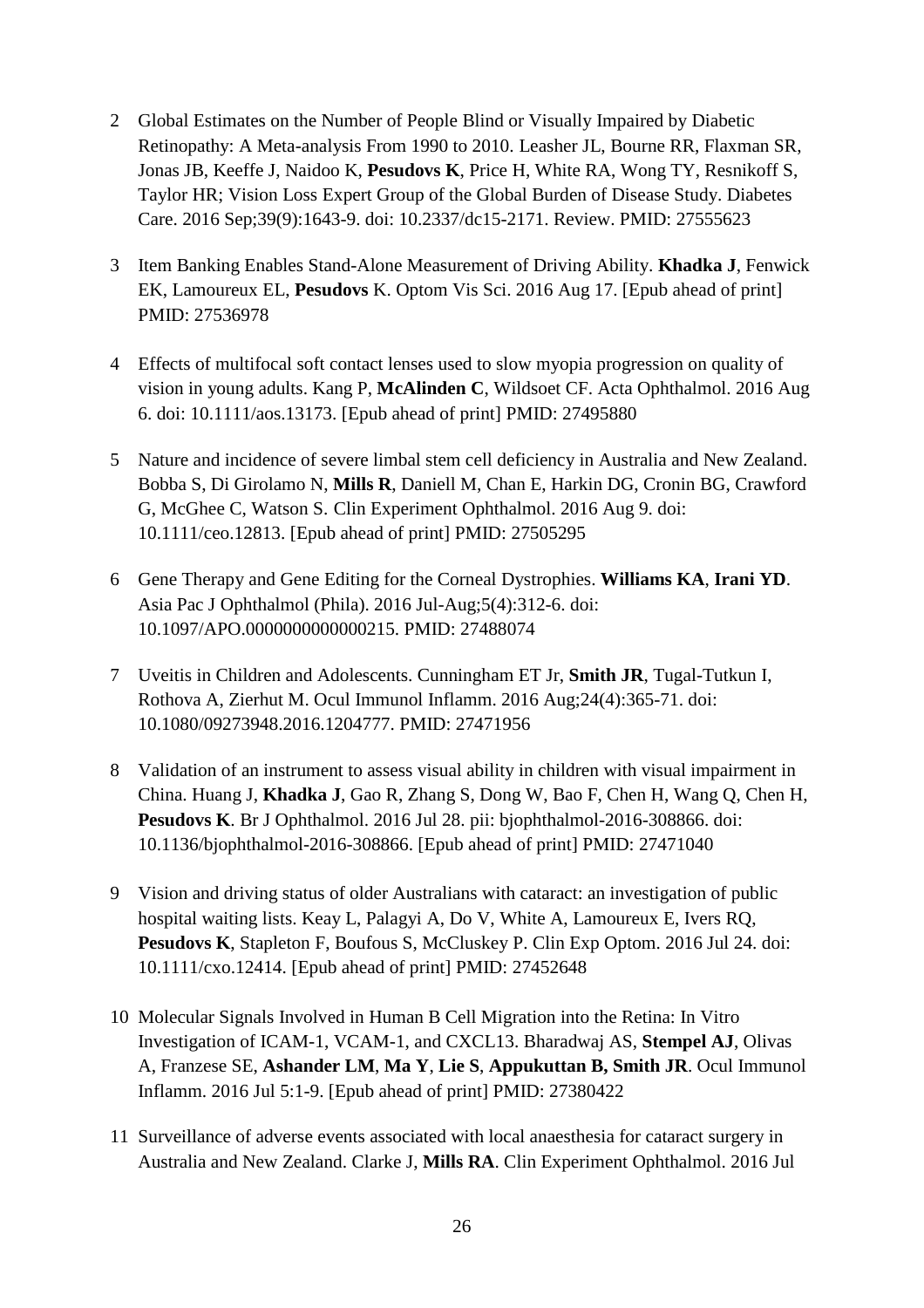18. doi: 10.1111/ceo.12803. [Epub ahead of print] PMID: 27429249

12 Estimates of global, regional, and national incidence, prevalence, and mortality of HIV, 1980-2015: the Global Burden of Disease Study 2015. GBD 2015 HIV Collaborators, Wang H, Wolock TM, Carter A, Nguyen G, Kyu HH, Gakidou E, Hay SI, Mills EJ, Trickey A, Msemburi W, Coates MM, Mooney MD, Fraser MS, Sligar A, Salomon J, Larson HJ, Friedman J, Abajobir AA, Abate KH, Abbas KM, Razek MM, Abd-Allah F, Abdulle AM, Abera SF, Abubakar I, Abu-Raddad LJ, Abu-Rmeileh NM, Abyu GY, Adebiyi AO, Adedeji IA, Adelekan AL, Adofo K, Adou AK, Ajala ON, Akinyemiju TF, Akseer N, Lami FH, Al-Aly Z, Alam K, Alam NK, Alasfoor D, Aldhahri SF, Aldridge RW, Alegretti MA, Aleman AV, Alemu ZA, Alfonso-Cristancho R, Ali R, Alkerwi A, Alla F, Mohammad R, Al-Raddadi S, Alsharif U, Alvarez E, Alvis-Guzman N, Amare AT, Amberbir A, Amegah AK, Ammar W, Amrock SM, Antonio CA, Anwari P, Ärnlöv J, Artaman A, Asayesh H, Asghar RJ, Assadi R, Atique S, Atkins LS, Avokpaho EF, Awasthi A, Quintanilla BP, Bacha U, Badawi A, Barac A, Bärnighausen T, Basu A, Bayou TA, Bayou YT, Bazargan-Hejazi S, Beardsley J, Bedi N, Bennett DA, Bensenor IM, Betsu BD, Beyene AS, Bhatia E, Bhutta ZA, Biadgilign S, Bikbov B, Birlik SM, Bisanzio D, Brainin M, Brazinova A, Breitborde NJ, Brown A, Burch M, Butt ZA, Campuzano JC, Cárdenas R, Carrero JJ, Castañeda-Orjuela CA, Rivas JC, Catalá-López F, Chang HY, Chang JC, Chavan L, Chen W, Chiang PP, Chibalabala M, Chisumpa VH, Choi JY, Christopher DJ, Ciobanu LG, Cooper C, Dahiru T, Damtew SA, Dandona L, Dandona R, das Neves J, de Jager P, De Leo D, Degenhardt L, Dellavalle RP, Deribe K, Deribew A, Des Jarlais DC, Dharmaratne SD, Ding EL, Doshi PP, Driscoll TR, Dubey M, Elshrek YM, Elyazar I, Endries AY, Ermakov SP, Eshrati B, Esteghamati A, Faghmous ID, Farinha CS, Faro A, Farvid MS, Farzadfar F, Fereshtehnejad SM, Fernandes JC, Fischer F, Fitchett JR, Foigt N, Fullman N, Fürst T, Gankpé FG, Gebre T, Gebremedhin AT, Gebru AA, Geleijnse JM, Gessner BD, Gething PW, Ghiwot TT, Giroud M, Gishu MD, Glaser E, Goenka S, Goodridge A, Gopalani SV, Goto A, Gugnani HC, Guimaraes MD, Gupta R, Gupta R, Gupta V, Haagsma J, Hafezi-Nejad N, Hagan H, Hailu GB, Hamadeh RR, Hamidi S, Hammami M, Hankey GJ, Hao Y, Harb HL, Harikrishnan S, Haro JM, Harun KM, Havmoeller R, Hedayati MT, Heredia-Pi IB, Hoek HW, Horino M, Horita N, Hosgood HD, Hoy DG, Hsairi M, Hu G, Huang H, Huang JJ, Iburg KM, Idrisov BT, Innos K, Iyer VJ, Jacobsen KH, Jahanmehr N, Jakovljevic MB, Javanbakht M, Jayatilleke AU, Jeemon P, Jha V, Jiang G, Jiang Y, Jibat T, Jonas JB, Kabir Z, Kamal R, Kan H, Karch A, Karema CK, Karletsos D, Kasaeian A, Kaul A, Kawakami N, Kayibanda JF, Keiyoro PN, Kemp AH, Kengne AP, Kesavachandran CN, Khader YS, Khalil I, Khan AR, Khan EA, Khang YH, Khubchandani J, Kim YJ, Kinfu Y, Kivipelto M, Kokubo Y, Kosen S, Koul PA, Koyanagi A, Defo BK, Bicer BK, Kulkarni VS, Kumar GA, Lal DK, Lam H, Lam JO, Langan SM, Lansingh VC, Larsson A, Leigh J, Leung R, Li Y, Lim SS, Lipshultz SE, Liu S, Lloyd BK, Logroscino G, Lotufo PA, Lunevicius R, Razek HM, Mahdavi M, Majdan M, Majeed A, Makhlouf C, Malekzadeh R, Mapoma CC, Marcenes W, Martinez-Raga J, Marzan MB, Masiye F, Mason-Jones AJ, Mayosi BM, McKee M, Meaney PA, Mehndiratta MM, Mekonnen AB, Melaku YA, Memiah P, Memish ZA, Mendoza W, Meretoja A, Meretoja TJ, Mhimbira FA, Miller TR, Mikesell J,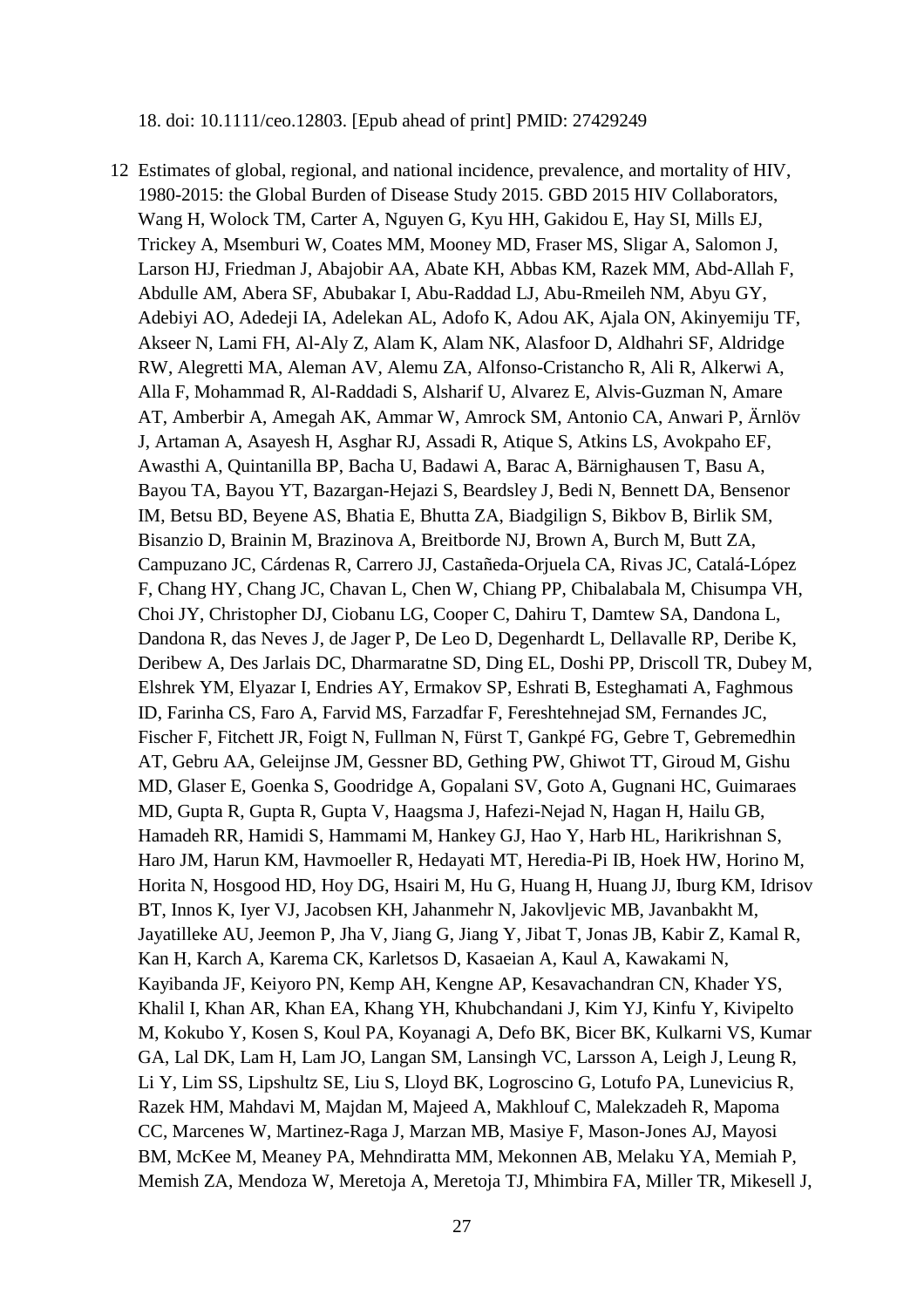Mirarefin M, Mohammad KA, Mohammed S, Mokdad AH, Monasta L, Moradi-Lakeh M, Mori R, Mueller UO, Murimira B, Murthy GV, Naheed A, Naldi L, Nangia V, Nash D, Nawaz H, Nejjari C, Ngalesoni FN, de Dieu Ngirabega J, Nguyen QL, Nisar MI, Norheim OF, Norman RE, Nyakarahuka L, Ogbo FA, Oh IH, Ojelabi FA, Olusanya BO, Olusanya JO, Opio JN, Oren E, Ota E, Padukudru MA, Park HY, Park JH, Patil ST, Patten SB, Paul VK, Pearson K, Peprah EK, Pereira CC, Perico N, **Pesudovs K**, Petzold M, Phillips MR, Pillay JD, Plass D, Polinder S, Pourmalek F, Prokop DM, Qorbani M, Rafay A, Rahimi K, Rahimi-Movaghar V, Rahman M, Rahman MH, Rahman SU, Rai RK, Rajsic S, Ram U, Rana SM, Rao PV, Remuzzi G, Rojas-Rueda D, Ronfani L, Roshandel G, Roy A, Ruhago GM, Saeedi MY, Sagar R, Saleh MM, Sanabria JR, Santos IS, Sarmiento-Suarez R, Sartorius B, Sawhney M, Schutte AE, Schwebel DC, Seedat S, Sepanlou SG, Servan-Mori EE, Shaikh MA, Sharma R, She J, Sheikhbahaei S, Shen J, Shibuya K, Shin HH, Sigfusdottir ID, Silpakit N, Silva DA, Silveira DG, Simard EP, Sindi S, Singh JA, Singh OP, Singh PK, Skirbekk V, Sliwa K, Soneji S, Sorensen RJ, Soriano JB, Soti DO, Sreeramareddy CT, Stathopoulou V, Steel N, Sunguya BF, Swaminathan S, Sykes BL, Tabarés-Seisdedos R, Talongwa RT, Tavakkoli M, Taye B, Tedla BA, Tekle T, Shifa GT, Temesgen AM, Terkawi AS, Tesfay FH, Tessema GA, Thapa K, Thomson AJ, Thorne-Lyman AL, Tobe-Gai R, Topor-Madry R, Towbin JA, Tran BX, Dimbuene ZT, Tsilimparis N, Tura AK, Ukwaja KN, Uneke CJ, Uthman OA, Venketasubramanian N, Vladimirov SK, Vlassov VV, Vollset SE, Wang L, Weiderpass E, Weintraub RG, Werdecker A, Westerman R, Wijeratne T, Wilkinson JD, Wiysonge CS, Wolfe CD, Won S, Wong JQ, Xu G, Yadav AK, Yakob B, Yalew AZ, Yano Y, Yaseri M, Yebyo HG, Yip P, Yonemoto N, Yoon SJ, Younis MZ, Yu C, Yu S, Zaidi Z, Zaki Mel S, Zeeb H, Zhang H, Zhao Y, Zodpey S, Zoeckler L, Zuhlke LJ, Lopez AD, Murray CJ. Lancet HIV. 2016 Aug;3(8):e361-87. doi: 10.1016/S2352-3018(16)30087-X. Epub 2016 Jul 19. PMID: 27470028

- 13 Genetic Association at the 9p21 Glaucoma Locus Contributes to Sex Bias in Normal-Tension Glaucoma. Ng SK, **Burdon KP**, **Fitzgerald JT**, **Zhou T**, Fogarty R, **Souzeau E**, **Landers J**, **Mills RA**, Casson RJ, **Ridge B**, Graham SL, Hewitt AW, Mackey DA, Healey PR, Wang JJ, Mitchell P, MacGregor S, **Craig JE**. Invest Ophthalmol Vis Sci. 2016 Jun 1;57(7):3416-21. doi: 10.1167/iovs.16-19401. PMID: 27367510
- 14 Association of Polymorphisms in MACRO Domain Containing 2 With Thyroid-Associated Orbitopathy. Khong JJ, **Burdon KP**, Lu Y, Leonardos L, Laurie KJ, Walsh JP, Gajdatsy AD, Ebeling PR, McNab AA, Hardy TG, Stawell RJ, Davis GJ, Selva D, Tsirbas A, Montgomery GW, Macgregor S, **Craig JE**. Invest Ophthalmol Vis Sci. 2016 Jun 1;57(7):3129-37. doi: 10.1167/iovs.15-18797. PMID: 27304844
- 15 Representation of Women With Industry Ties in Ophthalmology. Reddy AK1, Bounds GW2, Bakri SJ, Gordon LK**, Smith JR**, Haller JA, Thorne JE. JAMA Ophthalmol. 2016 Jun 1;134(6):636-43. doi: 10.1001/jamaophthalmol.2016.0552.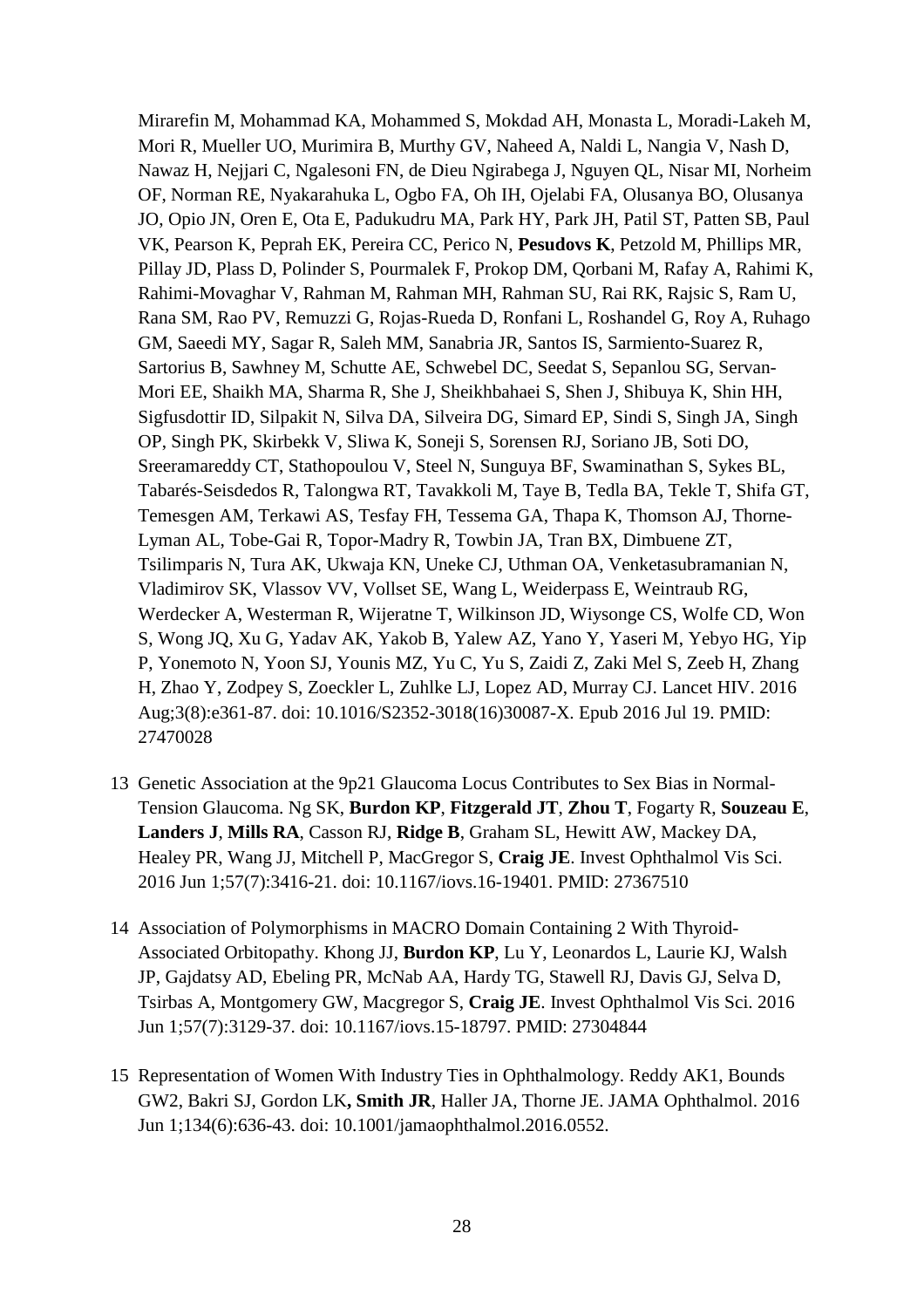- 16 Secondary stenting of glaucoma drainage implant: a novel technique for treatment of late hypotony. **Kuruvilla S**, **Landers J**, **Craig JE**. Clin Experiment Ophthalmol. 2016 Jun 3. doi: 10.1111/ceo.12784. [Epub ahead of print] PMID: 27257100
- 17 Agreement of anterior ocular biometric measurements with a new optical biometer and a Scheimpflug tomographer. **McAlinden C**, Bao F, Guo Y, Yu X, Lu W, Chen H, Wang Q, Huang J. J Cataract Refract Surg. 2016 May;42(5):679-84. doi: 10.1016/j.jcrs.2016.01.043. PMID: 27255243
- 18 Assessment of polygenic effects links primary open-angle glaucoma and age-related macular degeneration. Cuellar-Partida G, **Craig JE**, **Burdon KP**, Wang JJ, Vote BJ, **Souzeau E**, McAllister IL, Isaacs T, **Lake S**, Mackey DA, Constable IJ, Mitchell P, Hewitt AW, MacGregor S. Sci Rep. 2016 May 31;6:26885. doi: 10.1038/srep26885. PMID: 27241461
- 19 Targeting Endothelial Adhesion Molecule Transcription for Treatment of Inflammatory Disease: A Proof-of-Concept Study. **Ashander LM, Appukuttan B, Ma Y**, **Gardner-Stephen D**, **Smith JR.** Mediators Inflamm. 2016;2016:7945848. doi: 10.1155/2016/7945848. Epub 2016 May 16. PMID: 27293321
- 20 A rare variant of ankyloblepharon filiforme adnatum associated with skin hypopigmentation: A case report from South India. **Kuruvilla SE**, Simha AR. Indian J Ophthalmol. 2016 Mar;64(3):241-3. doi: 10.4103/0301-4738.181741. PMID: 27146940
- 21 The Italian Catquest-9SF cataract questionnaire: translation, validation and application. Skiadaresi E, Ravalico G, Polizzi S, Lundström M, González-Andrades M, **McAlinden C**. Eye Vis (Lond). 2016 Apr 28;3:12. doi: 10.1186/s40662-016-0043-9. eCollection 2016. PMID: 27127797
- 22 Ferritin light chain gene mutation in a large Australian family with hereditary hyperferritinemia-cataract syndrome. Yazar S, Franchina M, **Craig JE**, **Burdon KP**, Mackey DA. Ophthalmic Genet. 2016 Apr 20:1-4. [Epub ahead of print] PMID: 27096259
- 23 A novel de novo Myocilin variant in a patient with sporadic juvenile open angle glaucoma. **Souzeau E**, **Burdon KP**, **Ridge B**, Dubowsky A, Ruddle JB, **Craig JE**. BMC Med Genet. 2016 Apr 14;17:30. doi: 10.1186/s12881-016-0291-5. PMID: 27080696
- 24 Genome-wide association study identifies five new susceptibility loci for primary angle closure glaucoma. Khor CC, Do T, Jia H, Nakano M, George R, Abu-Amero K, Duvesh R, Chen LJ, Li Z, Nongpiur ME, Perera SA, Qiao C, Wong HT, Sakai H, Barbosa de Melo M, Lee MC, Chan AS, Azhany Y, Dao TL, Ikeda Y, Perez-Grossmann RA, Zarnowski T, Day AC, Jonas JB, Tam PO, Tran TA, Ayub H, Akhtar F, Micheal S, Chew PT, Aljasim LA, Dada T, Luu TT, **Awadalla MS**, Kitnarong N, Wanichwecharungruang B, Aung YY, Mohamed-Noor J, Vijayan S, Sarangapani S, Husain R, Jap A, Baskaran M,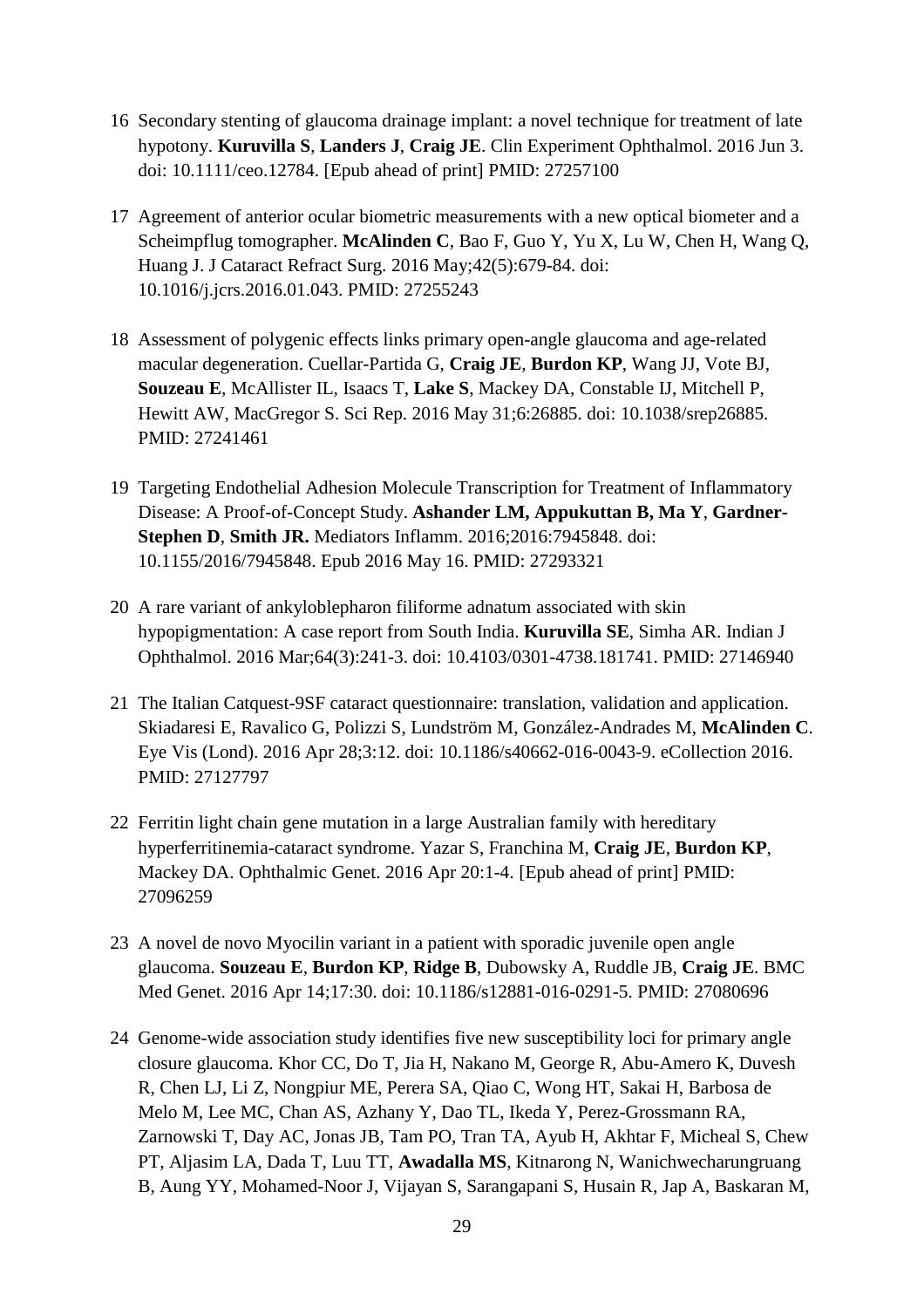Goh D, Su DH, Wang H, Yong VK, Yip LW, Trinh TB, Makornwattana M, Nguyen TT, Leuenberger EU, Park KH, Wiyogo WA, Kumar RS, Tello C, Kurimoto Y, Thapa SS, Pathanapitoon K, Salmon JF, Sohn YH, Fea A, Ozaki M, Lai JS, Tantisevi V, Khaing CC, Mizoguchi T, Nakano S, Kim CY, Tang G, Fan S, Wu R, Meng H, Nguyen TT, Tran TD, Ueno M, Martinez JM, Ramli N, Aung YM, Reyes RD, Vernon SA, Fang SK, Xie Z, Chen XY, Foo JN, Sim KS, Wong TT, Quek DT, Venkatesh R, Kavitha S, Krishnadas SR, Soumittra N, Shantha B, Lim BA, Ogle J, de Vasconcellos JP, Costa VP, Abe RY, de Souza BB, Sng CC, Aquino MC, Kosior-Jarecka E, Fong GB, Tamanaja VC, Fujita R, Jiang Y, Waseem N, Low S, Pham HN, Al-Shahwan S, Craven ER, Khan MI, Dada R, Mohanty K, Faiq MA, Hewitt AW, **Burdon KP**, Gan EH, Prutthipongsit A, Patthanathamrongkasem T, Catacutan MA, Felarca IR, Liao CS, Rusmayani E, Istiantoro VW, Consolandi G, Pignata G, Lavia C, Rojanapongpun P, Mangkornkanokpong L, Chansangpetch S, Chan JC, Choy BN, Shum JW, Than HM, Oo KT, Han AT, Yong VH, Ng XY, Goh SR, Chong YF, Hibberd ML, Seielstad M, Png E, Dunstan SJ, Chau NV, Bei J, Zeng YX, Karkey A, Basnyat B, Pasutto F, Paoli D, Frezzotti P, Wang JJ, Mitchell P, Fingert JH, Allingham RR, Hauser MA, Lim ST, Chew SH, Ebstein RP, Sakuntabhai A, Park KH, Ahn J, Boland G, Snippe H, Stead R, Quino R, Zaw SN, Lukasik U, Shetty R, Zahari M, Bae HW, Oo NL, Kubota T, Manassakorn A, Ho WL, Dallorto L, Hwang YH, Kiire CA, Kuroda M, Djamal ZE, Peregrino JI, Ghosh A, Jeoung JW, Hoan TS, Srisamran N, Sandragasu T, Set SH, Doan VH, Bhattacharya SS, Ho CL, Tan DT, Sihota R, Loon SC, Mori K, Kinoshita S, Hollander AI, Qamar R, Wang YX, Teo YY, Tai ES, Hartleben-Matkin C, Lozano-Giral D, Saw SM, Cheng CY, Zenteno JC, Pang CP, Bui HT, Hee O, **Craig JE**, Edward DP, Yonahara M, Neto JM, Guevara-Fujita ML, Xu L, Ritch R, Liza-Sharmini AT, Wong TY, Al-Obeidan S, Do NH, Sundaresan P, Tham CC, Foster PJ, Vijaya L, Tashiro K, Vithana EN, Wang N, Aung T. Nat Genet. 2016 May;48(5):556-62. doi: 10.1038/ng.3540. Epub 2016 Apr 4. PMID: 27064256

- 25 Risk Factors for Graves' Orbitopathy; the Australian Thyroid-Associated Orbitopathy Research (ATOR) Study. Khong JJ, Finch S, De Silva C, Rylander S, **Craig JE**, Selva D, Ebeling PR. J Clin Endocrinol Metab. 2016 Jul;101(7):2711-20. doi: 10.1210/jc.2015- 4294. Epub 2016 Apr 7. PMID: 27055083
- 26 Biological effect of LOXL1 coding variants associated with pseudoexfoliation syndrome. **Sharma S**, **Martin S**, Sykes MJ, **Dave A**, Hewitt AW, **Burdon KP**, Ronci M, Voelcker NH, **Craig JE**. Exp Eye Res. 2016 May;146:212-23. doi: 10.1016/j.exer.2016.03.013. Epub 2016 Mar 18. PMID: 26997634
- 27 A single-nucleotide polymorphism in the MicroRNA-146a gene is associated with diabetic nephropathy and sight-threatening diabetic retinopathy in Caucasian patients. **Kaidonis G**, Gillies MC, Abhary S, Liu E, Essex RW, Chang JH, Pal B, Sivaprasad S, Pefkianaki M, Daniell M, **Lake S**, Petrovsky N, Hewitt AW, Jenkins A, Lamoureux EL, Gleadle JM, **Craig JE, Burdon KP**. Acta Diabetol. 2016 Aug;53(4):643-50. doi: 10.1007/s00592-016-0850-4. Epub 2016 Mar 21. PMID: 26997512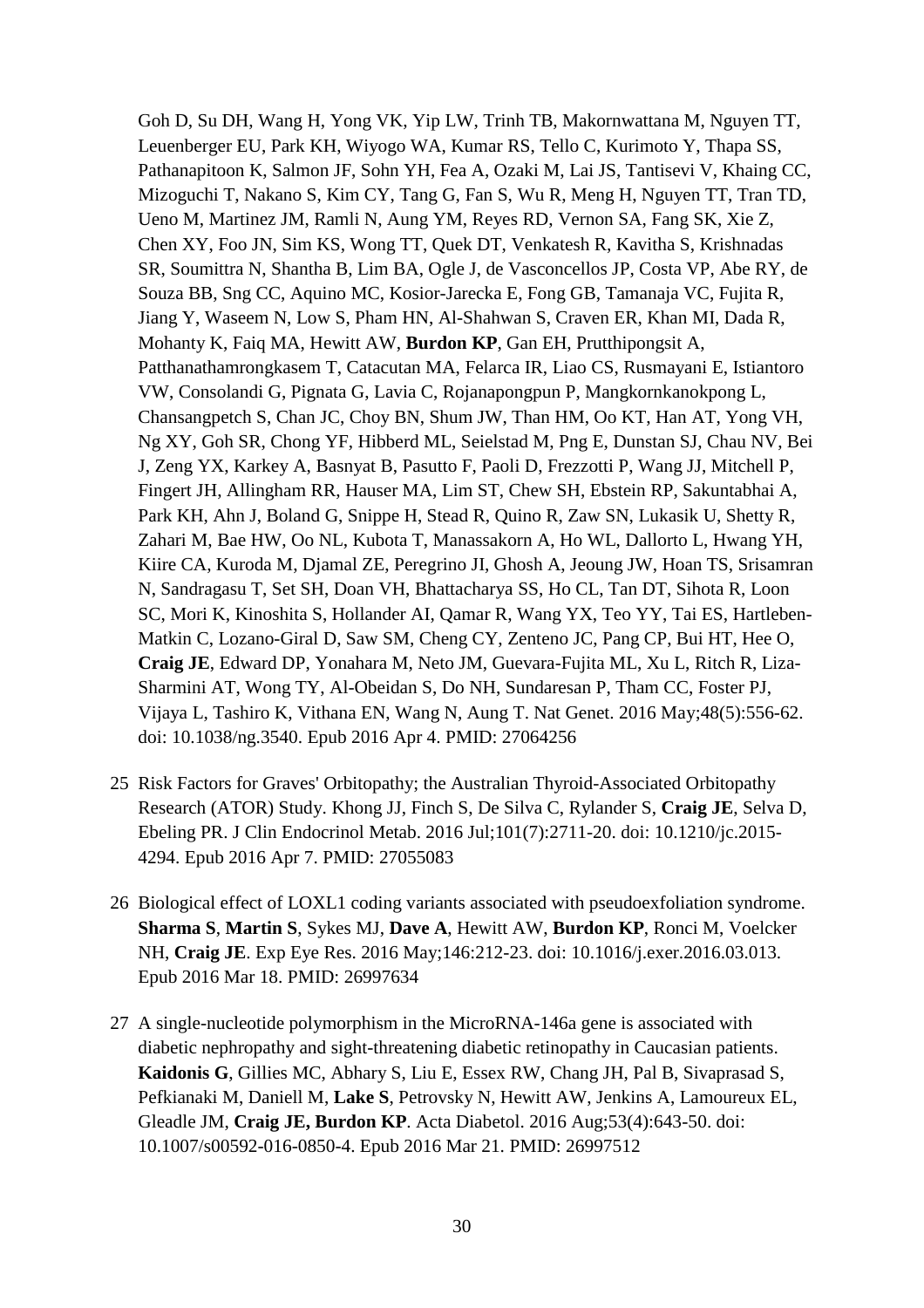- 28 An Interactive Multimedia Approach to Improving Informed Consent for Induced Pluripotent Stem Cell Research. McCaughey T, Liang HH, **Chen C**, Fenwick E, Rees G, Wong RC, Vickers JC, Summers MJ, MacGregor C, **Craig JE**, Munsie M, Pébay A, Hewitt AW. Cell Stem Cell. 2016 Mar 3;18(3):307-8. doi: 10.1016/j.stem.2016.02.006 PMID: 26942850
- 29 Corynebacterium propinquum Keratitis Identified Using MALDI-TOF. **Badenoch PR**, O'Daniel LJ, Wise RP, Slattery JA, **Mills RA**. Cornea. 2016 May;35(5):686-7. doi: 10.1097/ICO.0000000000000787. PMID: 26938329
- 30 Ethical Considerations for the Return of Incidental Findings in Ophthalmic Genomic Research. **Souzeau E**, **Burdon KP**, Mackey DA, Hewitt AW, Savarirayan R, Otlowski M, **Craig JE**. Transl Vis Sci Technol. 2016 Feb 9;5(1):3. eCollection 2016 Feb. PMID: 26929883
- 31 Global Vision Impairment and Blindness Due to Uncorrected Refractive Error, 1990- 2010. Naidoo KS, Leasher J, Bourne RR, Flaxman SR, Jonas JB, Keeffe J, Limburg H, **Pesudovs K**, Price H, White RA, Wong TY, Taylor HR, Resnikoff S; Vision Loss Expert Group of the Global Burden of Disease Study. Optom Vis Sci. 2016 Mar;93(3):227-34. doi: 10.1097/OPX.0000000000000796. Review. PMID: 26905537
- 32 EPHA2 Mutations Contribute to Congenital Cataract through Diverse Mechansisms. **Dave A**, **Martin S**, Kumar R, **Craig JE**, **Burdon KP, Sharma S**. Mol Vis. 2016 Jan 14;22:18-30. eCollection 2016. PMID: 26900323
- 33 A comparison of endothelial and penetrating keratoplasty outcomes following failed penetrating keratoplasty: a registry study. **Keane MC**, **Galettis RA**, **Mills RA**, **Coster DJ**, **Williams KA**; for Contributors to the Australian Corneal Graft Registry. Br J Ophthalmol. 2016 Feb 18. pii: bjophthalmol-2015-307792. doi: 10.1136/bjophthalmol-2015-307792. [Epub ahead of print] PMID: 26892633
- 34 Species Cross-Reactivity of Antibodies Used to Treat Ophthalmic Conditions. **Irani Y**, Scotney P, Nash A, **Williams KA**. Invest Ophthalmol Vis Sci. 2016 Feb;57(2):586-91. doi: 10.1167/iovs.15-18239. PMID: 26886891
- 35 Vision Impairment and Ocular Morbidity in a Refugee Population in Malawi. Kaphle D, Gyawali R, **Kandel H**, Reading A, Msosa JM. Optom Vis Sci. 2016 Feb;93(2):188-93. doi: 10.1097/ OPX.0000000000000775. PMID: 26636398
- 36 Full-field electroretinogram in autism spectrum disorder. **Constable PA**, Gaigg SB, Bowler DM, Jägle H, Thompson DA. Doc Ophthalmol. 2016 Apr;132(2):83-99. doi: 10.1007/s10633-016-9529-y. Epub 2016 Feb 11. PMID: 26868825
- 37 Recurrent mutation in the crystallin alpha A gene associated with inherited paediatric cataract. **Javadiyan S**, **Craig JE, Souzeau E**, **Sharma S**, Lower KM, Pater J, Casey T,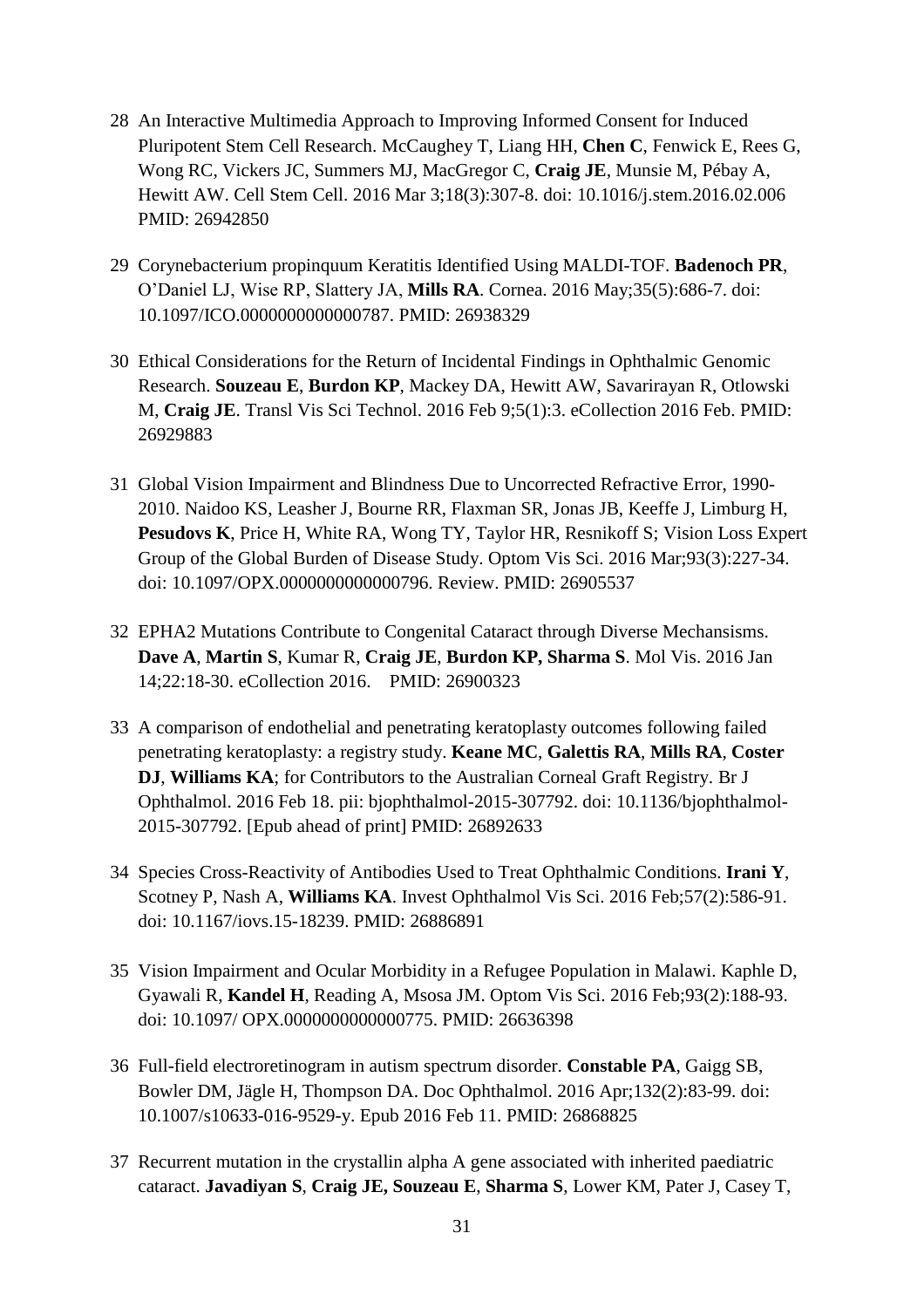Hodson T, **Burdon KP**. BMC Res Notes. 2016 Feb 11;9:83. doi: 10.1186/s13104-016- 1890-0. PMID: 26867756

- 38 Involvement of B cells in non-infectious uveitis. **Smith JR**, **Stempel AJ**, Bharadwaj AS, **Appukuttan B**. Clin Transl Immunology. 2016 Feb 5;5(2):e63. doi: 10.1038/cti.2016.2. eCollection 2016.
- 39 Role of the nucleolus in neurodegenerative diseases with particular reference to the retina: a review. Sia PI, Wood JP, Chidlow G, **Sharma S**, **Craig J**, Casson RJ. Clin Experiment Ophthalmol. 2016 Apr;44(3):188-95. doi: 10.1111/ceo.12661. Epub 2016 Feb 5. Review. PMID: 26427048
- 40 Adequacy of published screening criteria for retinopathy of prematurity. **Taranath DA**, Oh DD, **Keane MC**, Fabel H, Marshall P. Clin Experiment Ophthalmol. 2016 Mar;44(2):121-7. doi: 10.1111/ ceo.12628. Epub 2016 Jan 26. PMID: 26251888
- 41 Efficacy Comparison of 16 Interventions for Myopia Control in Children: A Network Meta-analysis. Huang J, Wen D, Wang Q, **McAlinden C**, Flitcroft I, Chen H, Saw SM, Chen H, Bao F, Zhao Y, Hu L, Li X, Gao R, Lu W, Du Y, Jinag Z, Yu A, Lian H, Jiang Q, Yu Y, Qu J. Ophthalmology. 2016 Apr;123(4):697-708. doi: 10.1016/j.ophtha.2015.11.010. Epub 2016 Jan 27. PMID: 26826749
- 42 Promoter polymorphism at the tumour necrosis factor/lymphotoxin-alpha locus is associated with type of diabetes but not with susceptibility to sight-threatening diabetic retinopathy**. Kaidonis G**, **Craig JE**, Gillies MC, Abhary S, Essex RW, Chang JH, Pal B, Pefkianaki M, Daniell M, **Lake S**, Petrovsky N, **Burdon KP**. Diab Vasc Dis Res. 2016 Mar;13(2):164-7. doi: 10.1177/1479164115616902. Epub 2016 Jan 28. PMID: 26821796
- 43 Targeting Endothelial Adhesion Molecule Transcription for Treatment of Inflammatory Disease: A Proof-of-Concept Study. **Ashander LM**, **Appukuttan B**, **Ma Y**, **Gardner-Stephen D**, **Smith JR**. Mediators Inflamm. 2016;2016:7945848. doi: 10.1155/2016/7945848. Epub 2016 May 16. PMID: 27293321
- 44 Genome-wide association analysis identifies TXNRD2, ATXN2 and FOXC1 as susceptibility loci for primary open-angle glaucoma. Bailey JN, Loomis SJ, Kang JH, Allingham RR, Gharahkhani P, Khor CC, **Burdon KP**, Aschard H, Chasman DI, Igo RP Jr, Hysi PG, Glastonbury CA, Ashley-Koch A, Brilliant M, Brown AA, Budenz DL, Buil A, Cheng CY, Choi H, Christen WG, Curhan G, De Vivo I, Fingert JH, Foster PJ, Fuchs C, Gaasterland D, Gaasterland T, Hewitt AW, Hu F, Hunter DJ, Khawaja AP, Lee RK, Li Z, Lichter PR, Mackey DA, McGuffin P, Mitchell P, Moroi SE, Perera SA, Pepper KW, Qi Q, Realini T, Richards JE, Ridker PM, Rimm E, Ritch R, Ritchie M, Schuman JS, Scott WK, Singh K, Sit AJ, Song YE, Tamimi RM, Topouzis F, Viswanathan AC, Verma SS, Vollrath D, Wang JJ, Weisschuh N, Wissinger B, Wollstein G, Wong TY, Yaspan BL, Zack DJ, Zhang K, Study EN; ANZRAG Consortium, Weinreb RN, Pericak-Vance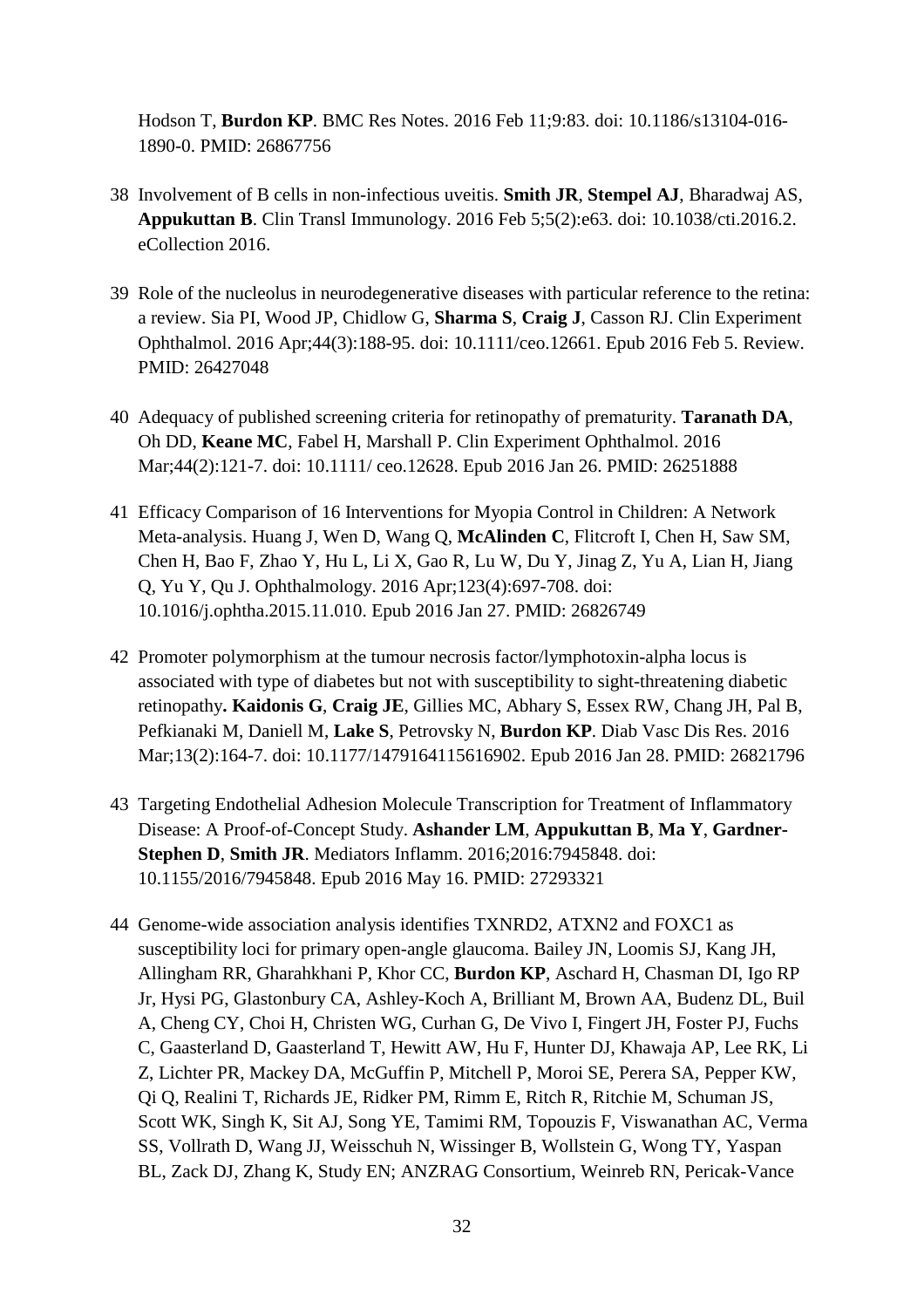MA, Small K, Hammond CJ, Aung T, Liu Y, Vithana EN, MacGregor S, **Craig JE**, Kraft P, Howell G, Hauser MA, Pasquale LR, Haines JL, Wiggs JL. Nat Genet. 2016 Feb;48(2):189-94. doi: 10.1038/ng.3482. Epub 2016 Jan 11.

#### *Books/Book Chapters 2016*

- 1. Azathioprine. **Smith JR**. In: M Zierhut, C Pavesio, S Ohno, F Orefice, NA Rao (eds). Intraocular Inflammation. Berlin: Springer 2016; 309-314.
- 2. Thromboangiitis obliterans. **Smith JR**, Zierhut M. In: M Zierhut, C Pavesio, S Ohno, F Orefice, NA Rao (eds). Intraocular Inflammation. Berlin: Springer 2016; 773-776.
- 3. Novel approaches to the treatment of non-infectious uveitis. **Smith JR**. In: Lin, Suhler (eds). Treatment of Uveitis. Springer (in press).
- 4. The Optometrist's Practitioner-Patient Manual. **AJ Phillips.** Butterworth-Heinemann ISBN: 9780750675390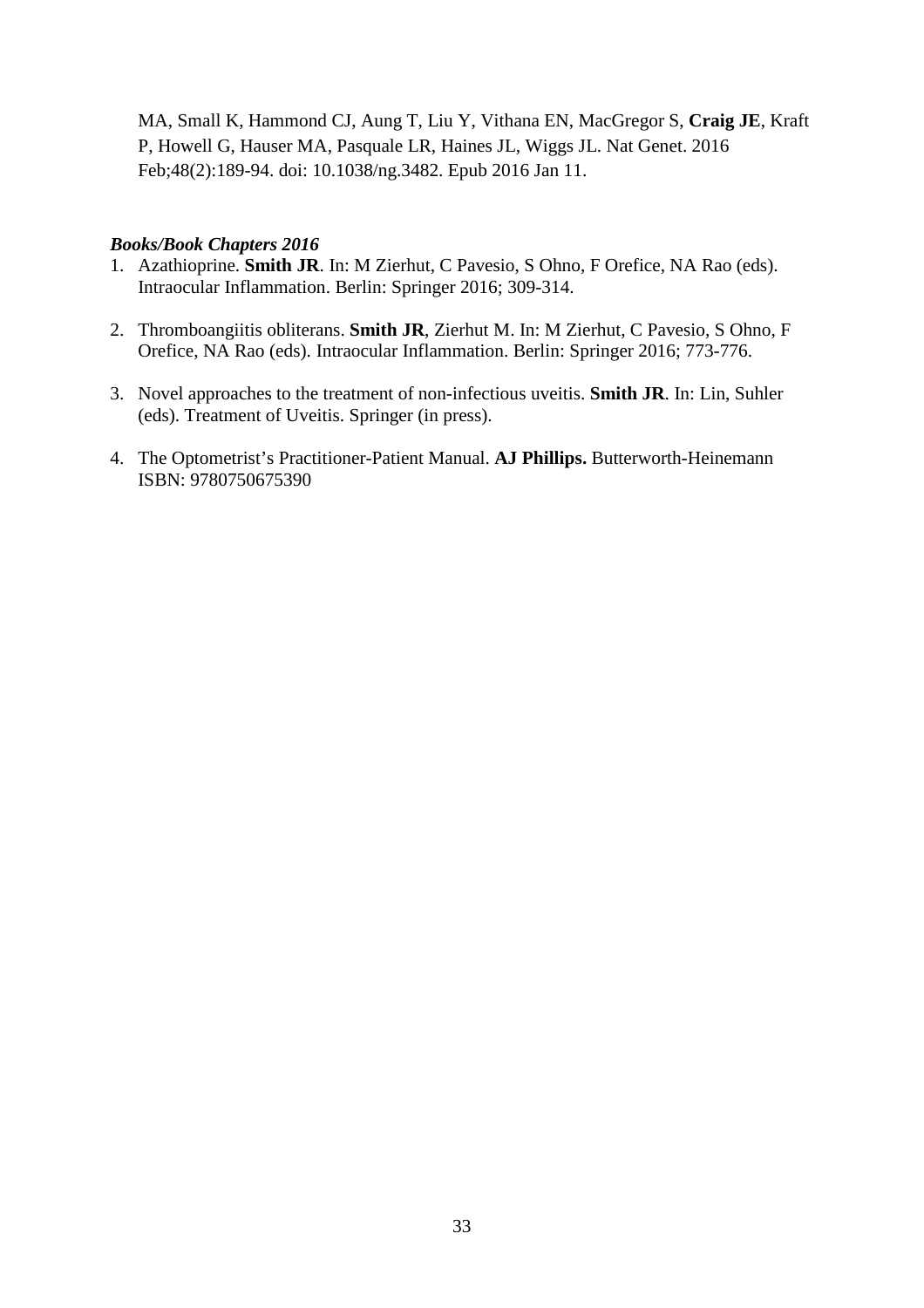## **Conference Presentations, 2015-6**

#### **Dr Mona Awadalla**

#### **Presentations at international and national meetings**

- 2015 AMSR 2015, Adelaide; oral presentation "Candidate gene analyses and normal tension glaucoma"
- 2016 ANZGIG, New Zealand; oral presentation titled "DNA methylation at the 9p21 glaucoma susceptibility locus is associated with normal-tension glaucoma".
- 2016 Chaired an oral session for clinical research at ASMR Adelaide 2016.

#### **Associate Professor Celia Chen**

#### **Invited presentations**

- 2015 Tasmanian RANZCO State Branch meeting and Evidence Based Ophthalmology Workshop. 1. Practicality of randomized controlled trial 2. Evidence of visual field therapy.
- 2015 Australian College of Optometry. Optic neuritis when to refer and what to look out for Dangerous diplopia.
- 2015 Asian Pacific Academy of Ophthalmology. Neuro-Ophthalmology symposium Neuro-ophthalmology emergencies - Central retinal artery occlusion. Neuro-Ophthalmology Symposium - Challenging cases - Calcium and a grave digger Neuro-Ophthalmology Symposium - Common diagnosis in Neuro-ophthalmology.
- 2015 Taiwan Academy of Ophthalmology Annual Scientific Meeting. NTUH International Convention Center, Taipei, Taiwan. Diplopia : a practical approach Dangerous diplopia Case presentation – Neuromyotonia.
- 2015 Neuro-Ophthalmology Society of Australia and Neurovision. Disorders of the eyelid.

#### **Dr Paul Constable**

#### **Conference Presentations**

- 2015 53rd ISCEV Ljubljana, Slovenia. Constable, P.A., Gaigg, S., Bowler, D. and Thompson, D. Genetic associations to the ERG in autism spectrum disorder.
- 2016 12th Asia Pacific Conference on Vision. Perth. Constable, P.A., Ring, M., Gaigg, S. and Bowler, D. Concept, Creativity and Complexity in Autism Spectrum Disorders: A Study using the Vygotsky Blocks.
- 2016 15th World Congress. IASSIDD. Melbourne. Carey, G.J, Parker, S., Constable, P.A., Sprick, C. and. Virtual simulation to reduce anxiety in Autism Spectrum Disorder.

#### **Professor Jamie Craig**

#### **Invited talks: International and national meetings and organisations**

- 2015  $6<sup>th</sup>$  World Glaucoma Congress June 2015. Glaucoma endophenotypes IOP and disc. (Invited speaker) Update on new glaucoma genetics (Chair) 2015 Tasmanian RANZCO State Branch meeting and Evidence Based Ophthalmology
	- Workshop, June 2015 The prophylaxis of endophthalmitis. The role of OCT in glaucoma

#### **Presentations at international and national meetings**

2015 The Association for Research in Vision and Ophthalmology Annual Meeting, Denver, Colorado, USA, May 3-7. JE Craig, KP Burdon, T Zhou, O Siggs, AW Hewitt, DA Mackey, P Gharahkhani, G Cuellar, S MacGregor. Genome-wide approach to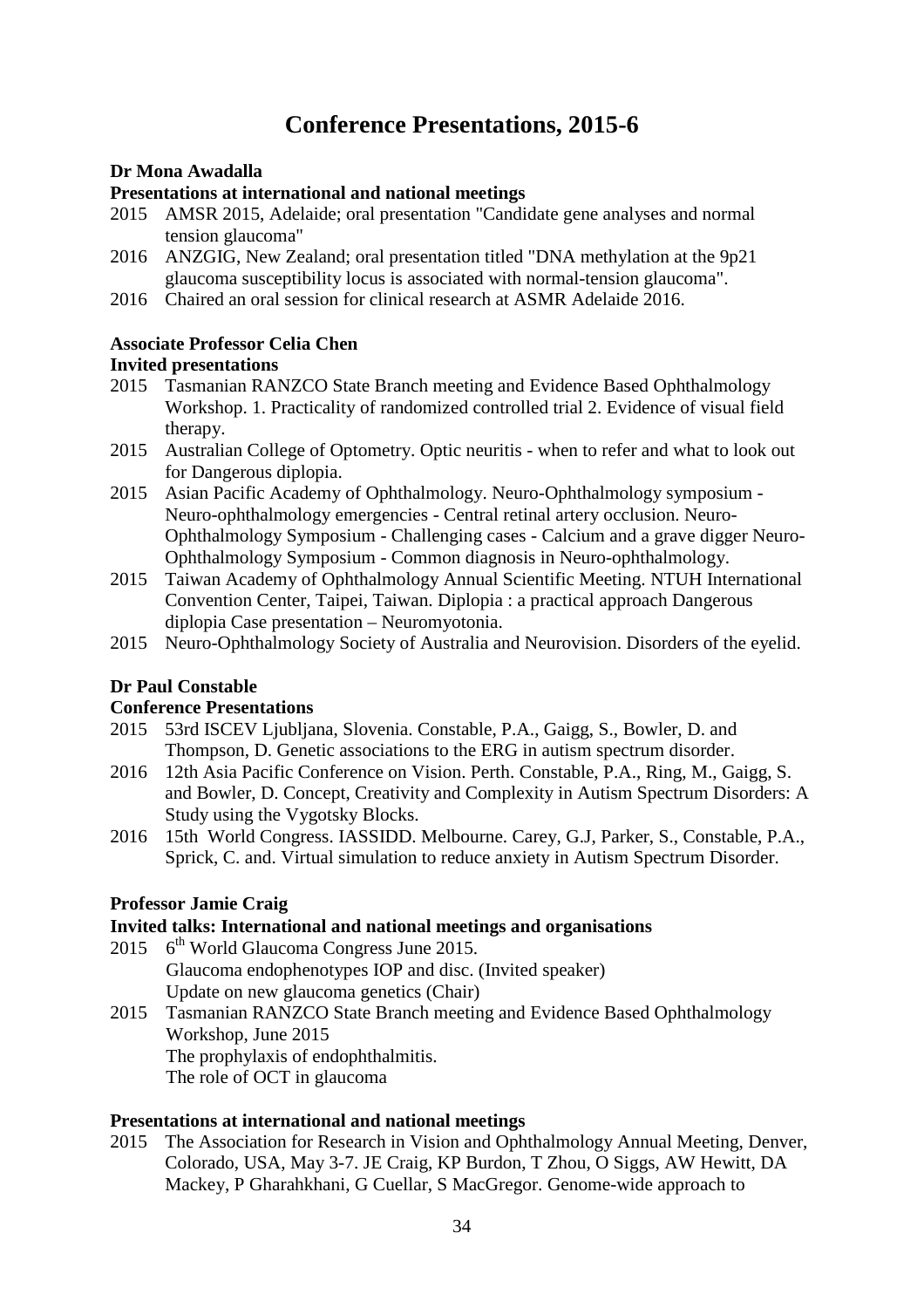detecting copy number variation in open angle glaucoma blindness utilizing the Australian and New Zealand Registry of Advanced Glaucoma. (poster)

- 2015 The Association for Research in Vision and Ophthalmology Annual Meeting, Denver, Colorado, USA, May 3-7. AW Hewitt, T Johnston, PJ Allen, JE Craig, DA Mackey, J Wang, P Mitchell, A Chandra. Investigation of common genetic variants implicated in rhegmatogenous retinal detachment (poster).
- 2015 The Association for Research in Vision and Ophthalmology Annual Meeting, Denver, Colorado, USA, May 3-7. AJ White, U Pattamatta, Z McPherson, PR Healey, A Agar, JE Craig. Modulation of clinically significant genetic loci for glaucoma in a murine retinal explant model. (poster)
- 2015 The Association for Research in Vision and Ophthalmology Annual Meeting, Denver, Colorado, USA, May 3-7. KP Burdon, Y Lu, PN Baird, RA Mills, Y Bykhovskaya, S Sahebjada, YS Rabinowitz, X Li, S MacGregor, JE Craig. Genetic variation at the GPC6 gene is reproducibly associated with keratoconus in a genome-wide association study. (poster)
- 2015 The Association for Research in Vision and Ophthalmology Annual Meeting, Denver, Colorado, USA, May 3-7. OM Siggs, S Javadiyan, S Sharma, KP Burdon, JE Craig. Partial duplication of CRYBB1 as a novel genetic mechanism for autosomal dominant congenital cataract. (poster)
- 2015 The Association for Research in Vision and Ophthalmology Annual Meeting, Denver, Colorado, USA, May 3-7. JC Bailey, P Gharahkhani, LR Pasquale, JH Kang, JE Craig, S MacGregor, KP Burdon, JL Haines, JL Wiggs. Sex-specific primary openangle glaucoma loci identified in a meta-analyzed genome-wide imputed dataset. (poster)
- 2015 The Association for Research in Vision and Ophthalmology Annual Meeting, Denver, Colorado, USA, May 3-7. L Zheng, A Kifley, J Want, AJ White, KP Burdon, JE Craig, S MacGregor, P Mitchel, PR Healey. Genetic susceptibility to open angle glaucoma: the Blue Mountains Eye Study. (poster)
- 2015 The Association for Research in Vision and Ophthalmology Annual Meeting, Denver, Colorado, USA, May 3-7. JJ Khong, L Wang, G Smyth, AA McNab, T Hardy, D Selva, S Sharma, KP Burdon, E Peter, JE Craig. Gene expression profiling of orbital adipose tissue in thyroid orbitopathy. (poster)

#### **Dr Miriam Keane**

#### **Presentations at international and national meetings**

2015 The 32nd Annual Australia and New Zealand Cornea Society Meeting, March. Outcomes of endokeratoplasty after failed penetrating keratoplasty.

#### **Dr Jyoti Khadka**

#### **Presentations at international and national meetings**

2015 The 15th International Congress of Ophthalmology and Optometry Chin, Shanghai, China. Khadka J, Pesudovs K. Quality of life study in Ophthalmology and Optometry: Present status and the future expectation. (Invited talk)

#### **Dr John Landers**

#### **Presentations at international and national meetings**

2015 Tasmanian RANZCO State Branch Meeting and Evidence-Based Ophthalmology Workshop, June 2015. Tube vs trabeculectomy.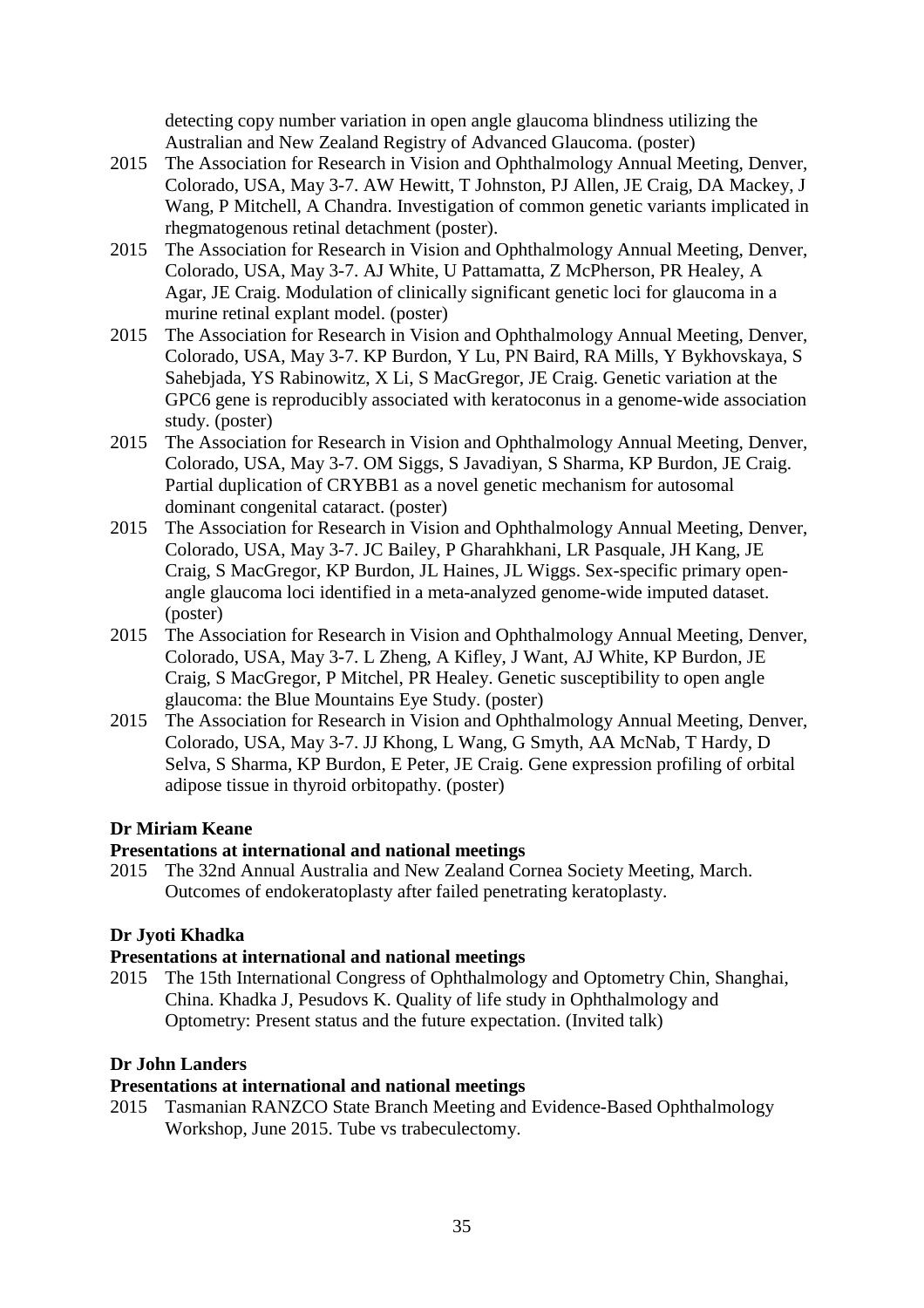#### **Dr Shervi Lie**

2015 Association for Research in Vision and Ophthalmology Annual Meeting Denver, USA 2015. S Lie, LM Ashander, B Appukuttan, JR Smith. Expression of angiogenic regulators by human retinal cells infected with Toxoplasma gondii: understanding the clinical course of ocular toxoplasmosis. (Poster presentation; Young Investigator Award)

#### **Associate Professor Richard Mills**

#### **Chaired meetings**

2015 Tasmanian RANZCO State Branch meeting and Evidence Based Ophthalmology Workshop, June 2015. Chair - Hot topics in evidence-based Ophthalmology. The Ebola outbreak in West Africa: an intensivist on the frontline.

## **Invited talks: International and national meetings**<br>2015 The 32<sup>nd</sup> Annual Australia and New Zealand C

- The 32<sup>nd</sup> Annual Australia and New Zealand Cornea Society Meeting, March Ocular surface squamous neoplasia – is surgery necessary?
- 2015 Tasmanian RANZCO State Branch meeting and Evidence Based Ophthalmology Workshop, June 2015. Collagen cross-linking (CCL).

#### **Professor Konrad Pesudovs**

#### **Invited presentations**

- 2015 World Glaucoma Congress, Hong Kong. The inclusion of quality of life measures in glaucoma datasets.
- 2015 World Glaucoma Congress, Hong Kong. How to measure QoL and PROMs for costeffectiveness studies?
- 2015 European Society of Cataract and Refractive Surgeons in Barcelona, Spain. How to assess dysphotopsia from the patients' perspective.
- 2015 PROM Seminar 4 Disease specific questionnaire, Stockholm. Item-banking, third generation questionnaire.
- 2016 ICHOM Conference, London. Developing PROMs to have more impact.

#### **Conference presentations**

- 2015 European Society of Cataract and Refractive Surgery Conference. Barcelona, Spain.Pesudovs K, Khadka J, Fenwick E, Lamoureux E. An update of the Eye-tem Bank project: a novel comprehensive quality of life measurement system.
- 2015 American Academy of Optometry. New Orleans, Colorado, USA. Pesudovs K, Khadka J, Fenwick EK, Lamoureux EL. Psychometric assessment of the glaucoma module of the Eye-tem Bank project. (poster)
- 2015 Invest Ophthalmol Vis Sci 55: ARVO E-Abstract 1367. Denver, Colorado, ARVO. Pesudovs K, Khadka J, Fenwick EK, Lamoureux EL. Item banking enables standalone measurement of driving ability from an activity limitations item set. (poster)
- 2015 Invest Ophthalmol Vis Sci 55: ARVO E-Abstract 2071. Denver, Colorado, sponsored by ARVO. Figueiredo F, Lako M, Bayliss O, Pesudovs K, Figueiredo G. Patient reported outcomes before and following ex vivo cultured autologous limbal stem cell transplantation for total unilateral limbal stem cell deficiency.
- 2015 The Association of Research in Vision and Ophthalmology; Denver, USA. Pesudovs K, Khadka J, Fenwick EK, Lamoureux EL. Item banking enables stand-alone measurement of driving ability from an activity limitation item set.
- 2015 Evidence-Based Optometry Conference, Adelaide. Welcome and Overview of Evidence-Based Practice.
- 2015 Evidence-Based Optometry Conference, Adelaide. How to read and appraise a paper.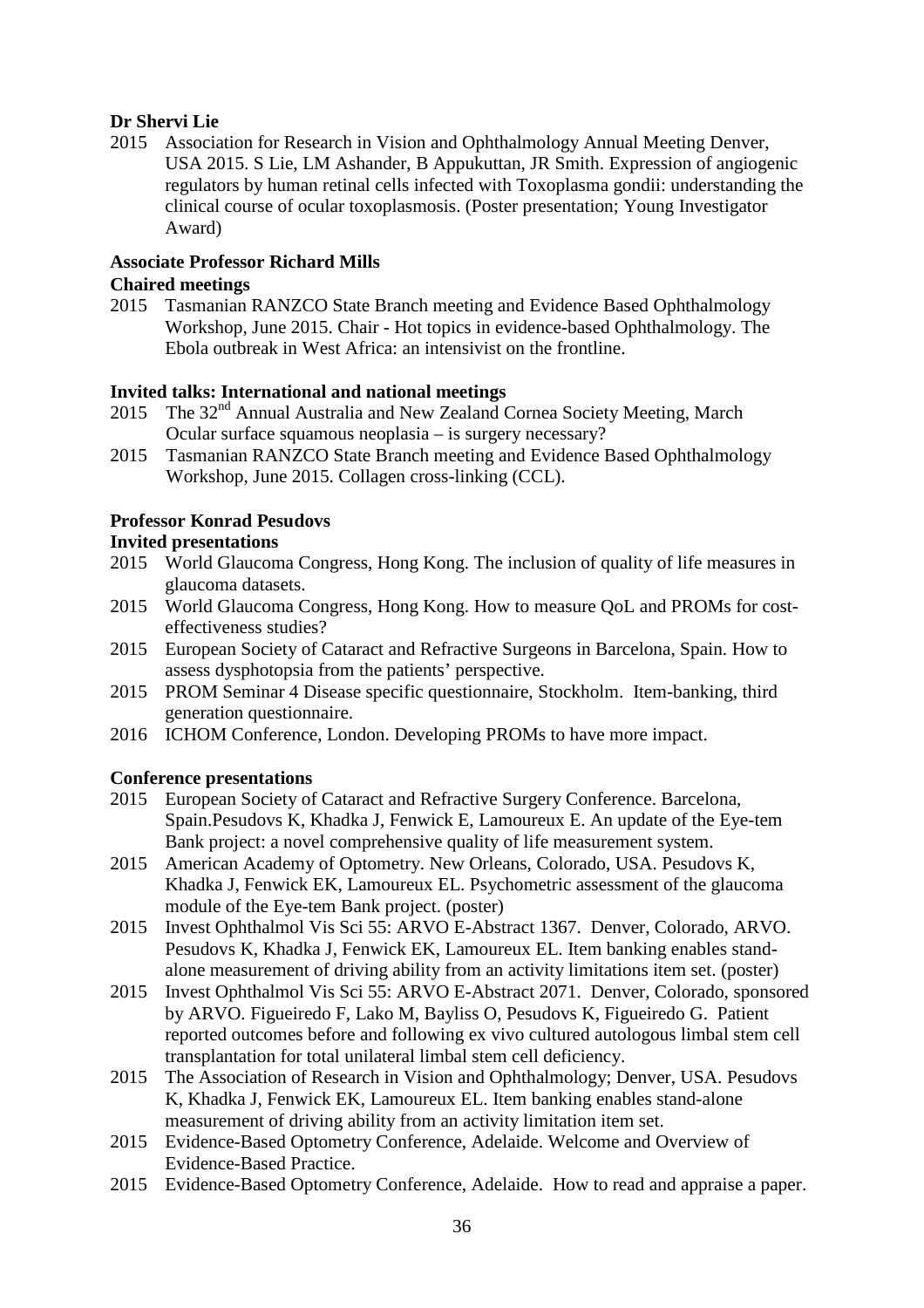- 2015 PROM Seminar 4 Disease Specific, Stockholm. Comment on: Creating and using disease specific PROM in Quality Registries. .
- 2016 University of Houston College of Optometry. Electronic delivery of teaching lecture replacement.

#### **Dr Shiwani Sharma**

#### **Conference presentations**

2015 The Association for Research in Vision and Ophthalmology Annual Meeting, Denver, Colorado, USA. JJ Kong, L Wang, G Smyth, AL McNab, T Hardy, D Selva, S Sharma, KP Burdon, E Peter, JE Craig. Gene expression profiling of orbital adipose tissue in thyroid orbitopathy. (poster )

#### **Professor Justine Smith**

#### **Invited presentations**

- 2015 Singapore National Eye Centre 25th Anniversary International Meeting. Singapore. 2015. Biologics and other developments for uveitis.
- 2015 International Meeting. Munich, Germany. Blocking mediators of inflammatory pathways. "Next Generation Thinking and Therapy for Inflammatory Eye Disease"
- 2015 International Ocular Inflammation Society Congress. San Francisco, CA, USA. September 2015. President's Symposium Talk. Future treatments for non-infectious posterior uveitis.
- 2015 Indo-China Uveitis Meeting. Yangon, Myanmar. November 2015. Biological agents in treatment of non-infectious uveitis.
- 2015 19th Congress of the Chinese Ophthalmological Society. Xi'an, China. 2014. Translational studies of toxoplasma retinochoroiditis.
- 2015 27th Annual Registrars Conference and Teaching Course. Sydney, Australia. Toxoplasmosis.
- 2015 27th Annual Registrars Conference and Teaching Course. Sydney, Australia. Biologics and New Advances. Named lecture.
- 2015 27th Annual Registrars Conference and Teaching Course. Sydney, Australia. Masquerade syndromes – Autoimmune retinopathy.
- 2015 7th Chinese Congress of Research in Vision and Ophthalmology. Shenyang, China. August 2015. Impact of Toxoplasma gondii infection on human retinal cells.
- 2015 7th Chinese Congress of Research in Vision and Ophthalmology. Shenyang, China. August 2015.Basic mechanisms of human posterior uveitis.
- 2015 27th Annual Registrars Conference and Teaching Course. Sydney, Australia. 2015. Toxoplasmosis.
- 2015 27th Annual Registrars Conference and Teaching Course. 2015. Sydney, Australia. Masquerade syndromes – Autoimmune retinopathy.
- 2015 7th Chinese Congress of Research in Vision and Ophthalmology. 2015. Shenyang, China. Impact of Toxoplasma gondii infection on human retinal cells.
- 2016 General Assembly of Academia Ophthalmologica Internationalis. Guadalajara, Mexico. 2016. Inaugural lecture to Academia Ophthalmologica Internationalis: Basic Mechanisms of Ocular Toxoplasmosis.
- 2016 Association for Research in Vision and Ophthalmology Annual Meeting (Sunday Symposium). Seattle, USA. Update on mechanisms of human ocular toxoplasmosis.

#### **Other Presentations**

2015 ASIA-ARVO. Yokohama, Japan. L Ashander, B Appukuttan, Y Ma, D Gardner-Stephen, J Smith. Transcription factor expression by human retinal endothelial cells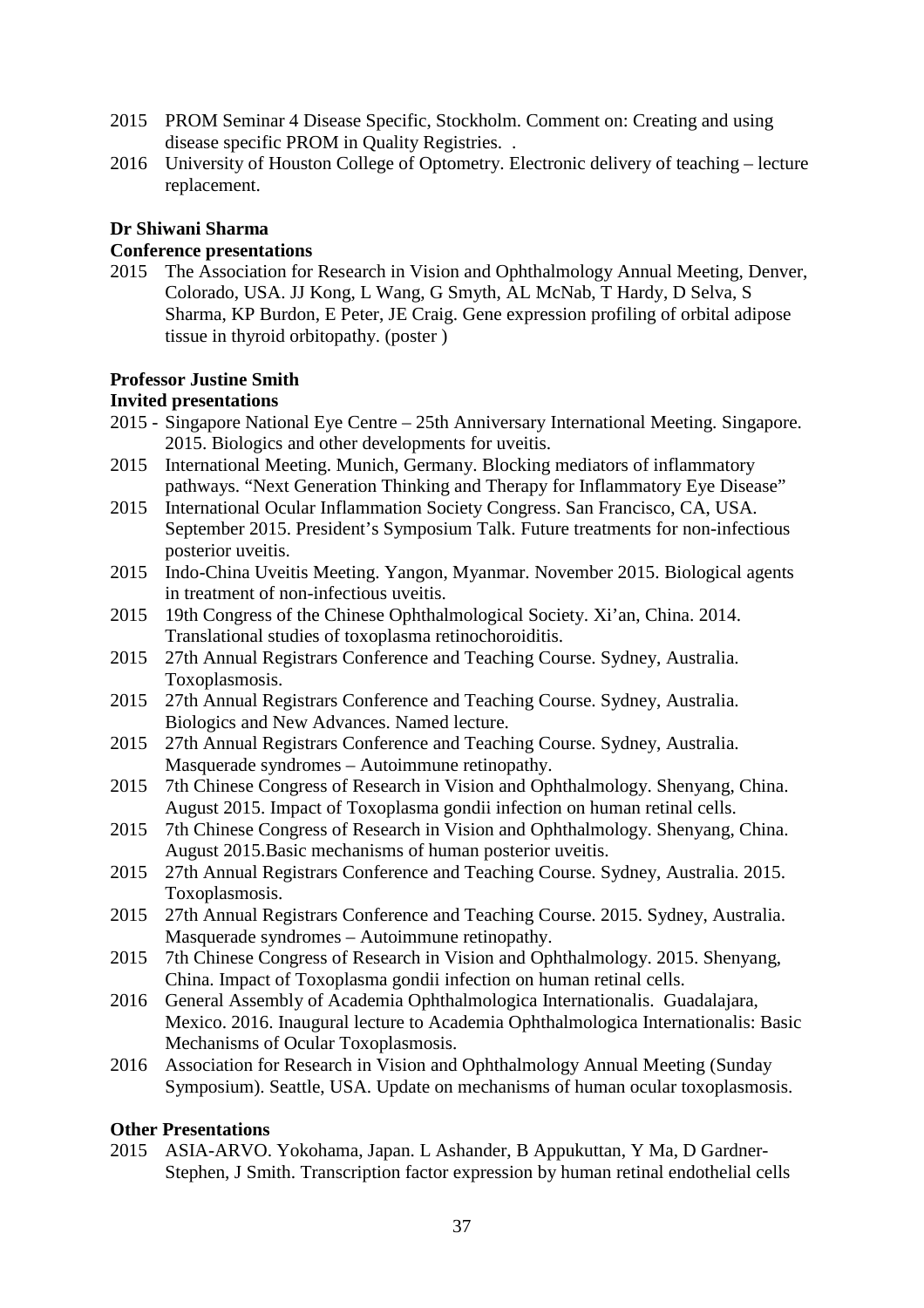in response to tumor necrosis factor (TNF)-α and interleukin (IL)-1β.

- 2015 Association for Research in Vision and Ophthalmology Annual Meeting. Denver, CO, USA. S Lie, LM Ashander, B Appukuttan, JR Smith. Expression of angiogenic regulators by human retinal cells infected with Toxoplasma gondii: understanding the clinical course of ocular toxoplasmosis.
- 2015 Australian Society for Medical Research Annual Meeting. Adelaide, Australia. S Lie S, LM Ashander, JR Smith. Infection with Toxoplasma gondii induces proliferation of retinal pigment epithelial cells: an explanation for the characteristic clinical appearance.
- 2015 4th Meeting of the Australian Network of Cardiac and Vascular Developmental Biologists. Adelaide, Australia. AJ Stempel, B Appukuttan, Y Ma, LM Ashander, D Deliyanti, JL Wilkinson-Berka, JR Smith. Inhibition of NADPH oxidase catalytic unit (NOX) 4 in human retinal endothelial cells attenuates the production of reactive oxygen species (ROS) during hypoxia.
- 2016 Association for Research in Vision and Ophthalmology Annual Meeting. Seattle, WA, USA. PE Snow, EJ Lee, JM Furtado, B Brown, E Vance, J Dugan, P Silver, JR Smith, RR Caspi, HL Rosenweig. Nod2 controls susceptibility to autoimmune uveitis through control of a Th17-driven response.

#### **Dr Deepa Taranath**

#### **Presentations at national meetings**

2015 Tasmanian RANZCO State Branch meeting and Evidence Based Ophthalmology Workshop. Atropine and orthokeratology for paediatric myopia.

#### **Professor Keryn Williams**

#### **Invited presentations**

- 2015 30th Asia-Pacific Academy of Ophthalmology Congress, Guangzhou, China Gene therapy in corneal and limbal stem cell transplantation
- 2015 Global Alliance of Eye Bank Associations Scientific Meeting, San Diego, USA The Australian Corneal Graft Registry
- 2015 World Cornea Congress VII, San Diego, USA Corneal Graft Registries: benefits and risks
- 2015 32nd Annual Cornea Society and Eye Bank Meeting, Perth Report from the Australian Corneal Graft Registry To whom should outcome registries report?
- 2015 Registries Heads Meeting, Organ Transplantation Authority (DonateLife) Update: the Australian Corneal Graft Registry
- 2015 Big Data: SAHMRI Scientific Symposium 2015 The Australian Corneal Graft Registry - big and complex enough!

#### **Other presentations**

- 2015 Registries Heads Meeting, Organ Transplantation Authority (DonateLife) Update: the Australian Corneal Graft Registry
- 2015 RANZCO Tasmanian Branch Meeting Lamellar and penetrating keratoplasty outcomes: a Registry study

#### **Presentations/Posters by student members and research assistants**

2015 32nd Australia and New Zealand Cornea Society Meeting, Perth, 4th-7th March **Y Irani**, P Scotney, A Nash, **S Klebe, KA Williams**. Anti-VEGF-B therapy in a rat model of corneal neovascularization.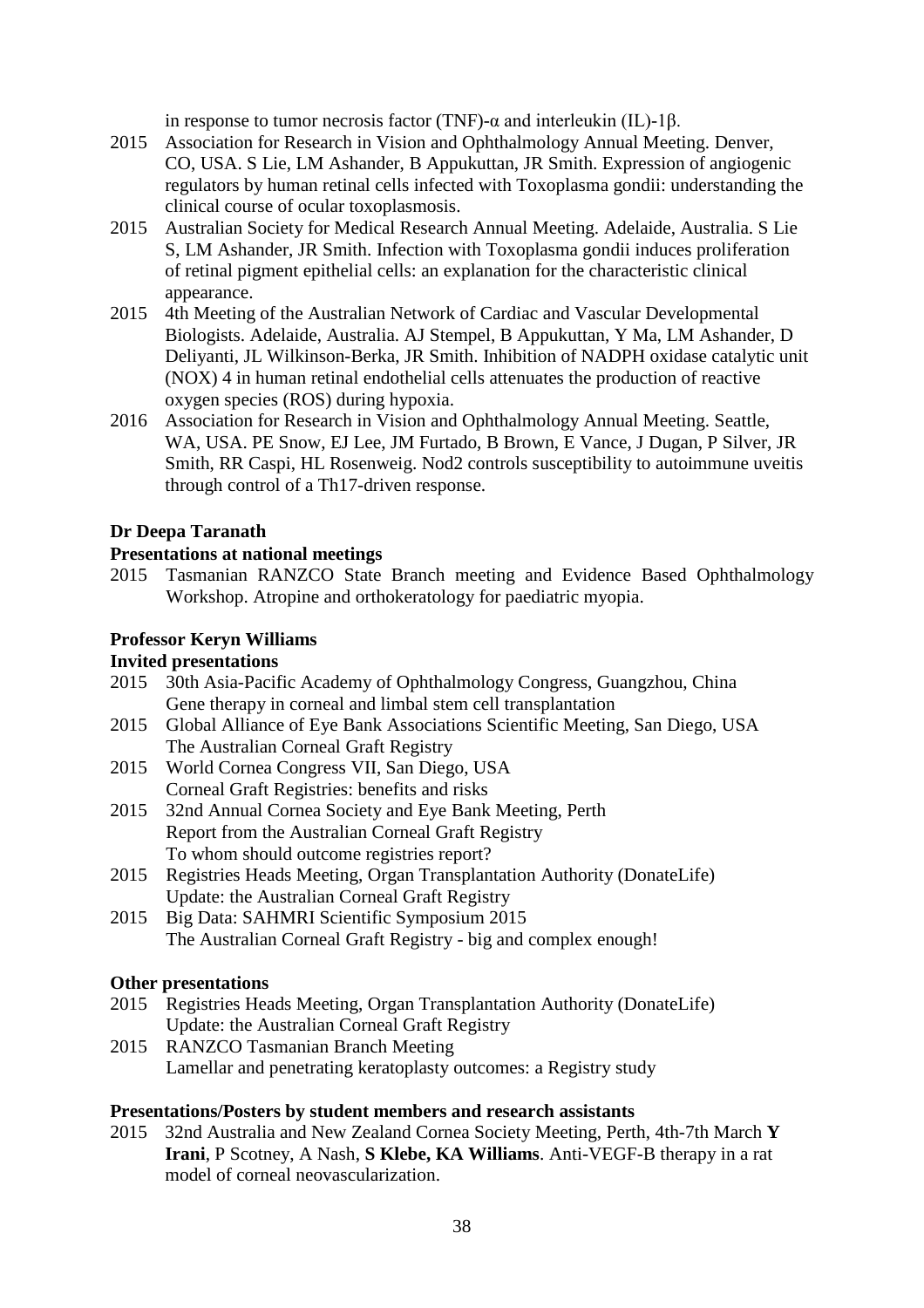2015 ARVO Annual Meeting, Denver, Colorado, 3rd-7th May. **Y Irani**, P Scotney, A Nash, **S Klebe, KA Williams**. Anti-VEGF-B therapy in a rat model of corneal neovascularization

**Y Irani** won a young investigator travel award; selected platform presentation

- 2015 ASIA-ARVO. Yokohama, Japan. **L Ashander, B Appukuttan, Y Ma**, D Gardner-Stephen, **J Smith**. Transcription factor expression by human retinal endothelial cells in response to tumor necrosis factor (TNF)-α and interleukin (IL)-1β.
- 2015 Australian Network of Cardiac and Vascular Developmental Biologists (ANCVDB) Annual Meeting, Adelaide, South Australia, 3-4 December **AJ Stempel, LM Ashander, Y Ma,** D Deliyanti, JL Wilkinson-Berka, **B Appukuttan, JR Smith**. Inhibition of NADPH oxidase catalytic unit (NOX)4 in human retinal endothelial cells attenuates the production of reactive oxygen species (ROS) during hypoxia.
- 2015 Australian Society for Medical Research (ASMR), South Australia Annual Scientific Meeting, Adelaide, South Australia, 3 June. **AJ Stempel, LM Ashander**, RM Stathis, **Y Ma, B Appukuttan, JR Smith**. Supervillin Expression in Human Retinal Endothelial Cells is Regulated by Nuclear Factor of Kappa Light Polypeptide Gene Enhancer in B-Cells 1 (NFkB1).
- 2015 The Association for Research in Vision and Ophthalmology Annual Meeting, Denver, Colorado, USA, May 3-7. **G Kaidonis, KP Burdon**, MC Gillies, RW Essex, JH Chang, B Pal, M Daniell, N Petrovsky, AW Hewitt, **JE Craig**. Common sequence variation in the VEGFC gene is associated with diabetic retinopathy and diabetic macular edema in Caucasian patients. (poster)
- 2015 The Association for Research in Vision and Ophthalmology Annual Meeting, Denver, Colorado, USA, May 3-7. **OM Siggs, S Javadiyan, S Sharma, KP Burdon, JE Craig**. Partial duplication of CRYBB1 as a novel genetic mechanism for autosomal dominant congenital cataract. (Poster presentation)
- 2015 The Australian Society for Medical Research, SA Scientific Meeting, Adelaide (Poster) **Y Irani**, Pierre Scotney, A Nash, **S Klebe**, **KA Williams**. 2015. Anti-VEGF-B therapy in a rat model of corneal neovascularization.
- 2015 Royal Australian & New Zealand College of Ophthalmologists (RANZCO) Annual Scientific Congress, Wellington, New Zealand, 2 November 2015. **E Souzeau.** Glaucoma phenotypic spectrum in patients with PITX2 and FOXC1 mutations includes primary open angle glaucoma and primary congenital glaucoma.
- 2015 Royal Australian & New Zealand College of Ophthalmologists (RANZCO) Annual Scientific Congress, Wellington, New Zealand, 2 November. **G Kaidonis**, M Hassall, **K Burdon**, H Newland, T Henderson, **J Craig**, **S Lake**. A 5 year audit of vitreoretinal surgery for diabetic retinopathy in South Australia and Northern Territory.
- 2015 Royal Australian & New Zealand College of Ophthalmologists (RANZCO)Annual Scientific Congress, Symposium: Translating Genetic Eye Research, whole exome sequencing and return of results to patients, Wellington, New Zealand, 1 November 2015 **E Souzeau.** Whole exome sequencing and return of results to patients.
- 2015 American Society of Human Genetics (ASHG) Annual Meeting, Baltimore, MD, USA, 7 October 2015 (Poster) **E Souzeau, O Siggs, B Ridge**, L Mauri, M Hayes, A Dubowsky, F P, **J Craig**. FOXC1 mutations and copy number variation in Primary Congenital Glaucoma.
- 2015 ASMR-SA Scientific Meeting. Adelaide June (Poster) **H Kandel, K Pesudovs.** A pair of glasses alone does not solve the problems – exploring experiences of people with refractive error.
- 2015 The Australian Society for Medical Research SA Scientific Meeting, Adelaide. June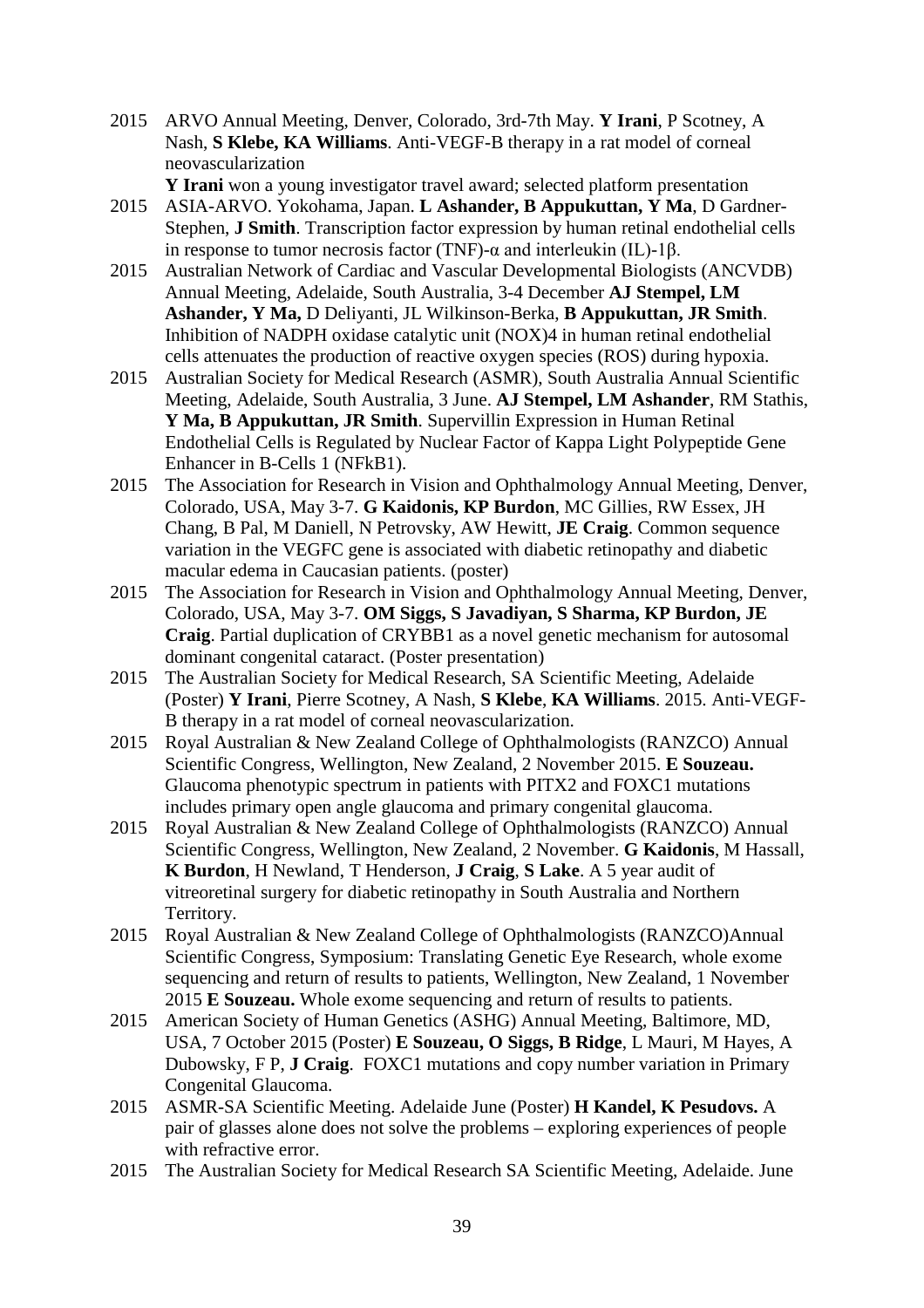(Poster). **M Prem Senthil, J Khadka, K Pesudovs**. Quality of life impact in people with hereditary retinal diseases and acquired retinal disease.

- 2015 The Australian Society for Medical Research SA Scientific Meeting, Adelaide. (Poster). **M Prem Senthil, J Khadka, K Pesudovs.** Seeing through their eyes: lived experiences of people with retinal diseases.
- 2016 The Australian Society for Medical Research SA Scientific Meeting, Adelaide. **Y Irani**, P Scotney, A Nash, **S Klebe**, **KA. Williams**. Anti-VEGF-B therapy in a rat model of corneal neovascularization.
- 2016 International Society for Stem Cell Research, San Francisco, USA (poster) **Y Irani, S Klebe**, S JP McInnes, M Jasieniak, NH Voelcker, **KA Williams**. Oral mucosal epithelial cells grown on porous silicon membranes: A model stem cell niche for ocular surface repair in the rat.
- 2016 The Association for Research in Vision and Ophthalmology Annual Meeting. Seattle, USA. **G Kaidonis,** M Hassall, **K Burdon**, H Newland, T Henderson, **J Craig**, **S Lake**. Are Indigenous Australians more likely to require vitrectomy for end-stage diabetic retinopathy? : A 5 year audit of vitreoretinal surgery for diabetic retinopathy.
- 2016 Allergan National Meeting, Sydney. **E Liu**. Case Study: Steroids and Inflammation the management of diabetic macula edema.
- 2016 Not by Sight Alone Low Vision Group, Mount Barker, Australia (public talk). **Y Irani.** Vision Research at Flinders University Department of Ophthalmology.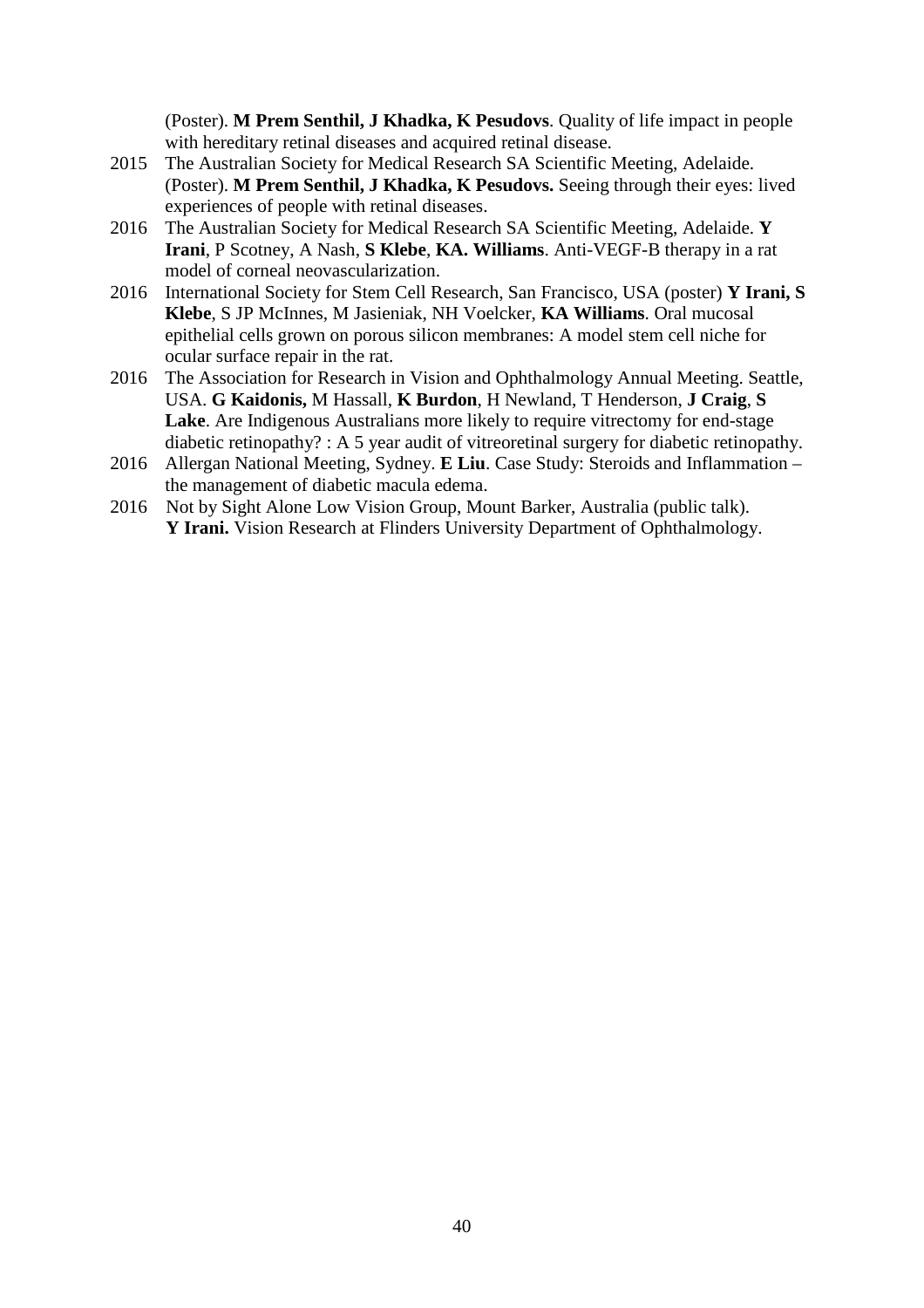## **Awards, Prizes, Esteem Factors**

**Professor Justine Smith** delivered the President's Symposium Talk at the 2015 International Ocular Inflammation Society Congress, and presented the 2015 Inaugural Lecture in the new Flinders Investigators' Public Lecture Series. Research published in *New Engl J Med* in May 2015 on Ebola uveitis was the subject of a plenary presentation at ARVO in Denver, Colorado in the same month.

- 2015 Save Sight Institute Lecture,  $27<sup>th</sup>$  Annual Registrars Conference & Teaching Course
- 2015 Association for Research in Vision & Ophthalmology, Distinguished Service Award
- 2015 American Academy of Ophthalmology, Senior Achievement Award
- 2015 Inaugural Lecture, Flinders Investigators Public Lecture Series
- 2015 Academia Ophthalmologica Internationalis (Chair XIII)
- 2015 President's Symposium Talk, International Ocular Inflammation Society Congress
- 2015 Occasional Graduation Ceremony Address. Flinders University: Faculties of Medicine, Nursing & Health Sciences and Social & Behavioural Sciences
- 2015 Elected Fellow, Australian Academy of Health & Medical Sciences (AAHMS)
- 2016 Eddie Donaldson Medal & Memorial Lecture, Sydney Eye Hospital Alumni Association  $11<sup>th</sup>$  Biennial Meeting
- 2015- President, American Uveitis Society
- 2015 Elected Fellow, Australian Academy of Health and Medical Sciences
- 2016- Executive Vice President, ARVO
- 2016 Elected Member, Academia Ophthalmologica Internationalis

**Professor Jamie Craig** co-authored two manuscripts, one as senior author, published in the high-ranking journal *Nature Genetics* (impact factor = 31.6) in 2015, and a further two in 2016. He presented two plenary talks by invitation at the 2015 International Glaucoma Congress, and two at the Tasmanian RANZCO branch meeting in 2015. He continues to establish many productive national and international collaborations, as evidenced by his publication record. His work received substantial media attention in 2015.

2015 Gerard Crock Lecturer, Centre for Eye Research Australia, University of Melbourne 2016 Member, ORIA Research Advisory Committee

**Associate Professor Richard Mills**, as Medical Director of the Eye Bank of SA, regularly provides presentations to Lions Clubs as part of the Eye Bank's programme of community outreach. He also chairs the Centre's weekly internal seminar programme.

2015 Platform presentation, 32<sup>nd</sup> Annual ANZ Cornea Society Meeting, Perth

**Professor Konrad Pesudovs** is currently a member of a number of international committees including the The Global Burden of Diseases, Injuries, and Risk Factors Study 2008, Vision and Hearing Loss Expert Group, the Swedish National Cataract Register Steering Group and the International Consortium for Health Outcomes Measurement (ICHOM) Ophthalmology Group.

- 2015 Elected Chairman of the Board, National Vision Research Institute
- 2016 ARVO Silver Fellow
- 2016 President, Australian College of Optometry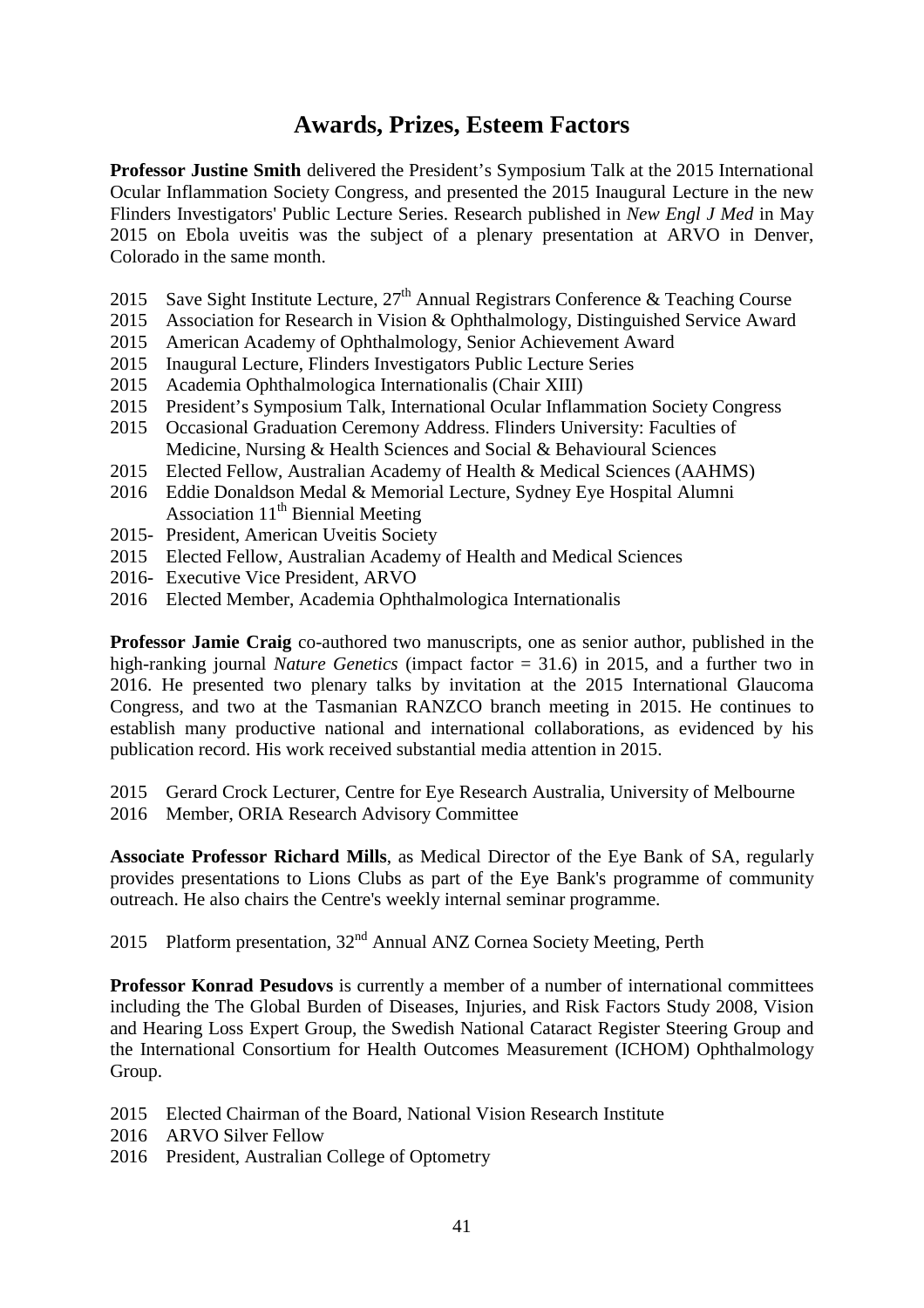**Professor Keryn Williams** continued to serve as a member of the Charles and Sylvia Viertel Medical Advisory Board in 2015, and served on NHMRC Project Grant Review Panels in 2015 and 2016. In May 2015, the Australian Corneal Graft Registry celebrated its 30th birthday. Since its inception in 1985, over 32,000 records of corneal transplantation from across the country have been registered by over 750 ophthalmic surgeons.

- 2015 DVCR's Scientist of the Year (shared with Colin Raston)
- 2015 Elected Senior Principal Research Fellow (Honorary) at SAHMRI
- 2015 Invited platform presentation, Asia-Pacific Academy of Ophthalmology Congress, Guangzhou
- 2015 Invited platform presentation, 32<sup>nd</sup> Annual ANZ Cornea Society Meeting, Perth
- 2015 Invited plenary presentation, Global Alliance of Eye Bank Associations, California
- 2015 Invited plenary presentation, World Cornea Congress VII, San Diego
- 2015 Local Organising Committee, Evidence-Based Ophthalmology Workshop in conjunction with the Tasmanian RANZCO Branch Meeting, Hobart
- 2016 Doug Coster Lecturer,  $33<sup>rd</sup> ANZ$  Cornea & Eye Bank Meeting, Melbourne

**Emeritus Professor Doug Coster** will present the Gerard Crock Lecture for 2016 in Melbourne in October 2016.

**Mr Tony Phillips** was given the Global Speciality Lens Symposium - Lifetime Achievement Award for Contact Lens Education in 2016.

#### **Student members and Early-Career Researchers**

- 2015 Flinders University Best Research Higher Degree Student Publication **G Kaidonis**
- 2016 Cole Eye Institute Imaging Summit Fellows Scholarship **G Kaidonis**
- 2015 RANZCO Best Paper Presentation **T Zhou**
- 2016 Flinders International Conference Travel Grant **T Zhou**
- 2015 Association for Research in Vision and Ophthalmology Young Investigator Travel Grant – **Y Irani**
- 2015 Flinders University FMNHS Student Conference Travel Fund **Y Irani**
- 2016 International Summer School on Technology Transfer in Life Sciences, Dresden – **Y Irani**
- 2016 Flinders University All Staff Opportunity Scheme **E Souzeau**
- 2015 Dr Raniyah Ramada Foundation Young Investigator Award in Microbiology (2<sup>nd</sup>) place) The Association for Research in Vision and Ophthalmology Annual Meeting – **S Lie**
- 2016 Falling Walls Lab Competition Finalist **S Lie**
- 2015 Vice-Chancellor's Prize for Doctoral Thesis Excellence **A Dave**
- 2016 Fresh Science 2016 Finalist **M Awadalla**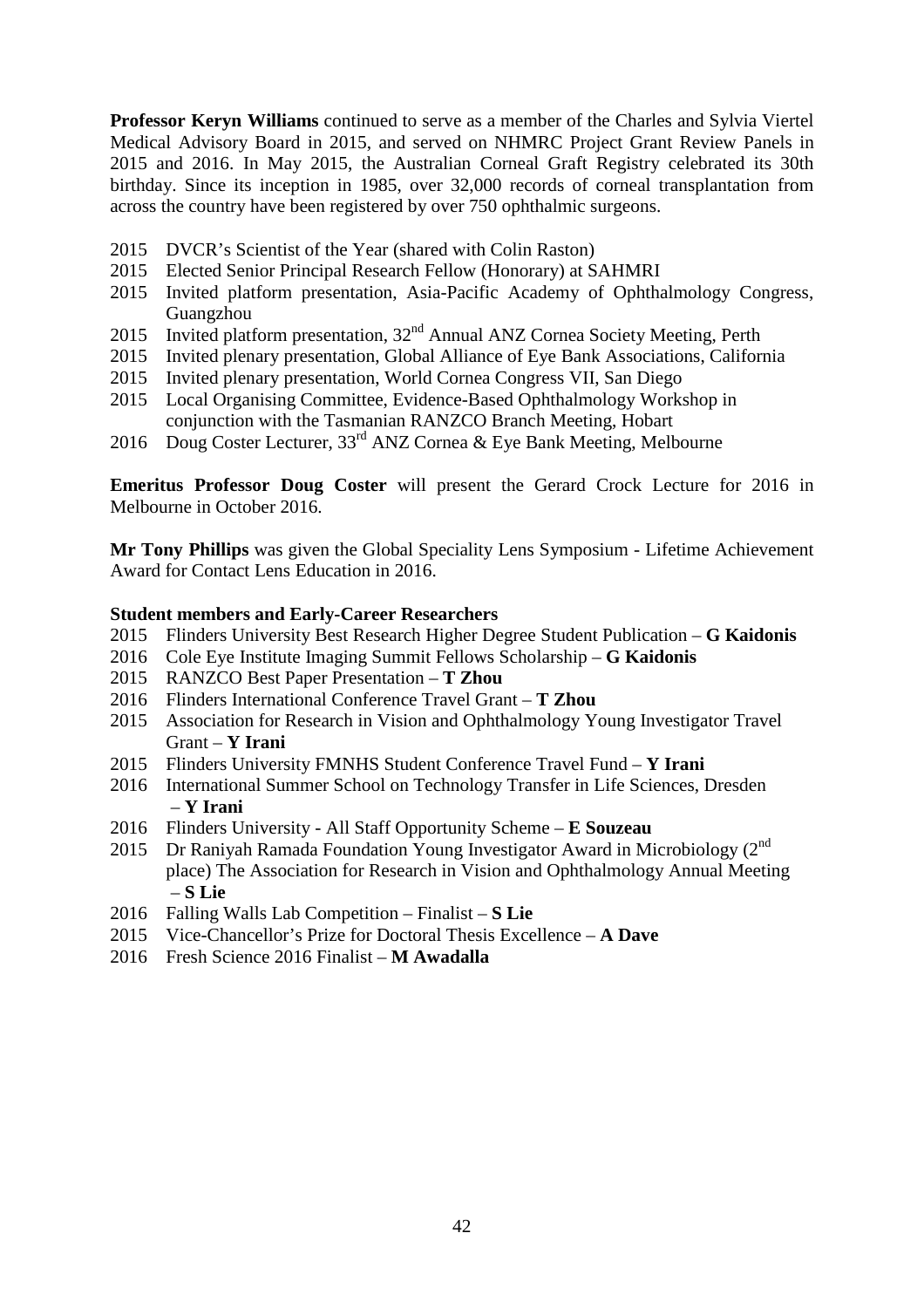## **Research Higher Degree Students**

| 2015 Completions                     | Alpana Dave, PhD                                |
|--------------------------------------|-------------------------------------------------|
|                                      | Yazad Irani, PhD                                |
|                                      | Abraham Kuot, PhD                               |
| <b>Load PhD students</b>             | Sharhbanou Javadiyan                            |
|                                      | Georgia Kaidonis                                |
|                                      | Tiger Zhou                                      |
|                                      | Mallika Prem Sathil                             |
|                                      | <b>Andrew Stempel</b>                           |
|                                      | <b>Himal Kandel</b>                             |
| <b>2016</b> <i>Load PhD students</i> | Sharhbanou Javadiyan (thesis under examination) |
|                                      | Georgia Kaidonis                                |
|                                      | Tiger Zhou                                      |
|                                      | Mallika Prem Sathil                             |
|                                      | Sheela Kumaran                                  |
|                                      | <b>Andrew Stempel</b>                           |
|                                      | <b>Himal Kandel</b>                             |
|                                      | Ebony Liu                                       |
|                                      | Emmanuelle Souzeau (PhD by published work)      |

In addition, Dr Stewart Lake has enrolled in a PhD through the FSE in 2016.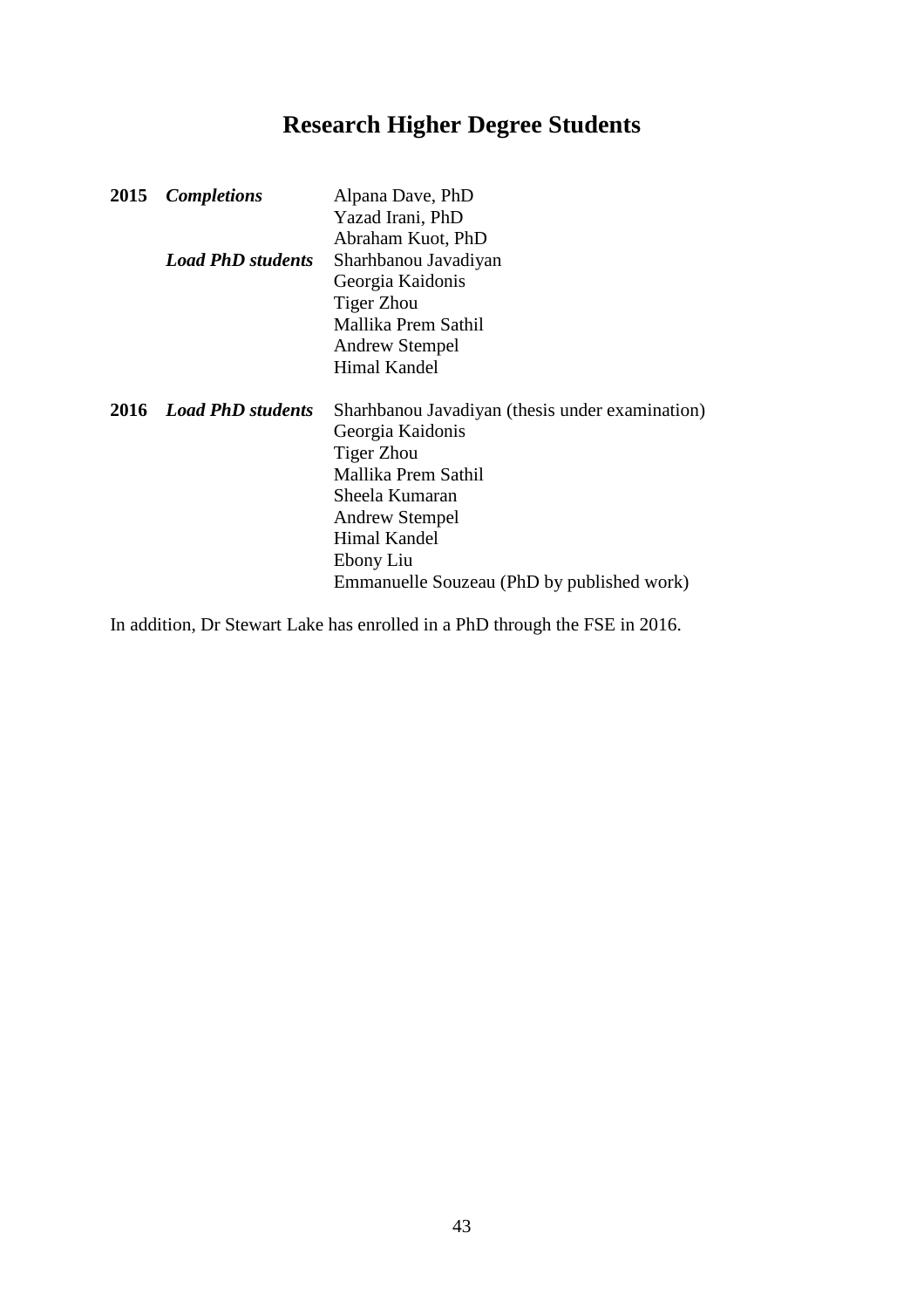## **Centre Membership, 2015-6**

Professor Keryn Williams (Director, to late 2016) Professor Jamie Craig (Incoming Director, from late 2016)

#### **Senior members**

Professor Konrad Pesudovs Professor Justine Smith A/Professor Richard Mills (part-time) Dr Binoy Appukuttan (part-time) Dr Paul Badenoch Associate Professor Celia Chen (part-time) Dr John Landers (part-time) Dr Yuefang Ma Dr Shiwani Sharma A/Professor Rod Watkins

#### **Mid-career members**

Dr Paul Constable Dr Miriam Keane Dr Jyoti Khadka

#### **Early-career members**

Dr Mona Awadalla (maternity leave from June 2015) Dr Shervi Lie Dr Owen Siggs (part-time; GEMP student) Dr Veronika Bandara (to Feb 2015) Mr Jose Estevez Bordon (from Dec 2015) Dr Farshad Abedi (from Feb 2016)

#### **Student members**

Dr Alpana Dave (PhD awarded April 2015) Dr Jude Fitzgerald Dr Yazad Irani (PhD awarded June 2015) Ms Sharhbanou (Shari) Javadiyan Dr Georgia Kaidonis Mr Himal Kandel Dr Abraham Kuot (PhD awarded August 2015) Dr Mallika Prem Sathil Ms Emmanuelle Souzeau Mr Andrew Stempel Dr Tiger Zhou

Ms Sheela Evangeline Kumaran (from 2016) Dr Stewart Lake (from 2016) Dr Ebony Liu (from 2016)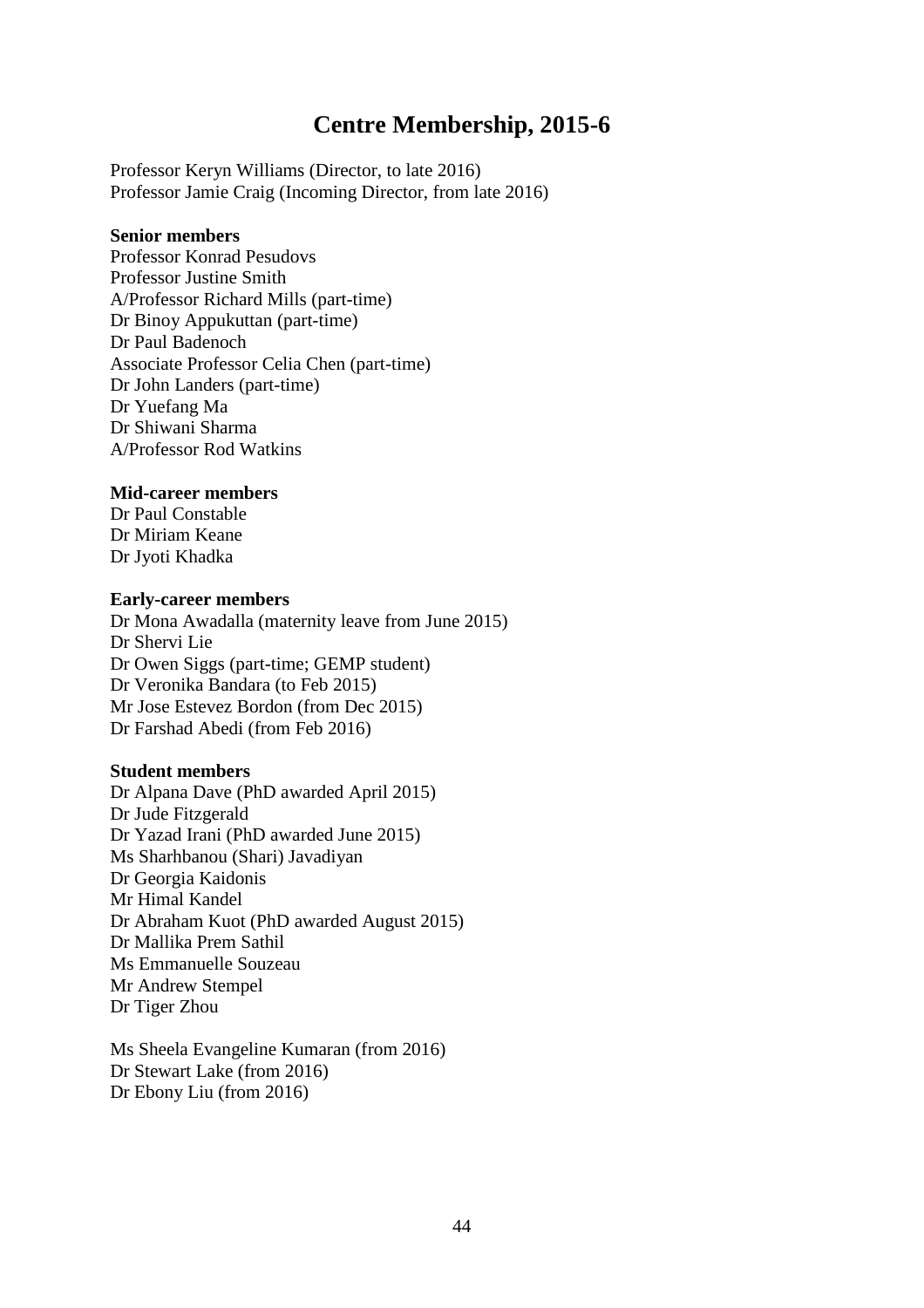#### **Research Assistants**

Ms Susan Aldhous Mr Liam Ashander Ms Nora Coffey (from July 2016, part-time) Ms Ashleigh Hocking (to April 2015) Ms Sarah Martin (to February 2015) Ms Lauren Mortimer (maternity leave from May 2015) Ms Emily Pulford (June-Dec 2015, part-time) Ms Emmanuelle Souzeau Ms Louise Wilson Smith (April 2015-April 2016, part-time) Ms Jennifer Washington (from July 2015, part-time)

#### **Adjunct members (research technical staff)**

Ms Madison Helm (to Dec 2015) Mrs Victoria Jones (part-time) Mrs Lefta Leonardos (part-time) Ms Bronwyn Ridge (part-time) Ms Karina Skrzpiec (part-time) Mr Andrew Brown (to Sept 2015, part-time)

#### **Adjunct members (SA Health/SA Pathology/FMC staff)**

Mrs Tamme Golding-Holbrook Dr Stewart Lake Ms Cecily Lawson Dr Raymond Loh Dr Shilpa Kuruvilla (to August 2016) Dr Genevieve Oliver Mr Stephen Pulbrook Dr Niladri Saha Dr Deepa Taranath Dr Jane Wells (to April 2015)

#### **Affiliate, external and emeritus members**

Emeritus Professor Douglas Coster (retired) Dr Helen Brereton (retired) A/Professor Kathryn Burdon (external) A/Professor Sonja Klebe (affiliate) Dr Colm McAlinden (external) Dr Roman Serebrianik (external)

#### **Research Development Officer**

Ms Deb Sullivan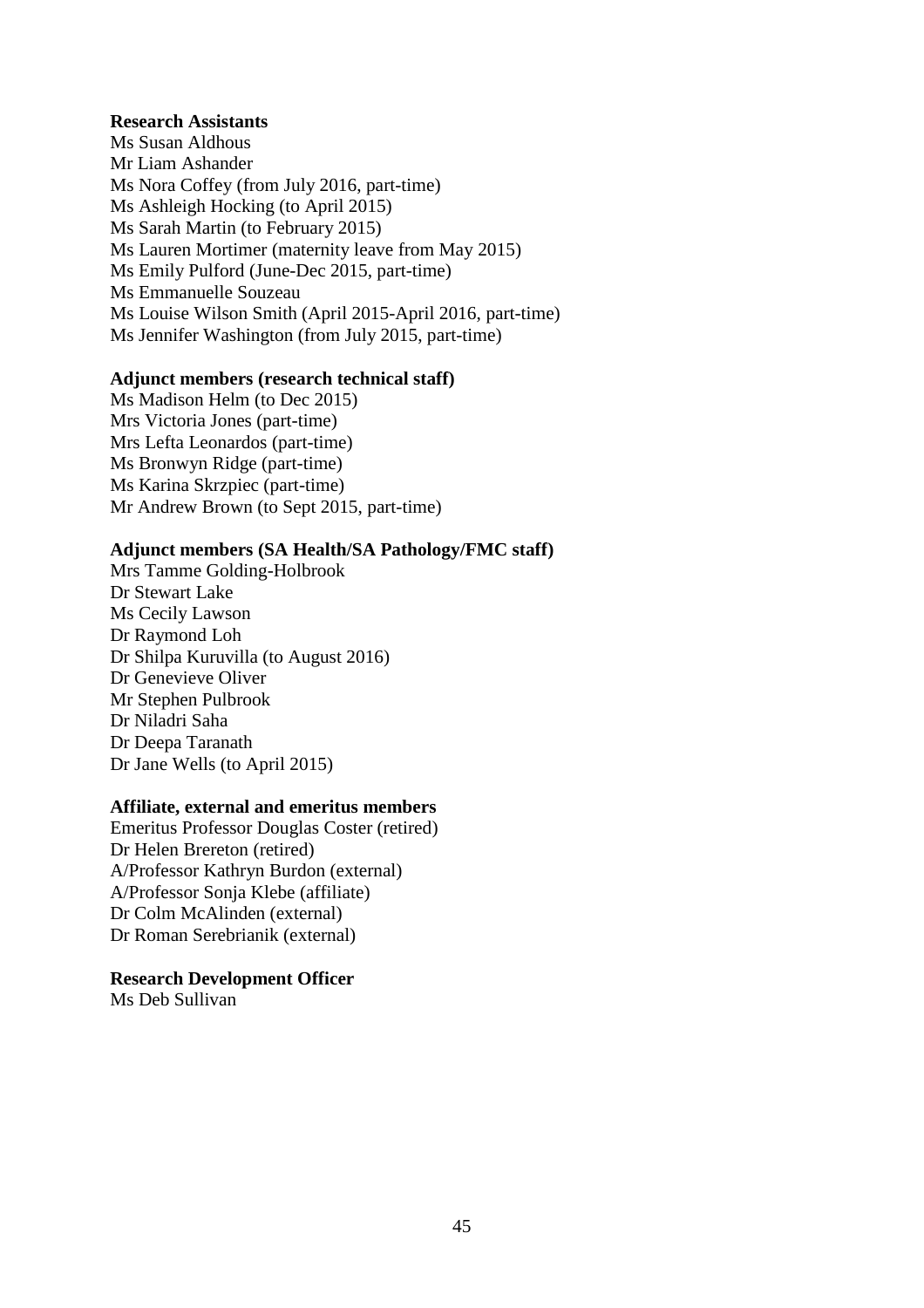## **Management Structure and External Advisors**

Governance of the Centre operates through an Executive Group comprising Professor Keryn Williams (contact for the University), Professor Jamie Craig, A/Professor Richard Mills, Professor Konrad Pesudovs, Professor Justine Smith and A/Professor Celia Chen, supported by the Centre's senior Research Development Officer (RDO), Ms Deb Sullivan.

The Executive Group meets formally yearly, but is convened more frequently on an *ad hoc* basis when circumstances require. Informal meetings are convened to organise the Centre's Evidence-Based Ophthalmology and Optometry Workshops and to consider joint external grant applications.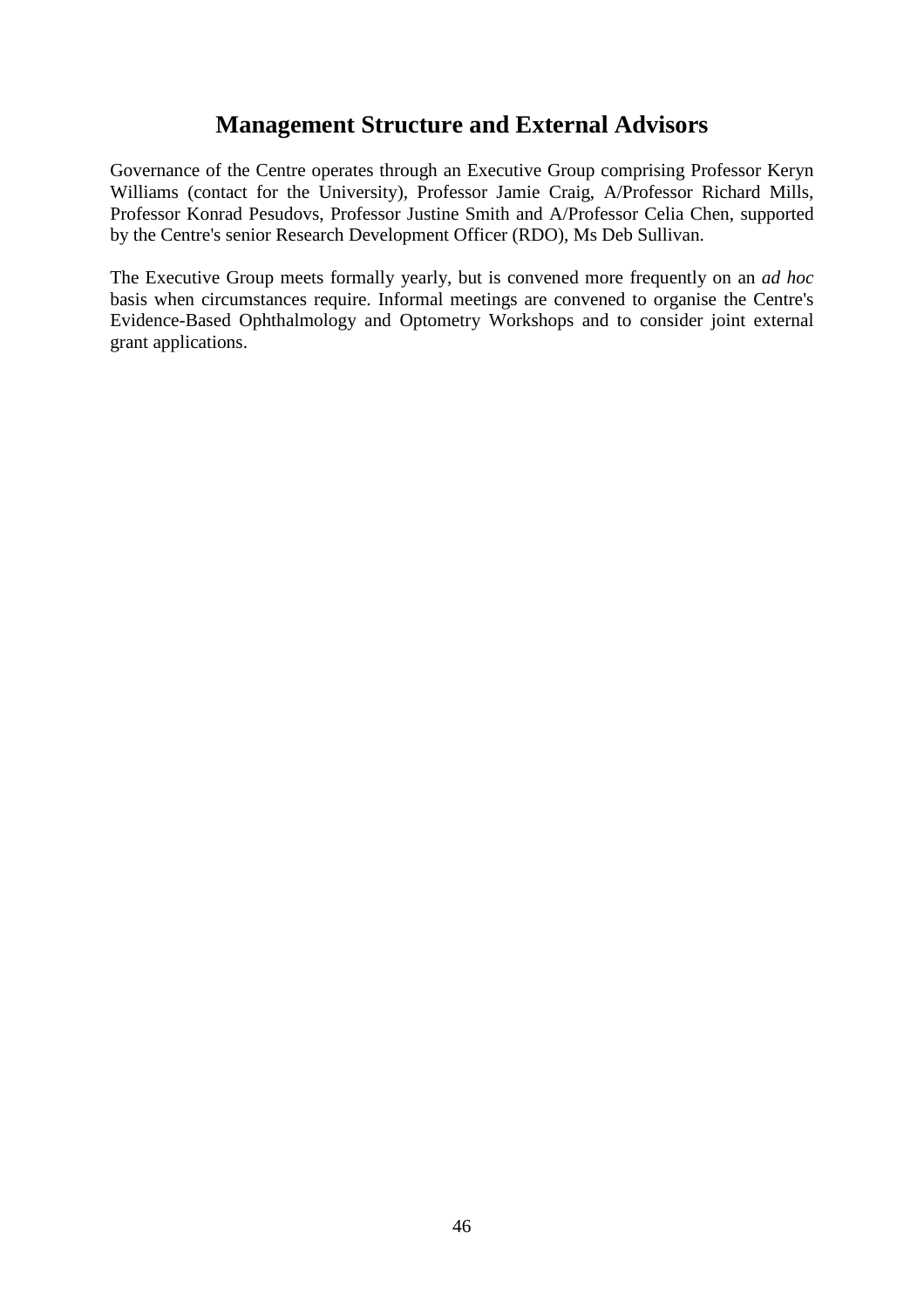## **Statement of Income and Expenditure: 2015**

| Income                                       |           |
|----------------------------------------------|-----------|
| Income from DVCR                             | \$100,000 |
| Income from Faculty                          | \$20,000  |
| Income from other sources (donations, gifts, |           |
| prizes etc.)                                 |           |
| <b>Total</b>                                 | \$120,000 |

| <b>Expenses</b>                           |             |                  |            |
|-------------------------------------------|-------------|------------------|------------|
|                                           | Cost        | <b>HEO</b> Level | <b>FTE</b> |
| Administrative staff                      | \$71,910.90 | HE <sub>06</sub> | 1.0        |
| Research staff                            |             |                  |            |
| Research Development Costs (eg contracted |             |                  |            |
| assistance)                               |             |                  |            |
| Conference/event support                  |             |                  |            |
| Marketing                                 |             |                  |            |
| Stipends (Students)                       |             |                  |            |
| Other research support                    |             |                  |            |
| <b>Total</b>                              | \$71,910.90 |                  |            |

 $*$  Funds brought forward from 2014 = \$26,631.64 (debit)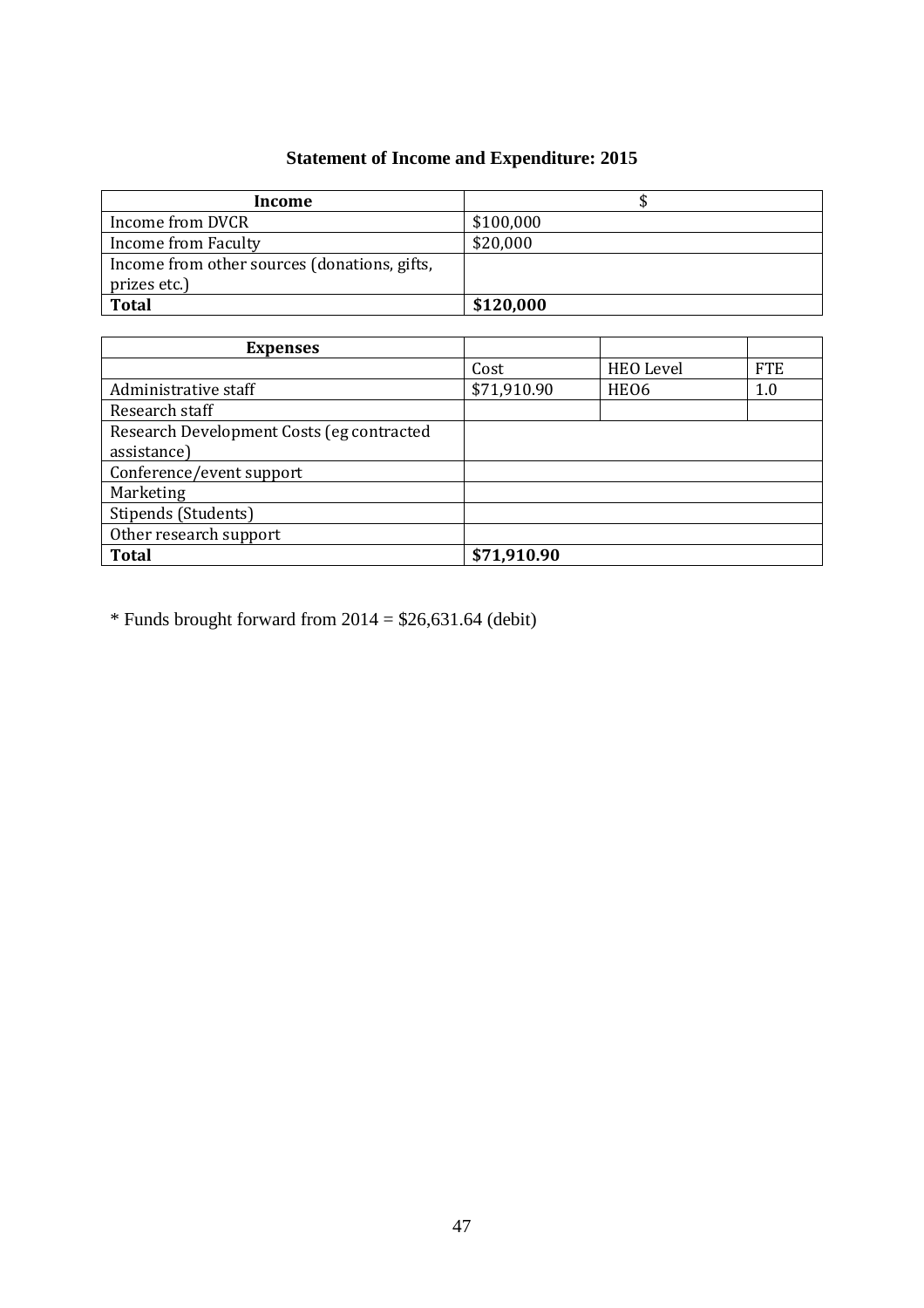## **Centre Seminar Program 2015**

| <b>DATE</b> | <b>SPEAKER</b>                       | <b>PRESENTATION</b>                 |
|-------------|--------------------------------------|-------------------------------------|
| 3 March     | Richard Mills & Jamie Craig          | Department Update                   |
| 10 March    | Dr Jude Fitzgerald                   | <b>Masters Update</b>               |
|             | Ophthalmology                        |                                     |
| 17 March    | Dr Tiger Zhou                        | PhD Progress Report                 |
|             | Ophthalmology                        |                                     |
| 24 March    | Dr Saulo Martelli                    | Modelling human motion and          |
|             | School of Computer Science           | skeletal bio-mechanics for a better |
|             | Engineering & Mathematics,           | health                              |
|             | <b>FUSA</b>                          |                                     |
| 31 March    | Dr Paul Badenoch                     | Safeguarding the recipients of eye  |
|             | <b>Flinders Ophthalmology</b>        | tissue from infectious disease      |
|             |                                      | transmission                        |
| 7 April     | Dr Stephen Hardy                     | Making an Impact                    |
|             | <b>Commercial Manager</b>            |                                     |
|             | <b>Flinders Partners Pty Ltd</b>     |                                     |
| 14 April    | Dr Genevieve Oliver                  | Ophthalmology in Timor-Leste        |
|             | <b>Retinal Fellow</b>                |                                     |
|             | <b>Flinders Ophthalmology</b>        |                                     |
| 21 April    | Dr Miriam Keane                      | The Australian Corneal Graft        |
|             | <b>ACGR</b>                          | Registry 2015 Report Preview        |
|             | <b>Flinders University</b>           |                                     |
| 28 April    | No meeting                           |                                     |
| 5 May       | Prof. John A. Long                   | Our deep distant origins: resolving |
|             | President, The Society of            | the big steps in early vertebrate   |
|             | Vertebrate Palaeontology             | evolution                           |
|             | Vice President, The Royal            |                                     |
|             | Society of South Australia           |                                     |
|             | Strategic Professor in               |                                     |
|             | Palaeontology                        |                                     |
|             | <b>School of Biological Sciences</b> |                                     |
|             | <b>Flinders University</b>           |                                     |
| 12 May      | Prof. Mark Taylor                    | The Performance of Hip and Knee     |
|             | Professor of Biomedical              | Replacement                         |
|             | Engineering                          |                                     |
|             | Associate Dean for Research,         |                                     |
|             | School of Computer Science,          |                                     |
|             | <b>Engineering and Mathematics</b>   |                                     |
| 19 May      | Dr Georgia Kaidonis                  | <b>ARVO Report/PhD Update</b>       |
|             | Ophthalmology                        |                                     |
| 26 May      | No meeting                           |                                     |
| 2 June      | Ms Emmanuelle Souzeau                | <b>Testing Update</b>               |
|             | Flinders Ophthalmology               |                                     |
| 9 June      | Cancelled                            |                                     |
| 16 June     | Dr Deepa Taranath                    | Update on paediatric myopia         |
|             | <b>Flinders Ophthalmology</b>        |                                     |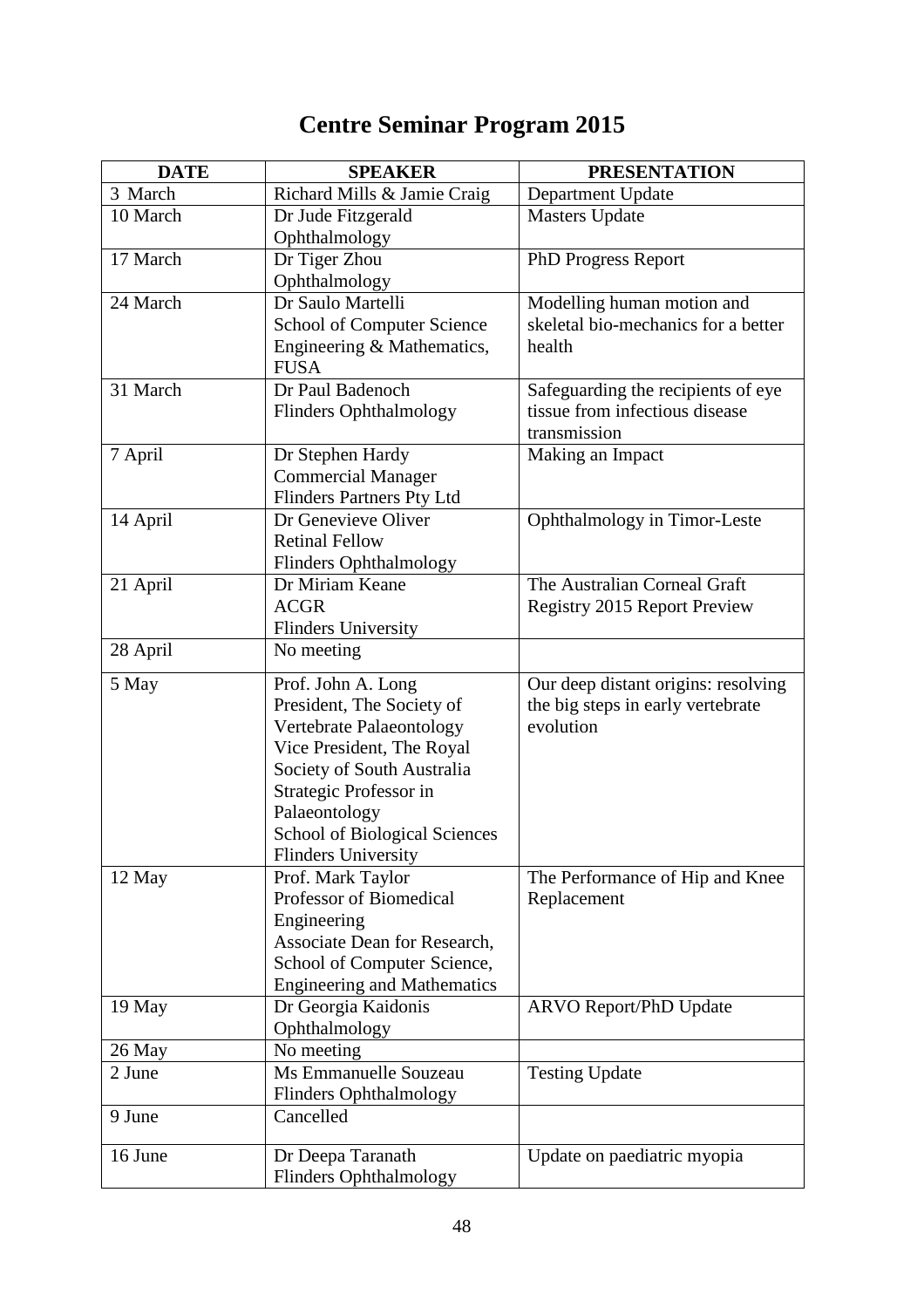| 23 June      | Dr Shao Jia (Jo) Zhou, PhD           | Food fortification to prevent iodine |
|--------------|--------------------------------------|--------------------------------------|
|              | School of Agriculture, Food &        | deficiency in Australia              |
|              | Wine & FOODplus Research             |                                      |
|              | Centre                               |                                      |
|              | University of Adelaide,              |                                      |
| 30 June      | <b>A/Prof Tony Phillips</b>          | A Contact Lens Update                |
|              | <b>Flinders Ophthalmology</b>        |                                      |
| 7 July       | Mr Yazad Irani &                     | Report from ARVO meeting 2015        |
|              | Dr Shervi Lie                        |                                      |
| 14 July      | <b>Semester Break</b>                |                                      |
| 21 July      | <b>Semester Break</b>                |                                      |
| 28 July      | Dr Marten Snel                       | Modern Mass Spectrometry – the       |
|              | Head, Mass Spectrometry              | Swiss Army knife of life science     |
|              | <b>Lysosomal Diseases Research</b>   | research                             |
|              | Unit                                 |                                      |
|              | <b>SAHMRI</b>                        |                                      |
| 4 August     | No meeting                           |                                      |
|              |                                      |                                      |
| 11 August    | Dr Richard Mills                     | Corneal Graft 'Cross-linking'        |
|              | <b>Flinders Ophthalmology</b>        |                                      |
|              |                                      |                                      |
| 18 August    | Prof David Day                       | Mitochondria and oxidative stress    |
|              | <b>Matthew Flinders</b>              | in plants                            |
|              | Distinguished Professor              |                                      |
|              | <b>Flinders University</b>           |                                      |
| 25 August    | A/Prof Sonja Klebe                   | Curcumin as an adjunct therapy       |
|              | Molecular Medicine and               | following cancer                     |
|              | Pathology                            |                                      |
| 1 September  | <b>Professor Rob Saint</b>           | Flying in the face of conventional   |
|              | Deputy Vice-Chancellor               | cancer research: understanding the   |
|              | (Research)                           | consequences of chromosomal          |
|              | Flinders University of SA            | instability                          |
| 8 September  | Dr Shiwani Sharma                    | Mechanisms of cataract               |
|              | Senior Research Officer,             | development and beyond               |
|              | Ophthalmology                        |                                      |
|              | Flinders University of SA            |                                      |
| 15 September | Dr Laura Weyrich                     | Insights into human health and       |
|              | <b>ARC DECRA Fellow</b>              | disease from the Neanderthal         |
|              | <b>Australian Centre for Ancient</b> | microbiome                           |
|              | <b>DNA</b>                           |                                      |
|              | University of Adelaide               |                                      |
| 22 September | Professor Lyle J Palmer              | 21st Century Epidemiology:           |
|              | Professor of Genetic                 | Creating platforms for               |
|              | Epidemiology                         | revolutionary science and            |
|              | School of Public Health              | transformational biology in Eye      |
|              | University of Adelaide               | Health                               |
| 29 September | No meeting                           |                                      |
|              |                                      |                                      |